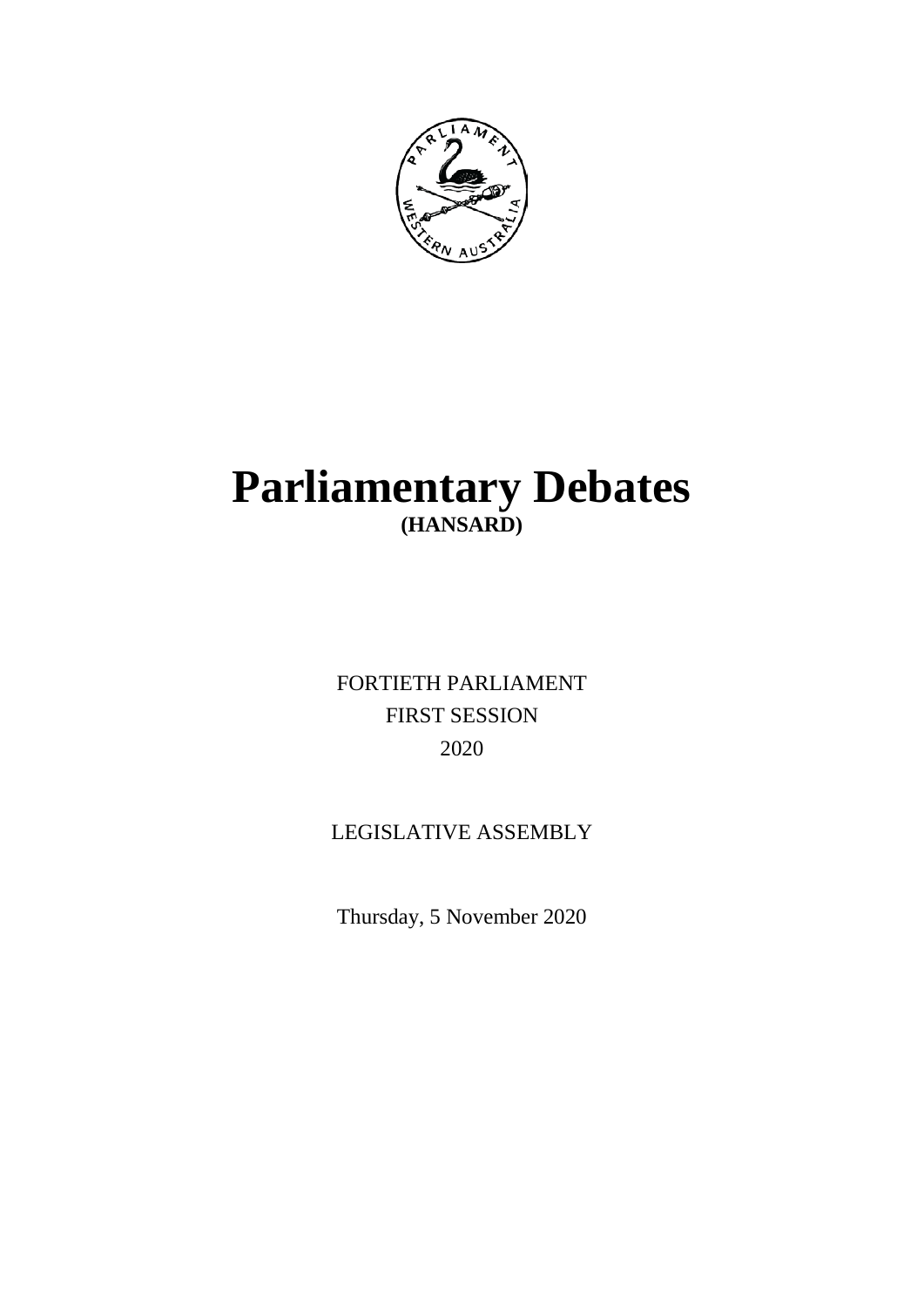### Legislative Assembly

Thursday, 5 November 2020

 $\overline{a}$ **THE SPEAKER (Mr P.B. Watson)** took the chair at 9.00 am, acknowledged country and read prayers.

*Attire Advice — Statement by Speaker*

**THE SPEAKER (Mr P.B. Watson)** [9.01 am]: I would just like to thank the Minister for Corrective Services for getting me to change my bright red tie to a blue one!

#### **PAPERS TABLED**

Papers were tabled and ordered to lie upon the table of the house.

#### **OFFICE OF THE AUDITOR GENERAL — "TRANSPARENCY REPORT: MAJOR PROJECTS"**

*Correction — Statement by Speaker*

**THE SPEAKER (Mr P.B. Watson)** [9.03 am]: I have today received a letter from the Auditor General requesting that an erratum be added to the Office of the Auditor General's "Transparency Report: Major Projects", which was tabled on 29 October 2020. The erratum addresses an error on page 15 of the report, relating to the time line for the completion of the Geraldton Health Campus redevelopment. Under the provisions of standing order 156, I authorise the necessary corrections to be attached as an erratum to the tabled paper.

[See paper [3952.](https://www.parliament.wa.gov.au/publications/tabledpapers.nsf/displaypaper/4013952a0c1a8f2bf8e9286b4825861800165b70/$file/3952.pdf)]

#### **STILLBIRTHS — SAFER BABY BUNDLE**

*Statement by Minister for Health*

**MR R.H. COOK (Kwinana — Minister for Health)** [9.03 am]: On Tuesday, I announced that Western Australia has joined a bold new initiative to tackle the nation's stillbirth rate. Safer Baby Bundle is a range of resources and interventions designed to reduce Australia's incidence of stillbirth, particularly among pregnancies of more than 28 weeks' gestation. Unfortunately, across Australia an average of six infants are stillborn every day, creating heartache for more than 2 000 families a year. Research suggests that almost a third of these deaths are preventable. Safer Baby Bundle was developed by the National Health and Medical Research Council's Centre of Research Excellence in Stillbirth and is based on the latest clinical best practice in worldwide stillbirth prevention. The NHMRC-funded initiative covers five elements: smoking cessation, improved detection of restricted foetal growth, improved awareness and management of decreased foetal movement, the importance of expectant mothers side sleeping from 28 weeks, and improved decision-making around timing of birth for those with risk factors for stillbirth. Safer Baby Bundle encourages healthcare providers to talk to patients about their risk of stillbirth and how their care throughout pregnancy can be personalised according to their risk.

Safer Baby Bundle was developed in response to findings from the 2018 Senate Select Committee on Stillbirth Research and Education inquiry into stillbirths in Australia. The inquiry found that Australia lagged behind other high-income countries, with its stillbirth rate beyond 28 weeks of pregnancy 35 per cent higher than the best-performing countries. Stillbirth can be devastating for families and have a lasting social, emotional and economic impact years after the birth. This important preventive health initiative progresses the response to the Senate inquiry into stillbirths and aligns with the sustainable health review's strong focus on prevention. Western Australia has been at the forefront of reducing rates of pre-term birth through its The Whole Nine Months initiative and is equally committed to measures that support the reduction of stillbirth. Australia is aiming for a 20 per cent reduction in stillbirth rates among women of 28 week's gestation by 2023.

#### **ESPERANCE BUSHFIRES — CORONIAL INQUEST — GOVERNMENT RESPONSE**

*Statement by Minister for Emergency Services*

**MR F.M. LOGAN (Cockburn — Minister for Emergency Services)** [9.06 am]: I would like to take this opportunity to inform the house about the state government's response to the coronial inquest into the tragic deaths during the devastating bushfires in Esperance in November 2015. The bushfires were some of the worst fires in recent Western Australian history. They had a devastating impact on the Esperance community, especially those who tragically lost family and friends. I have travelled to Esperance six times since 2017, and I am continually heartened by the resilience that the community has shown.

The state government has supported all but two of the coroner's recommendations, many of which have been implemented since the McGowan government was elected. We have boosted the capacity of emergency services through unprecedented bushfire management reform including, but not limited to, the creation of the Rural Fire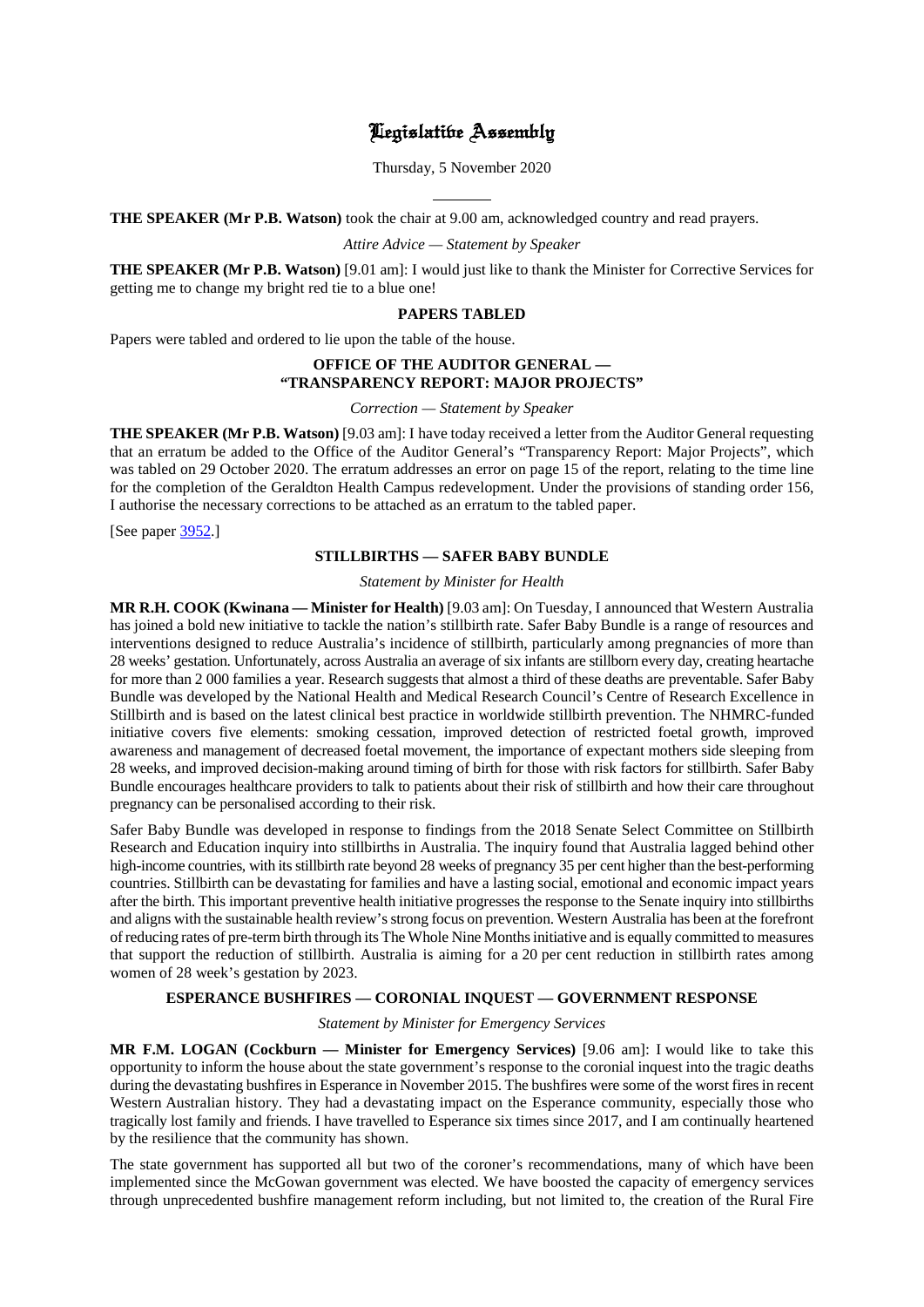Division within the Department of Fire and Emergency Services, with an increased focus on bushfire management, particularly mitigation. DFES is now a holistic emergency management agency, focused on prevention, preparedness, response and recovery. The establishment of the Bushfire Centre of Excellence will enhance capacity and capability through building skills, knowledge and experience in bushfire management. We are investing more than \$50 million in bushfire mitigation.

Last year, the Shire of Esperance was provided with \$96 140 to fund a bushfire risk planning coordinator for six months to begin development of a bushfire risk management plan. So far, the Esperance BRMP has identified 2 084 assets that have been mapped, with its risks assessed and recorded in the DFES bushfire risk management system. The establishment of a Bushfire Fleet Mobility Working Group, with members including DFES and Shire of Esperance personnel, volunteers and subject matter experts working together to explore opportunities that enhance the mobility of fleet in local terrain. We have contributed funding through the emergency services levy for four new fire stations in Esperance. We have completed a comprehensive crew protection program of safety enhancements and automated vehicle tracking and distress alerting, all of which are designed to protect our emergency services personnel who put their lives at risk to protect local communities. We have installed, in conjunction with the Department of Biodiversity, Conservation and Attractions, a new radio repeater to improve coverage across the area.

The conditions faced by firefighters on that day were horrendous and resulted in a tragic loss of life. We can continue to make improvements to the emergency management landscape and enhance the safety of our emergency services personnel and the community. I now table the state government's response to the recommendations of the Esperance coronial inquest.

[See paper [3953.](https://www.parliament.wa.gov.au/Test/Tables.nsf/screenLaunch)]

#### **GETTING EMPLOYMENT RIGHT GRANTS PROGRAM**

#### *Statement by Minister for Industrial Relations*

**MR W.J. JOHNSTON (Cannington — Minister for Industrial Relations)** [9.09 am]: Last month, on 2 October, I announced four organisations that were awarded \$75 000 each as part of the Getting Employment Right grants program. The successful employee organisations were UnionsWA and the United Workers Union, and the two successful employer organisations were the Chamber of Commerce and Industry of Western Australia and the National Retail Association. UnionsWA and the United Workers Union will use their grants to implement an education initiative about workers' employment rights in the state and national industrial relations systems, and where to seek assistance when resolving a wage-theft issue. The CCIWA and the National Retail Association will use their grants to develop an education initiative to raise awareness among small business employers of their employment obligations and the penalties for noncompliance of employment laws.

The inquiry into wage theft in WA, completed in July 2019, found that one of the reasons that wage theft occurs is due to a lack of understanding of employment rights and obligations. It found the most high-risk cases of wage theft occurred for workers in cleaning, retail, cafes and restaurants, and horticulture. The Getting Employment Right grants program is part of the McGowan government's suite of strategies to combat wage theft in this state. I encourage small business employers and workers to access these new education initiatives when they become available in the near future.

#### **RENEWABLE ENERGY PROJECTS — SCHOOL VIRTUAL POWER PLANTS**

#### *Statement by Minister for Energy*

**MR W.J. JOHNSTON (Cannington — Minister for Energy)** [9.10 am]: In September, the Minister for Education and Training, Hon Sue Ellery, and I revealed the Western Australian schools that will be transformed into virtual power plants as part of the WA recovery plan. Ten schools were selected, including Belridge Secondary College, where the announcement was made, to receive commercial batteries and solar panels. The other schools include Baldivis Secondary College, Rossmoyne Senior High School, Butler College, Coastal Lakes College, Success Primary School, Gilmore College, Joseph Banks Secondary College, Comet Bay Primary School and Kalgoorlie–Boulder Community High School. A virtual power plant is a network of distributed energy resources such as rooftop solar panels, batteries and electric vehicles that are aggregated and shared with an energy retailer. Using VPPs means there is less need for traditional generation assets such as coal or gas, which is a step towards a more sustainable power system. This project is being carefully managed by Synergy as part of the Just Transition plan for Collie.

The schools, located in the south west interconnected system, were determined by Synergy and the Department of Education based on operational, customer, system and technical considerations. The \$4 million investment forms part of the McGowan government's \$66.3 million renewable energy technologies package from the WA recovery plan, which will boost clean energy projects throughout the state. Most VPPs will be installed by the end of the year; however, the future of this project would be threatened by ill-considered privatisation threats against Synergy. They will contribute to a more stable and reliable electricity grid for the surrounding communities.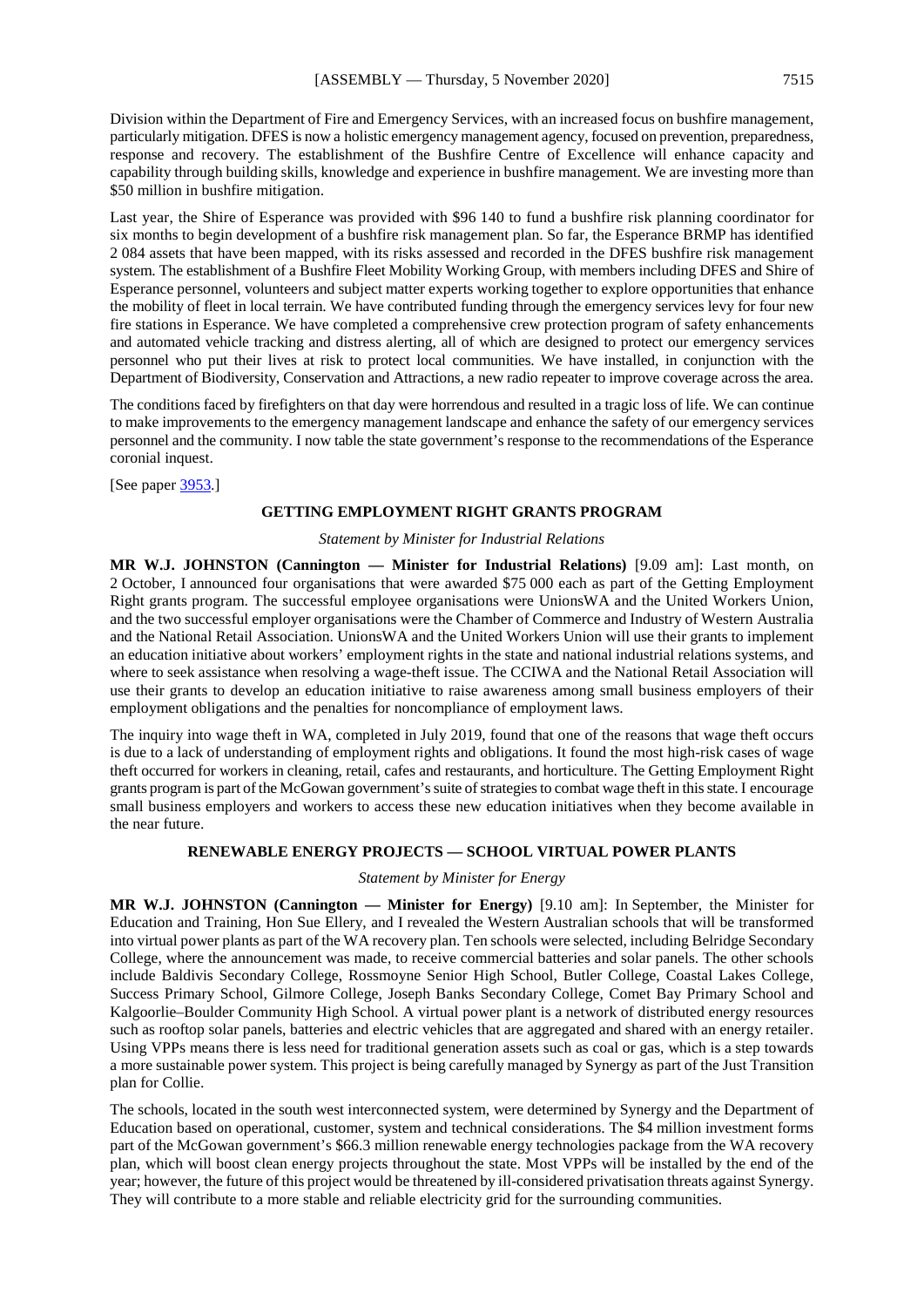#### **WOMEN IN TECHNOLOGY WA — TECH [+] 20 AWARDS**

*Statement by Minister for Women's Interests*

**MS S.F. McGURK (Fremantle — Minister for Women's Interests)** [9.12 am]: I rise to inform the house of the Women in Technology WA Tech [+] 20 Awards. On Friday, 30 October, I had the great pleasure to join Women in Technology WA to celebrate outstanding women working in technology fields. It is a sad reality that we still have a long way to go to improve the representation of women in the technology sectors, with women making up around only 16 per cent of the science, technology, engineering and mathematics workforce, for example. Sadly, only 27 per cent of Australian women and girls are studying STEM subjects. This is compared with India at 69 per cent and China at 76 per cent of women and girls studying those subjects. That is why it is so important to acknowledge women for the outstanding and often unrecognised work they do in these fields.

WiTWA plays a vital role in providing networking and mentoring opportunities for women in the traditionally male-dominated technology field. It is vital that we are able to harness the full potential of our resources. We cannot deliver the best talent across our industries if we draw on only one section of the community. As a government we have supported WiTWA's incursion programs and sponsored the First Among Equals Award as part of the WiTWA Tech [+] awards.

This year I was proud to present this award to forensic biologist Dr Paola Magni for outstanding contributions in her field. The calibre of award winners was truly outstanding. From aerospace engineering to biochemistry, all of these women are doing incredible things in a variety of fields. One of the award winners is even contributing to the development of a COVID-19 vaccine. I acknowledge and thank all of the dedicated volunteers of WiTWA, and Pia Turcinov and Lacey Filipich in particular. It would be remiss of me not to mention their formidable patron, Professor Lyn Beazley, AO, who continues to champion women in science and technology. Congratulations to all the nominees and award winners and the continued work of WiTWA.

#### **WATER — VARIABLE TAKE LICENCES**

#### *Grievance*

**MR D.T. REDMAN** (Warren–Blackwood) [9.15 am]: My grievance is to the Minister for Water and it is in regard to a number of tensions on the issues of spring rights in the Warren–Donnelly irrigation district. A report on property rights by the upper house Standing Committee on Public Administration allocates a section to water. It puts in sharp focus many of the issues I have raised with the minister over the past couple of years. The first point I make is that most of the systems in the district are now fully allocated. Page 104 of the report, "Private Property Rights: The Need for Disclosure and Fair Compensation", includes a quote from a Department of Water and Environmental Regulation senior adviser as follows —

Rapid uptake of licensed water entitlements in the Warren Donnelly since 2016 has resulted in most water resources becoming fully allocated. Therefore, landholders have sought to find alternative sources of water, which has included exploring water drawn from springs exempt from regulation.

That highlights the point that although the issue is not a new one, it has come into sharp focus since 2016. We know that many of the drivers, including the price of avocados and the importance of the avocado industry in the Manjimup–Pemberton region, have driven an interest in water and ensured interest in investment in that industry and in truffles, strawberries, citrus and a range of other investments. I have highlighted this concerning issue to the minister before; nevertheless, this report puts it into sharp focus. Another section on page 104 of the report states —

Further, it is concerning that it was not until subareas in the Warren–Donnelly catchment became fully allocated that DWER sought to ensure a consistent interpretation and the RIWI Act, and to correct previous incorrect advice provided by DWER to some landowners advising that they had a spring exemption when they did not.

I highlight that there is an acknowledgment that, from a regulatory point of view, the issue of the over-allocation of water has sharpened to ensure that we get those issues right, while a longer-standing issue has come into sharp focus during this minister's tenure. I want to make the point that there has been a drive to look for water. One of the options is to look for spring rights, because if one cannot get an A-class licence, or a variable take licence, the only other way to get water is with a section 5 exemption, which in the district is loosely called spring rights. I quote from page 102 of the report —

Where a section 5 exemption applies, —

That is the spring rights —

there is no limit to the quantity of water that a land owner/occupier can take, even within an over-allocated area. The landowner may also build a dam to hold the spring water without requiring a licence or bed and banks permit.

The point is made that spring rights is in sharp focus in response to the investment interest and, of course, the need to have water in order to achieve that. I am sure that the minister, through his advisers, is aware that there is a lot of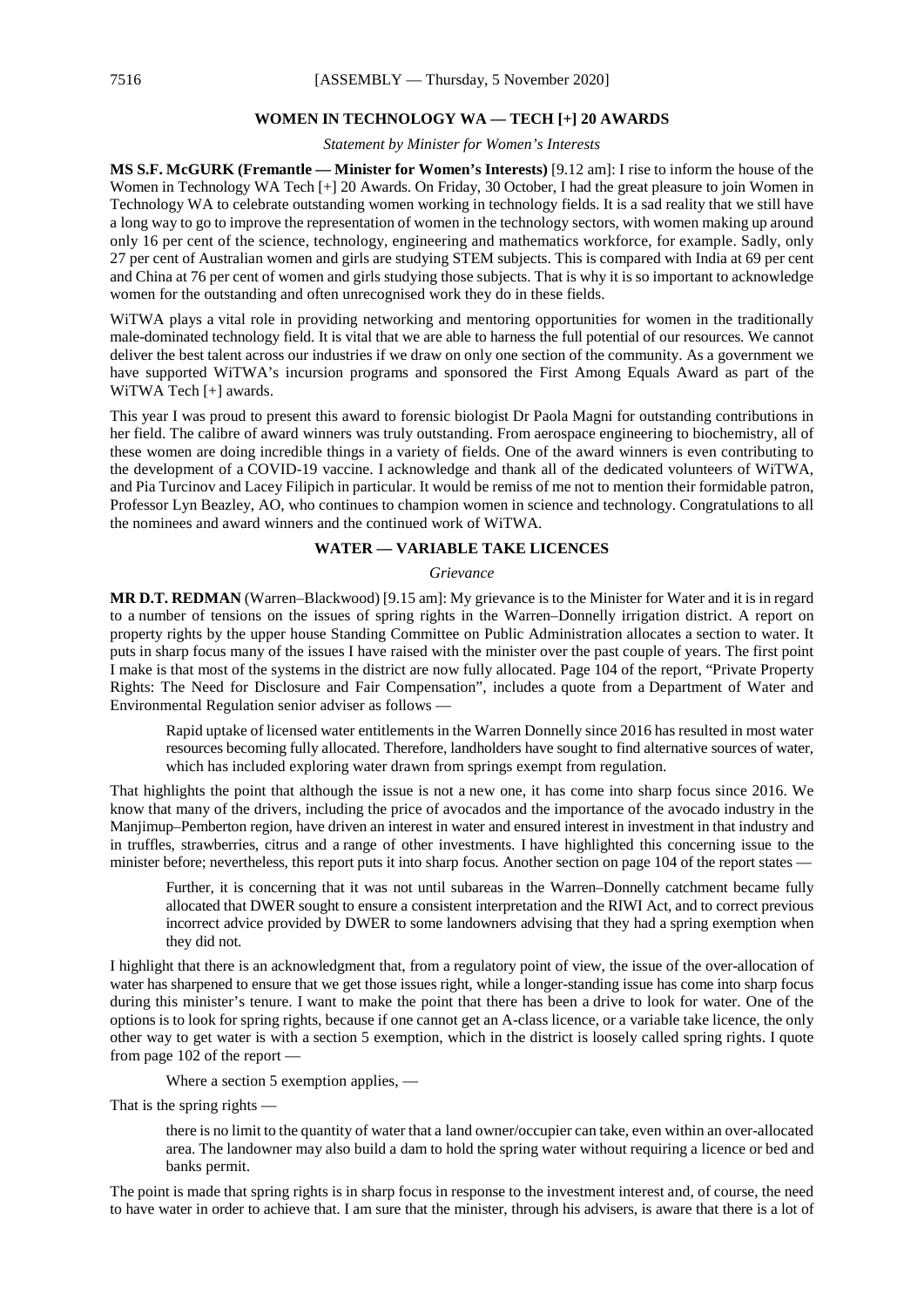anxiety about this. As that interest grows in investment and in water—water that they cannot get—so, too, are they looking forward to a consistent, strategic approach from government to manage that issue. Page 121 of the upper house report states —

DWERs actions have caused landowners, particularly those in fully allocated subareas in the Warren–Donnelly catchment, dependent on their spring rights for supply of water, significant anxiety and frustration.

The committee that produced this report was chaired by Hon Adele Farina. I make the point that the upper house report identified and put into sharp focus many of the issues that I have directly raised with the minister in letters covering a range of matters as they apply to water in those particular districts. In a letter dated 25 March 2019, I wrote about the importance of the Department of Water and Environmental Regulation undertaking community engagement. There is a variable level of understanding of water management processes within the community, particularly of late, given the investment interest. The importance of that engagement is critical for consistency in responses and also to understand the issues that water users are facing. I also wrote a letter on 18 September 2019 in which I very directly raised the issue of inconsistencies in the department's approach to spring rights and I put the issue firmly on the minister's plate. I said that it is an emerging issue. I did not make these matters heard in a publicly significant way but I raised them directly with the minister's office and now the committee report has brought the issue into sharp focus.

I highlight that the level of anxiety among people in that area is leading to discussions about the potential for legal action against the government. The report highlighted that there is an inconsistent approach. I know that the report is on the minister's table and is awaiting a response. I asked a question earlier this week about whether the minister intended to respond to the upper house report in the allocated time, which is before the finish of this calendar year. I understand that, nevertheless, there is the potential that legal action will be taken against the department. I know that the Western Australian Water Users Coalition is considering that option. It is not an option that anyone wants to pursue, but certainly they want a signal from the minister that these serious issues will be taken up by the government and that the government will undertake a high level of engagement with the community to get an outcome. Recommendation 28 of the Standing Committee on Public Administration report recommends that the Minister for Water commission an independent inquiry into the Department of Water and Environmental Regulation's new administrative processes as they apply to issues such as spring rights.

In summary, before my time runs out, it is clear that this report reinforces what has been on the table for a long time. I have directly raised these issues with the minister. I recognise that they are longer term issues but they have come under sharp focus in the minister's term of government. The community down there is looking for a response; it is looking for a government response to the committee's report in a timely way but, more importantly, it wants a stronger level of engagement from the department.

**MR D.J. KELLY (Bassendean — Minister for Water)** [9.22 am]: I thank the member for Warren–Blackwood for raising this grievance this morning. It is correct that in June 2019, the Standing Committee on Public Administration commenced an inquiry into private property rights and considered a number of concepts within the water portfolio, including issues related to section 5C licences to take water under the Rights in Water and Irrigation Act 1914. The department cooperated with that inquiry. It gave evidence on 17 February, 20 May and 19 August this year and provided multiple submissions. The issues that the committee looked at were largely around water management issues in the Warren–Donnelly area, specifically exemptions from licensing for the taking of water from springs. The committee has handed down its report. It made 10 findings and 11 recommendations relating to the Rights in Water and Irrigation Act. In accordance with our obligations under standing order 119(1), the government will provide a response in due course.

Although "spring rights exemption" is a commonly used term, the act does not specifically refer to spring rights and the department does not grant spring rights exemptions. Rather, the act defines a "spring" for the purpose of the act and the circumstances in which water can be taken from a spring without a licence. Section 5 of the act states that regulations do not apply to certain water flowing from a spring unless the spring is prescribed by local by-laws as a spring to which part III applies. Therefore, the springs that meet the requirements provided under section 5 are exempt from licensing and permitting requirements. An exemption from the regulations means that a landholder may construct and use water arising from a spring as they see fit. This exemption has existed since the introduction of the act, so it is not a new issue. Importantly, the act does not specify a formal assessment process for the determination of whether an exemption exists; therefore, the department has spent considerable resources to clarify the interpretation of the legislation to provide greater surety when making a determination. Because no process is set out in the act, the department tried to clarify this issue by putting in place an administrative process that dates back to 2016. When the Leader of the Nationals WA was the Minister for Water, this was a live issue. The member's grievance this morning indicated that this has been an issue only during my term as minister. That is not correct because the department and the former Minister for Water, the Leader of the Nationals WA, put a procedure in place in 2016 to encourage people who thought they had a spring the right to engage with the department so that they could get a determination rather than going ahead and taking water with the potential of being found in breach of the legislation because they did not have a licence. The process that was considered by the upper house committee has in fact been in place since 2016 and it was put in place by the previous Minister for Water, who is the current Leader of the Nationals WA.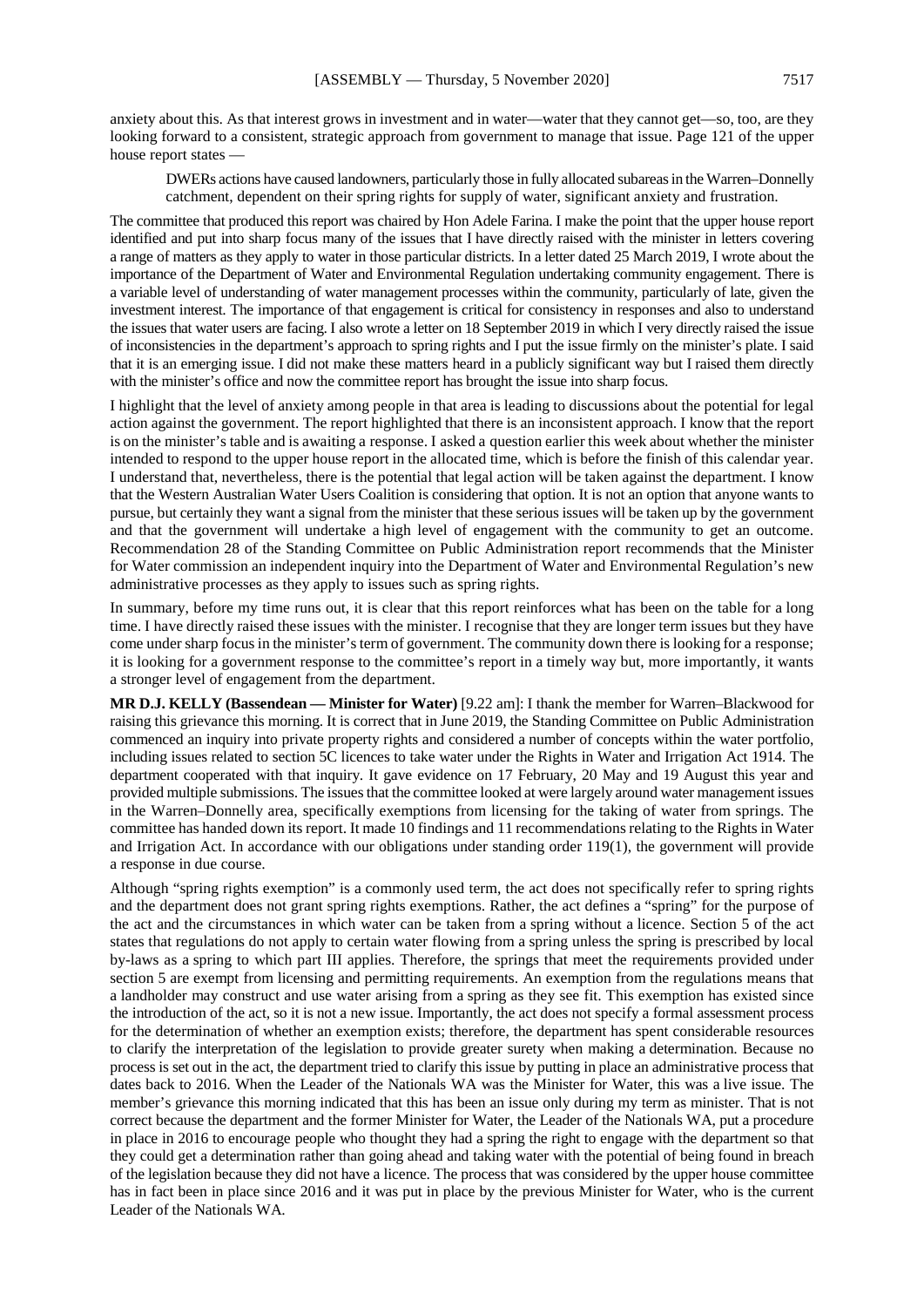I am aware that there is still concern about how that process is working. I have received correspondence from a number of interested parties in the Warren–Donnelly area complaining that the system is not clear or about the outcome. The member for Warren–Blackwood has to remember that although some people want spring rights on their properties, some neighbouring properties do not want them to be given a spring rights exemption because they think that that will take water from them. Whenever there is a spring rights determination, the people who get it are happy, the people who do not get it are not happy and those who own neighbouring properties can also be unhappy. It is not just a case of granting an exemption to everybody who wants an exemption because everyone will be happy, because that is not always the case, especially in a catchment such as Warren–Donnelly where water is fully allocated. Members on this side of the house understand that water in that area is precious and therefore we understand that anxiety is felt both by the people who want a spring rights exemption and those who do not want their neighbours to get it. I challenge the tenor of the member's grievance this morning that this issue has come into focus only during this term. It has been a longstanding issue.

#### **Mr D.T. Redman**: It has certainly sharpened.

**Mr D.J. KELLY**: As water in Western Australia becomes scarcer because of climate change, these issues will become more acute. It would be helpful if the National Party recognised the impact of climate change on —

**Mr D.T. Redman**: We do.

**Mr D.J. KELLY**: But it does nothing about it.

**Mr D.T. Redman** interjected.

**Mr D.J. KELLY**: If the member for Warren–Blackwood wants me to respond to his grievance, he should not interject.

It would be great if the National Party at the national level acknowledged the impact of climate change and took some action. It has not done that. The National Party is full of climate change deniers. We have acknowledged the issues raised by people in the Warren–Donnelly area. We are aware of the issues raised by the standing committee. We take these issues seriously. The department is working on what else can be done to further clarify the situation and is particularly looking at whether new legislation on this issue is required.

#### **BUS ROUTES — TREEBY**

#### *Grievance*

**MR Y. MUBARAKAI (Jandakot)** [9.29 am]: My grievance on behalf of the residents of Treeby is to the Minister for Transport. Before I start my grievance, I would like to personally thank the Public Transport Authority, the minister, her department and everyone involved in keeping Western Australians safe when they travel to and from work. They have done a fabulous job. I ask the minister to convey our many thanks to everyone involved at the PTA.

As the minister is aware, on 19 August I tabled a petition signed by 114 Treeby residents calling for the diversion of the 518 and 519 bus routes from Armadale Road into the Calleya estate. In addition to the 114 signatures to that petition, a further 100 people have signed my online petition. The topic of new public transport options is incredibly popular in the suburb of Treeby. Today, I would like to once again raise the issue of bus routes into the Calleya estate, and I thank the minister for her cooperation and support on this issue to date.

The minister has a strong track record on working with the Jandakot community and me to deliver critical transport infrastructure that will futureproof the area and enhance economic and social prosperity in the southern corridor for the next 30 years. That response was clearly lacking under the previous government, so I thank the minister for her work. These projects include the \$747 million Thornlie–Cockburn Link, the widening of Ranford Road Bridge to eight lanes, the duplication of Armadale Road, which is a key piece of infrastructure, and the duplication of Karel Avenue. There are so many projects that I sometimes cannot put them all in the same sentence! I am hopeful that in raising this grievance with the minister, she will once again be able to assist this ever-growing community in my electorate.

To give the minister some idea of this community, in 2016, just before she became the honourable Minister for Transport, there were just over 1 000 residents in Treeby. This area was made up of semirural blocks and land reserved for future development. Today, there are over 3 700 residents and 90 per cent of the lots in that estate are sold there has been a 400 per cent increase in population. On top of this, in coming years another 300 to 350 new dwellings will be constructed just off Ghostgum Avenue. That will add another 900-plus residents to this community. By 2036, there will be an additional 10 000 residents.

As the minister knows, Treeby is a well-serviced, beautiful patch of our city. Treeby is pretty much just under two kilometres from the Cockburn train station and a stone's throw away from great schools in the area, such as Harrisdale Senior High School and the future Treeby (Banjup West) Primary School and Piara Waters Secondary College. It is also home to ample green space and is affordable—that is the key word—for young families. The minister has seen for herself, on her many visits to my electorate, how wonderful this community is. She has also seen why young Western Australian families are choosing to live in Treeby.

In the three and a half years that I have been the member for Jandakot, I have strongly engaged with my many residents. They are incredibly excited about the work that is being done by the government in their community. They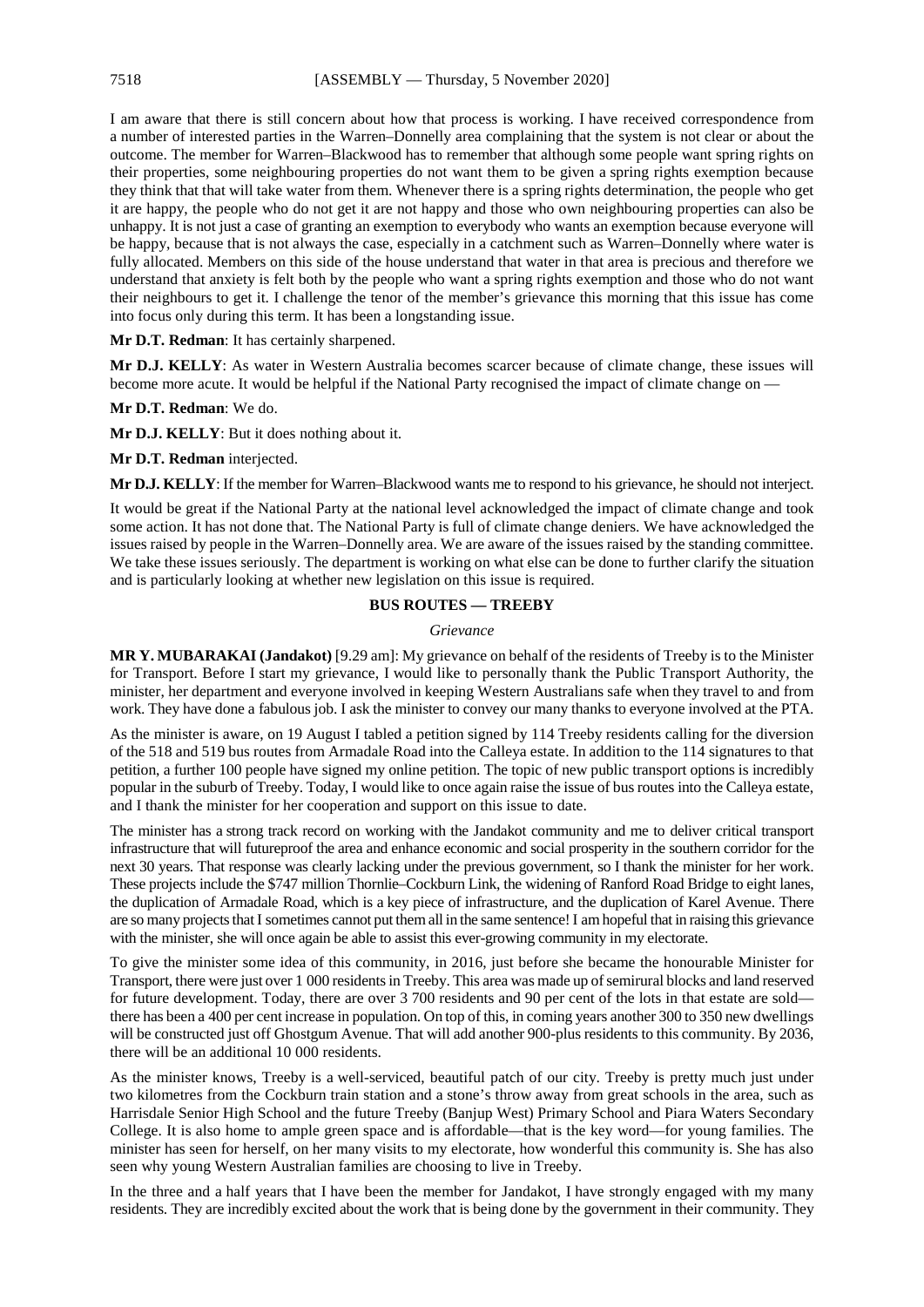understand that they will experience delays during the construction phase, but they also understand that while this is a short-term pain, there will definitely be a long-term gain for the area and the many families who live there. They look forward to being just under 30 minutes from Optus Stadium when the Thornlie–Cockburn Link is completed. They are excited about having easier access to Cockburn and the Kwinana Freeway when the North Lake Road Bridge is constructed—another phenomenal project in the works. In addition to their appreciation for these new and exciting projects, they tell me that they would like to have the option of having accessible public transport on their doorstep. They are also saying that to the developer, Stockland, and I thank Nadine Robynne for sharing the data from the survey responses by the community, which indicates their keen interest in better access to buses. I have also met and spoken with Lani Slaughter and Raj Paul from the Treeby Community Association, who echoed the many concerns of residents and have been very supportive of the call for a bus route into Treeby. Also in the area are the Opal aged-care centre and the wonderful Aspire gated community for people over the age of 55, which also support this case quite strongly.

Young families are moving into this area. If parents can put their children on buses at their front door rather than at bus stops on Armadale Road, it will save them hours on commuting each week, which will mean that they will have more time to do the things that they enjoy most. As a parent with two teenage kids who at one point went to two different schools, having access to public transport made my life and my wife's life a whole lot easier. If fewer parents are on the roads taking children to school during rush hour, there will be a smoother flow of traffic for those who must drive to work. Public transport is also a greener travel option. Studies show that people are motivated to walk only 400 metres to get to places, so putting a bus stop within 400 metres of the 3 000 current residents of this estate will mean that fewer people will have a reason to drive. That will lead to a reduction in fuel consumption and emissions. The reasons to support a bus route in Calleya estate are nearly endless. It has been an absolute privilege to hear from the community why they support a new bus route. I hope that my grievance has shown members present in the chamber this morning just how passionate I am about the provision of good public transport options for my community. I ask the minister to continue to work with me and my community to examine the viability of diverting the bus routes off Armadale Road and into the wonderful Calleya estate in Treeby.

**MS R. SAFFIOTI (West Swan — Minister for Transport)** [9.36 am]: I thank the member for Jandakot for his grievance. One of the proudest achievements of this government has been its acknowledgement of the new families and homes being built in corridors like the Armadale Road corridor that the member for Jandakot represents. When we won government, we made a commitment to not leave these suburbs stranded for decades to come. We saw that happen with Ellenbrook and we did not want that to happen to places like Piara Waters, Treeby and similar new developments in Byford. All of our planning and many of our commitments have sought to ensure that families who move into new areas get access to world-class infrastructure.

As the member outlined, the corridor that he represents, which includes the suburb of Treeby, is growing exponentially. From the numbers that the member for Jandakot gave in his grievance, Calleya estate has increased from 1 000 to 3 700 residents. That is incredible growth in just three and a half years. The government continues to be focused on how it can best deliver to these growing areas. Of course, the demands are significant in these areas. Normally, the homes in these new developments are full of young children. I know that the member has been working really closely with the Minister for Education and Training on new schools in that area. Families also get out and about in these suburbs, so infrastructure is really important for them.

The member mentioned some of the work that has been undertaken and continues to be undertaken. We have finished the duplication of Armadale Road, which removes that bottleneck and addresses the safety issues along Armadale Road. The work on the duplication of Karel Avenue is ongoing. A lot of sand has been moved during works on the Armadale Road–North Lake Road Bridge. The contractor is going very fast on that project. That new bridge will, again, help debottleneck that area. Of course, the smart freeway and the works that have already happened along the Kwinana Freeway are also helping the member's residents. The Thornlie–Cockburn rail line is underway, as are associated works, such as the expansion of Ranford Road. There is a lot happening and, of course, a lot more to be done as we make sure that people in the Jandakot–Armadale corridor, in suburbs like Piara Waters, are served by world-class infrastructure.

Another issue is public transport. A growing number of people live in these suburbs and there are calls for expanded and new bus services. The member has been on our case quite a bit about these expanded bus services. He has talked to the community, he has presented a petition, and I know that he has engaged a lot on this issue. As I said, I try to avoid the member in the corridor so that he does not keep raising the issue of bus services with me! But there is some good news today. As the member said, it is about connectivity. It is about giving access to school students and young people, allowing older people to move freely, reducing pressure on our road network and making sure that people are connected. That is fundamentally what public transport is about—making sure that people have the opportunity to travel around suburbs connecting to medical appointments, shopping trips and education and job opportunities. Public transport gives people opportunities and that is why it is so important.

As the member noted, currently, Treeby is not directly serviced by public transport, with the nearest bus service operating along Armadale Road. One suggestion that was put forward was that we deviate the existing route 518 service to pick up the Treeby catchment. However, the advice is that deviating the existing service would potentially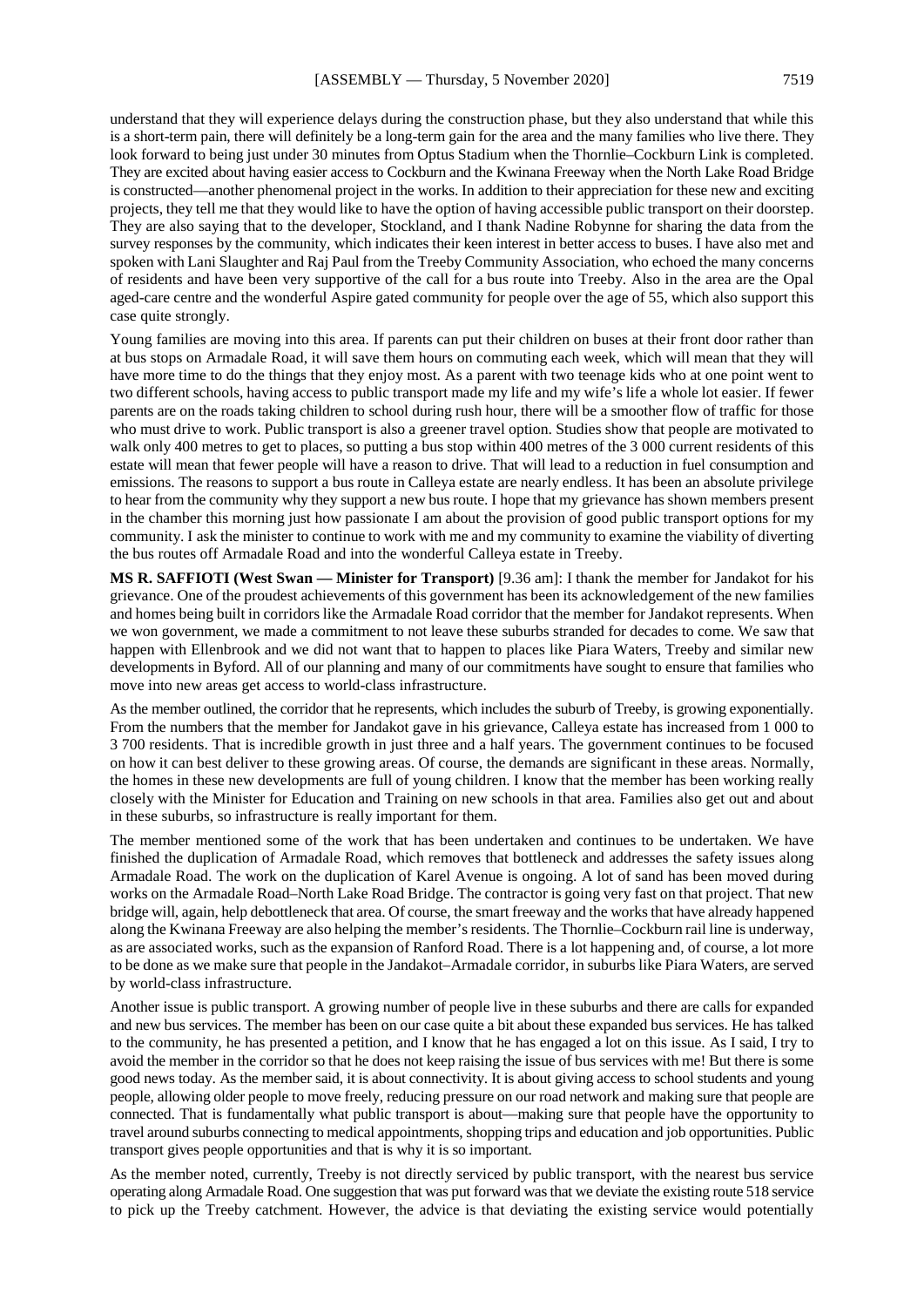impact other users. Instead, Transperth proposes to introduce a new bus service—route 523—which will operate from Cockburn Central along Armadale Road and into Treeby. Transperth also intends to provide an additional service, which is something the member for Southern River has asked for many times. A new proposed route 233 service will service the suburbs of Piara Waters, Harrisdale and Southern River. The route will operate between Cockburn Central station and Gosnells station via Piara Waters, Huntingdale, Harrisdale and Southern River. It will travel along Armadale Road, Nicholson Road, Gracefield Boulevard and Southern River Road. We hope to be in a position to introduce these new routes early next year, and we will be running some consultation for a period of three weeks. That will help the people from the state transport website get more feedback from residents to make sure that the proposed services deliver the outcomes that people want.

I thank the member for Jandakot and also the member for Southern River for advocating so strongly on behalf of their residents. Thank you for working with the community. As I highlighted with the member for Bicton, it is good government and good process when members take issues on board and work with the government to address them. Now, as we approach the consultation, we will be delivering new bus services to service those residents in the new year. I thank the member for Jandakot for his grievance.

#### **HOUSING — TELECOMMUNICATION INFRASTRUCTURE**

#### *Grievance*

**MS J.M. FREEMAN (Mirrabooka)** [9.42 am]: My grievance is to the Minister for Planning. I thank her very much for taking my grievance today. My grievance is about the provision of telecommunication services and development applications and ensuring that when people move into new homes, they have connected not only their power, gas, water and sewerage, but also their phone line and internet—their telecommunication services.

The minister has been very responsive to this issue and is dealing with it as a matter that can be addressed and resolved by the Western Australian Planning Commission, not just as a federal issue, which is especially important given the increased housing construction and redevelopment in our suburbs that will occur due to the WA Labor injection of COVID-19 recovery funds. As we all know, and as was outlined in the Urban Development Institute of Australia Western Australia Division column in *The West Australian* on Monday, the WA property market is at its busiest ever. In fact, the president of the Urban Development Institute, Col Dutton, said —

In particular, the building and development industries have been working to absolute capacity since June in order to meet the unprecedented demand for new land and housing that has been prompted by the launch of financial incentives from the State and Federal Government for building a new home.

As the Premier pointed out in question time this week, there is more residential construction per capita in WA than in any other state in the country; indeed, for the month of September, building approvals increased by 42.6 per cent, which is the strongest rise of any state in Australia and 74 per cent higher than in September 2019. This is to the credit of the WA government, which has not only kept us safe during the COVID-19 pandemic, but also ensured a stimulus to deal with the concern of the housing industry about the lack of houses being built in June. The \$25 000 state government grants combined with the commonwealth dollars make building a home very affordable in Western Australia. We know that the development of land is happening at a rapid pace, and inner suburbs such as those that I represent—Balga, Koondoola, Girrawheen and Mirrabooka—provide great opportunities for first home buyers to find new homes, often through infill development and larger quarter-acre blocks. We know that applications for the urban development of land are being approved at a rapid rate. Those time frames have now been extended because the state-based bonus scheme has been extended so that construction of a home can now get underway within the next 12 months. I understand that change is really welcomed by the industry.

I know that the minister and our WA Labor government want to develop this housing stimulus and the capacity to do urban infill and develop without the extra hiccups that occurred in a case that I brought before and discussed with the minister in October 2017 regarding residents in the seat of Mirrabooka. I brought that case here to try to find some resolution. In that case, a couple moving into their home in Balga built on a subdivided block and then found that Telstra could not connect their phone line—therefore, they could not get internet—because the developer had not made provision for the existing connection to reach the three houses that now sat on the block. In this rush and rapid development stage, we need to ensure that that provision occurs. If we are developing urban development in areas such as Balga and Koondoola, which are 15 or 20 minutes away from the city, very convenient and very capable of receiving new housing development, we need to ensure that those areas have the necessary infrastructure. People move into those houses knowing that power and gas and sewerage will be available, and they need to be assured that the infrastructure for internet, which is now so vital to us, will also be there.

As the minister will recall, there was a pit on the land at the property, but the pit was not suitable for the connection to the three properties on the redeveloped block. The couple were advised by Telstra that although the failure of the developer to provide telecommunication services to each block was a breach of federal legislation punishable by a fine of up to \$25 000, that breach was not pursuable. No action could be taken because the Western Australian Planning Commission subdivision applications did not require the inclusion of telecommunications prior to approval, so these home builders were unable to force the developer to provide the telecommunications infrastructure.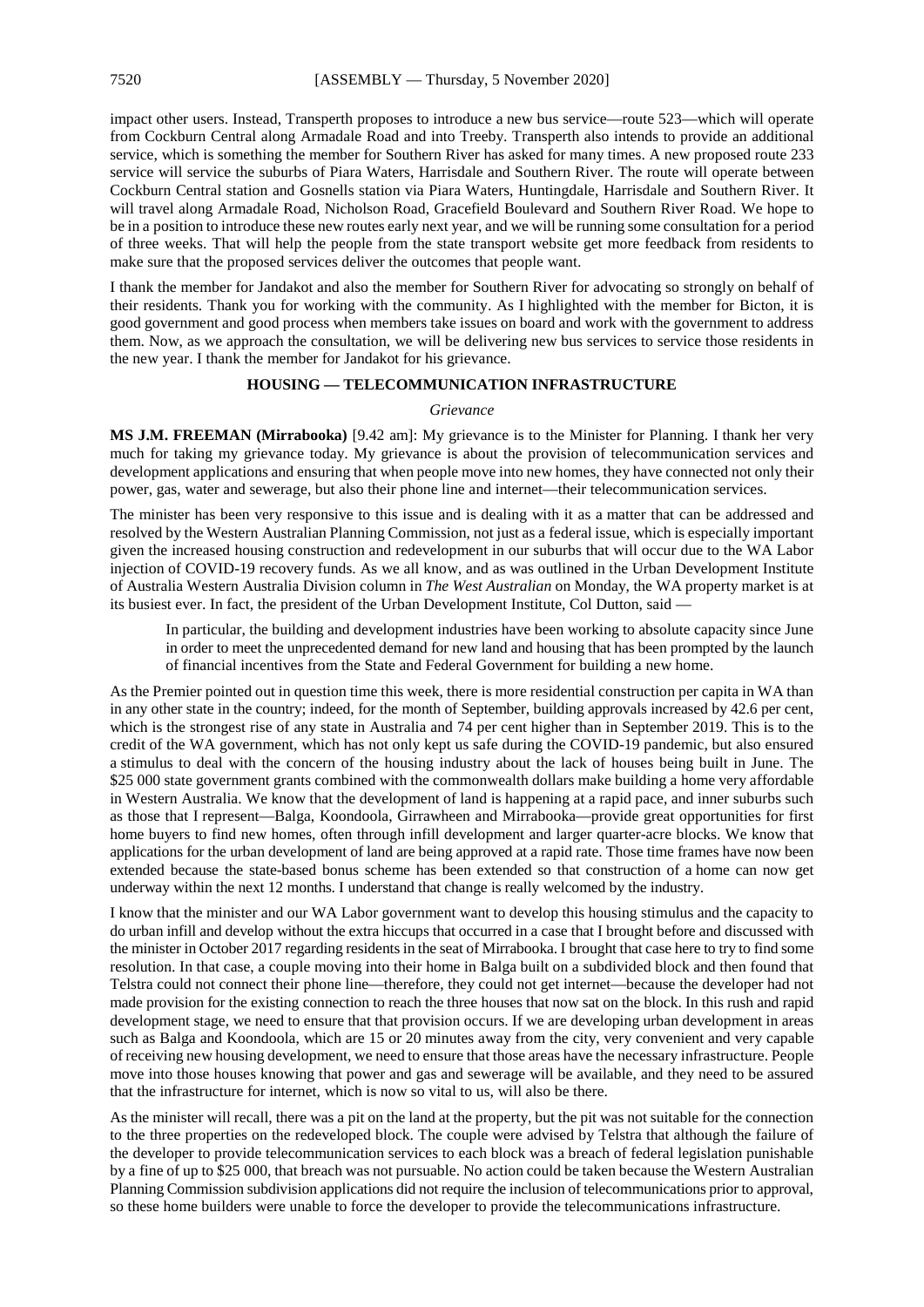The couple were told that remediation of the issue would cost around \$10 000 to install a conduit to the three properties. In the first instance, the developer refused to pay that. What was going to happen was they were going to bring the pit to the front of the properties and then hook-up the three houses, but the developer was reluctant to pay for it. The developer had subdivided the block and walked away when the couple were building their house. Thankfully, after much lobbying and pressure from the couple, myself as the local member, the minister's office and Telstra, the developer finally met the cost and the Balga couple could get affordable internet to replace the \$120 a week they were having to pay for wireless data provision.

I note that the minister did not then let the issue lapse. We did not want to deal with it as a one-off; we wanted to make this a systematic change, and the minister pursued those changes to ensure that connection is part of development. I note that the minister's great efforts and dedication to having this fixed at a systemic level is something that we are looking at today and that the minister is about to announce. It is great that we have done this, because we know that internet is a primary means of communication and is widely used to access community, health and education services and to connect family and friends. This has never been more apparent than during the COVID-19 pandemic. I welcome the minister's response to this and that WA Labor is going to deliver on this issue. Thank you.

**MS R. SAFFIOTI (West Swan — Minister for Planning)** [9.49 am]: I thank the member for Mirrabooka for the grievance today and I acknowledge the member's efforts on this issue. I think it is an opportunity to demonstrate what being an effective local member is all about—that is, raising a serious issue that has arisen in the community with the minister and then working together to solve it. As the member said, we solved the issue in that particular situation, but it exposed, in a sense, a policy failure that meant that many people could be faced with a similar situation of possibly having to incur thousands and thousands of dollars just to connect to basic telecommunications infrastructure.

I will go through the background. Under commonwealth legislation, a mandate exists for incorporated developers to provide telecommunications infrastructure for developments—that is, fibre capability. However, until now, there was a loophole that allowed small housing subdivisions in Western Australia to be built without ready connection to telecommunications infrastructure, as no such legislative or policy requirement existed in the federal sphere for small non-incorporated developments. This has resulted in significant additional cost to home owners to retrofit pipework to access broadband services.

The lack of telecommunications infrastructure for new lots was raised in Parliament by the member in 2017, when constituents in Balga were potentially left with the costly burden of retrofitting an internet connection. As a result of the member's representation to me and to Parliament, I asked the department to commence investigations into the development of a draft position statement to address the issue of regulated non-incorporated developments. In defining the policy scope and policy measures for the position statement, consultation was undertaken with NBN Co Ltd; the commonwealth Department of Infrastructure, Transport, Regional Development and Communications; the Urban Development Institute of Australia; the Property Council of Australia; the Institute of Public Works Engineering Australasia; and the Western Australian Local Government Association. As a result, the Western Australian Planning Commission released the "Draft Position Statement: Fibre Ready Telecommunications Infrastructure" for a 60-day public consultation period from 23 May 2019 to 22 July 2019. A total of 24 submissions were received on the draft position statement, with seven from local governments.

Today, I am happy to announce that I have released the new "Position Statement: Fibre Ready Telecommunications Infrastructure". The new policy closes the loophole and requires telecommunications infrastructure for new lots to be incorporated at the earlier stages of the planning process. It works in tandem with state planning policy 5.2, which addresses the need for effective internet services and rollout of networks. It provides clear direction to developers of new subdivisions that they must incorporate fibre-ready pit and pipe infrastructure at the earliest possible stage of planning. Like power and water, internet is now an essential requirement in a modern, connected community, and of course we have seen that demonstrated during the pandemic when a lot of people chose to work from home. The policy is part of a series of reform measures. Of course, as we try to encourage infill development, in many instances they are small builders and small developments, so this basically closes a loophole that would have potentially exposed thousands of new homes to not having the necessary telecommunications infrastructure.

Finally, I thank the member for Mirrabooka for raising the issue. Again, I am very proud that we have addressed what has been a significant gap in the community and that we are preventing new home owners, families, school students and older people from purchasing properties that do not have the necessary telecommunications infrastructure. I thank the member for her work on this issue.

#### **TOURISM — PEEL REGION**

#### *Grievance*

**MR Z.R.F. KIRKUP (Dawesville)** [9.53 am]: My grievance this morning is to the Minister for Tourism, and I appreciate the minister taking the grievance. I understand that he was busy this morning and has made time, so I also appreciate that a great deal. The grievance is about tourism in the Peel region. I know it is an area of interest to him and the government.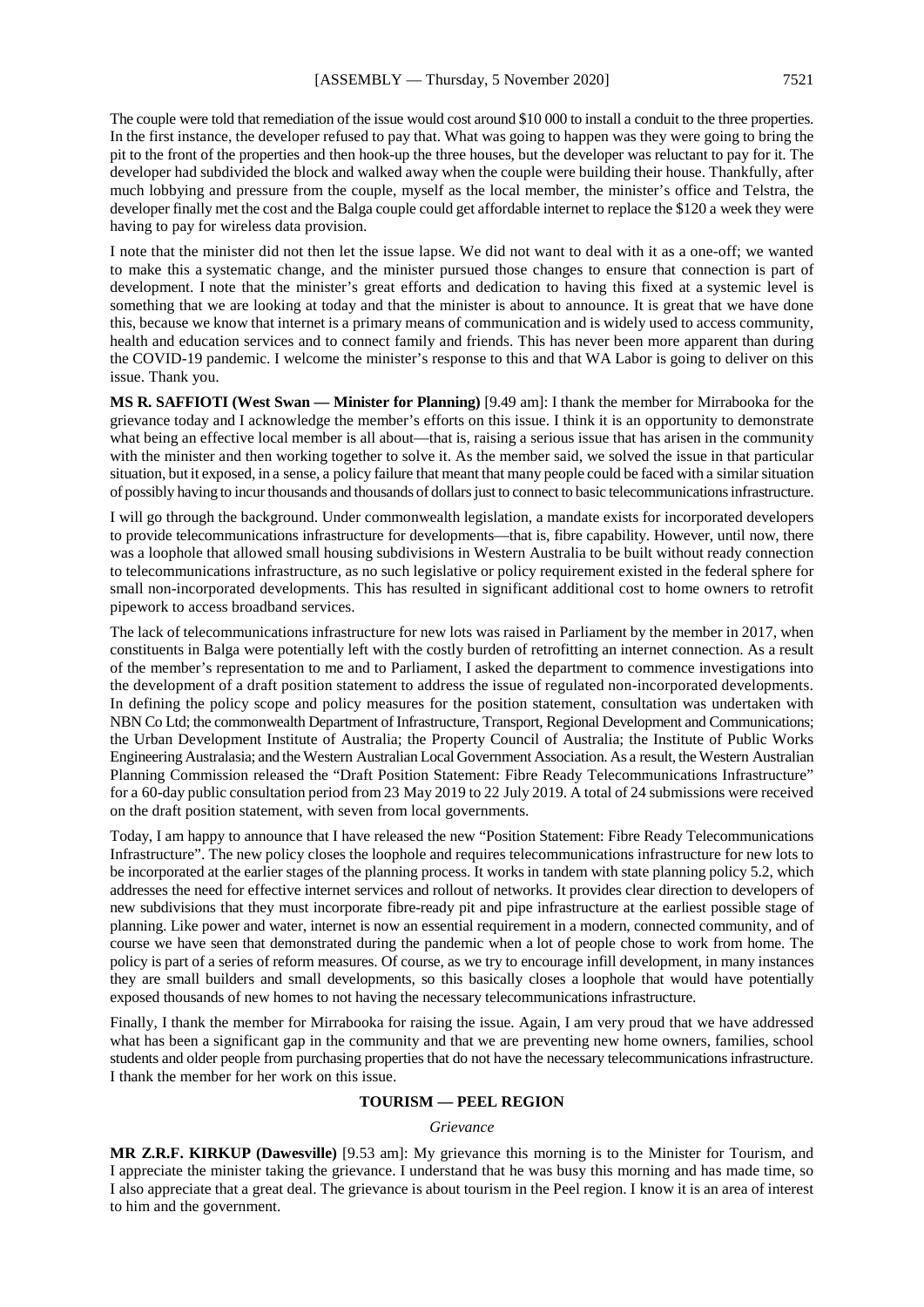At the outset, I thank the minister and the government for their continued support of Peel businesses, which have recently been made aware of the vouchers that have been initiated by the government. Nearly 120 of these vouchers were issued to businesses in my community, and that has helped support quite a lot of the demand at a time when it is very much needed. I recognise the government's continued efforts in that respect. I understand that the minister has been to Mandurah and the Peel region more broadly a number of times, so he is well aware of the unique nature of the offerings there, particularly given that Mandurah is, largely speaking, a tourism-based city and the Peel region has fantastic tourism operators. Indeed, I think the area has been fairly significantly impacted by COVID-19, particularly because of the international border arrangements.I have spoken to many operators who have had hundreds of reservations cancelled because of the international border arrangements. Typically, tourists from South-East Asian nations come to Mandurah and the Peel region for either cruises or the culinary experiences, because of course we have a very unique and special environment. The impact of COVID-19 on our region has been very significant. There are now record levels of unemployment in Mandurah in particular, and the businesspeople I have spoken to have struggled to adjust, but they have adjusted well, which is why those vouchers that have been issued are important. They are helping to support those businesses that have injected around \$30 000 into the economy during this time. They are good measures.

Importantly, one of Mandurah's biggest drawcards is that it is very close to Perth. Unfortunately, that means that from time to time it can get overlooked by governments. The contribution I am making now is not a reflection of this minister's dealings, because we have found that when we try to promote Mandurah to get people to visit the area and undertake these very good experiences, we rely quite a bit on promotional material and advertising campaigns. That is why the government has invested in the Wander Out Yonder campaign and the work-related off-shoot campaign to try to encourage people from Perth and other areas to explore regions and cities that they are not familiar with. Mandurah has the opportunity to benefit a great deal from that.

If we are trying to encourage people to come down to Mandurah to experience a Pirate Ship cruise, the Eco BBQ Boats, the Mandurah cruises or houseboats or the bike hire, or to enjoy a meal at Flics Kitchen or Catch 22 Tapas and Cocktail Lounge, or to have therapy, we obviously need to make sure that those experiences are well highlighted. The concern that I am raising—I know this is not news to the minister because it has already been raised with him through the *Mandurah Mail*—is that on Western Australia's premier tourism website, westernaustralia.com, Mandurah is not in the list under the heading "Places to See". For members' reference, I have the website displayed on my laptop. Under the heading "Places to See", the list of popular places to visit includes Denmark, Albany, Ningaloo, Busselton, Rottnest Island, Greens Pool, Bremer Bay, Kalbarri, Karratha, Swan Valley, Kalgoorlie, Abrolhos, Monkey Mia, Shark Bay, Archipelago of the Recherche, Turquoise Bay and the Vasse region. They are considered to be the popular places to see. Mandurah is a very popular place to visit. I think it is an exceptionally important place. It is the state's second largest city and is a very important regional city that has a great offering. I originally assumed that the heading "Places to See" just highlighted the regions, but it does not because it also highlights areas that are close to Perth, such as the Swan Valley. If someone is trying to find Mandurah on this website, it does not immediately come up; it is not in the list under the subheadings "Perth & surrounds" or "Margaret River & the South West", and of course it is not in the northern or midwest regions. At the bottom of the website, there is a fuller list of other places to see that includes places like Karijini, the Pinnacles and Wave Rock, but Mandurah is still not listed. If we click "More" at the bottom of the website under "Places to See", it takes us to a page called "Unmissable Places to See". The problem with the design of it is that we have to go through five different pages before Mandurah is listed. Under the Western Australian government's current tourism campaign ranking, Mandurah is the thirtieth place to see. Places that come before Mandurah include Cossack, Port Gregory, Paynes Find, Binningup and Green Head. I am sure they are all very good places, but they are all listed before Mandurah. I entirely appreciate that the minister would not have been the designer or the engineer of the website—not a problem. All I am asking as part of my grievance today is that the minister asks Tourism WA to list Mandurah as a popular place to see. It is a time when we need it. It is very important to respond to our record levels of unemployment. We deserve it, because we have very good offerings that are certainly superior to those in some of the places listed. Mandurah does not deserve to be listed thirtieth. I appreciate the government's support of tourism businesses in the Peel region and in my city of Mandurah. All I ask is that the minister, in response to this, at least seeks Tourism Western Australia's concurrence to list Mandurah above thirtieth place and perhaps lists it in the top 10 popular places to see.

**MR P. PAPALIA (Warnbro — Minister for Tourism)** [10.00 am]: I thank the member for raising this matter. Disappointingly, the member is talking down his community again, as the Liberal Party of Western Australia so often does. I draw the attention of the house to the fact that the Wander Out Yonder campaign is the most successful, most expansive, biggest intrastate tourism campaign ever launched in this state. It has undeniably been an incredible success right around Western Australia, including in Mandurah. Small businesses are benefiting from Western Australians holidaying in their backyard like never before.

The beauty of Mandurah is that it is a day-trip destination, but it also benefits from being able to afford overnight visitor stays and stays of extended duration. It has both of those markets available to it. Mandurah's proximity to the metropolitan area, and the connectivity as a result of the great former Labor government having built a railway so that people can travel easily to that destination on public transport, means that Mandurah is elevated as a destination. Peel and Mandurah featured heavily in the Wander Out Yonder campaign. Surprisingly, perhaps, to the member for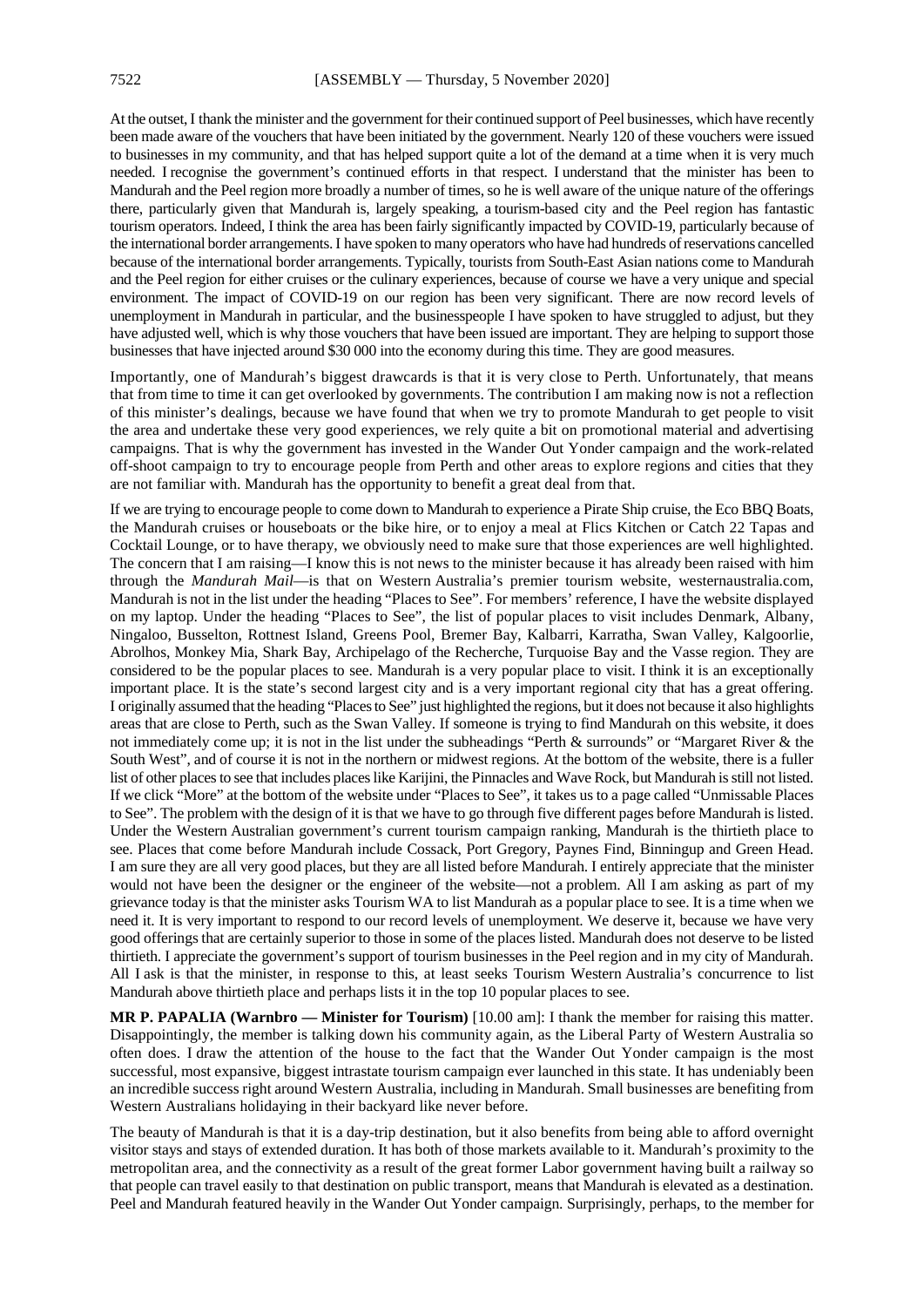Dawesville and the Western Australian Liberal Party, but not to most people who think about it, the Wander Out Yonder campaign does not really consist of the Tourism WA website. That is not the means by which we market Wander Out Yonder. Wander Out Yonder was launched in a wrap in *The West Australian*. In that wrap, which was a significant investment, only seven destinations were featured, and one of them was Mandurah. One of the beautiful photos used to launch the campaign was from Mandurah. Significantly, we launched a Perth staycation campaign. The Wander Out Yonder campaign was a massive success in getting people to consider going out to their regions and holidaying in their backyard. Beyond that, we launched another iteration of the campaign.

The Perth staycation Wander Out Yonder campaign really focused on trying to encourage people to stay in hotels close to the metropolitan area. That was a \$500 000 campaign and included accommodation and tour deals for Mandurah and the Peel region. Information on those deals is currently available at experienceperth.com. That is the website of the regional tourism organisations, so I encourage anyone considering a staycation to look at experienceperth.com and they will find Peel and Mandurah destinations there.

Mandurah and Peel also featured in another part of the Wander Out Yonder campaign—a significant part—which was a partnership with the Royal Automobile Club of Western Australia. *Horizons* magazine reaches over a million customers, and Mandurah was prominent, as were many of the businesses in the Mandurah–Peel region. Hundreds of thousands of sets of eyeballs were able to see offers available as a consequence of the arrival of *Horizons* in their households.

Other promotional opportunities for the Peel region have included the Perth staycation Instagram story and feed post, which also featured on Facebook. There was the AdventureAwaits Instagram story and feed post on Mandurah eco-barbecue boats, which also featured on Facebook. Peel was promoted as a daytrip destination from Perth and given prominence in the "Western Australia: The Road Trip State" campaign. A promotional image of Mandurah Cruises appeared in the original launch of the "A million reasons to Wander Out Yonder" voucher program to which the member referred. This resulted in incredible take-up, with Western Australians urged to consider having experiences and doing tours that they might not have considered in the past. Mandurah Cruises was a key element of that launch and a focus in that campaign. As the member referred to, as of 28 October, almost 120 vouchers had been redeemed in the Mandurah Visitor Centre, generating revenue of around \$29 158.

Peel featured in social media advertisements as part of the Wander Out Yonder launch. The social media campaign is a significant element of Wander Out Yonder. It is paid advertising on social media. People are not expected to go to the website to find the campaigns or destinations of their own volition. New Mandurah and Peel tourism operators and experiences were promoted in tourism WA's monthly e-newsletter, *This is WA*, for the travel media to help others convey and market what is on offer. Key Peel events have been promoted through the WA Facebook page, including Mandurah Christmas lights and cruises, and the Dwellingup Forest Festival.

More than \$700 000 of annual funding is given to Destination Perth, which is the regional tourism operator that promotes Mandurah and the Peel region. Destination Perth has worked with Visit Mandurah on its "Relive Perth" campaign, with a video on Mandurah Cruises featured on its social channels. Mandurah featured in Destination Perth's staycations campaign and will form part of its upcoming campaign in collaboration with Tourism WA.

Peel has been profiled through content partnerships as part of the Wander Out Yonder campaign. Serpentine Falls featured as part of Tourism WA's partnership with Urban: List and was also featured as part of tourism WA's partnership with So Perth. Five Peel events have been awarded funding through the 2020–21 regional events scheme, including King of the Cut, Dwellingup 100 Mountain Bike Classic, 2020 national junior table tennis championships, Confluence Festival and Words on Water, and the Pinjarra Festival. The government provides regional events program funding for the Mandurah Crab Fest—that incredible event. Unfortunately, it was cancelled this year, but it has certainty of significant funding for the next three years. That is one of the biggest events that we promote in the state.

Just under 30 Peel tourism operators received a \$6 500 recovery fund grant in the initial part of our support for tourism businesses doing it tough as a result of overseas and interstate visitors being impacted. Two Peel tourism operators received tourism business survival grants worth \$14.4 million from the WA tourism recovery package.

Mandurah and Peel are never forgotten. They are at the forefront of our campaign to get Western Australians to wander out yonder.

#### **COVID-19 RESPONSE LEGISLATION AMENDMENT (EXTENSION OF EXPIRING PROVISIONS) BILL 2020**

*Second Reading*

Resumed from 4 November.

**MR F.M. LOGAN (Cockburn — Minister for Emergency Services)** [10.07 am] — in reply: I rise in reply to the second reading contributions given by the opposition on the COVID-19 Response Legislation Amendment (Extension of Expiring Provisions) Bill 2020 and thank the Liberals for their support for the omnibus bill before the house, which includes the time frame of extending the declaration of emergencies under section 72A of the Emergency Management Act and, of course, the Criminal Code provisions, by an extra six months, which will take it to 4 October 2021.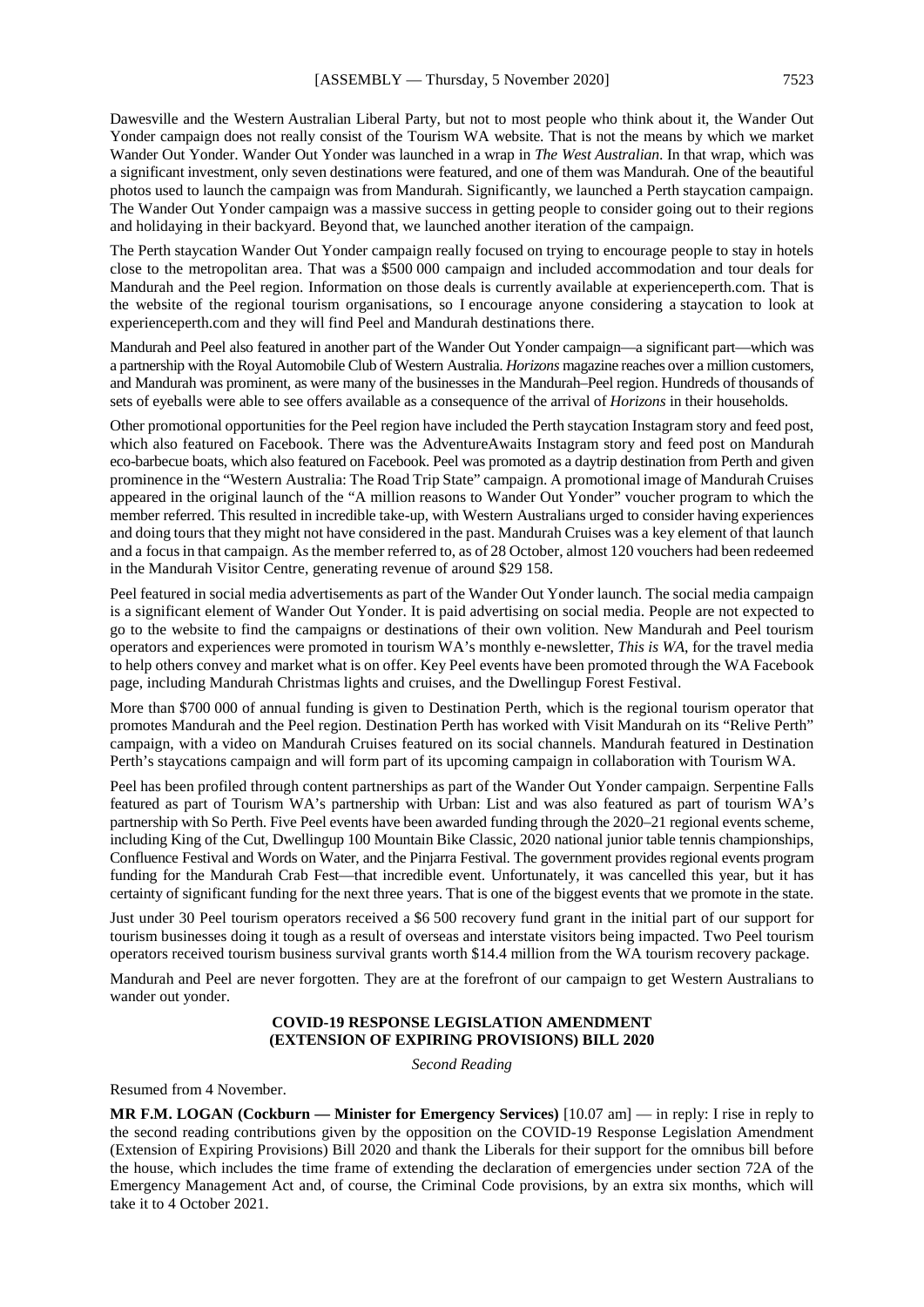I am aware that the Nationals WA—its members have given me a heads-up on this—will move an amendment in consideration in detail, I presume, to change the time frame from six months to three months. I will not bother responding to the statements that were made by the shadow spokesperson for emergency services, but I will address the issues that were raised by the Nationals because they go to the content of the bill before the house and the issue of timing. The position put by the member for Moore went to the guts of this very small amendment to both acts that is before the house. He said that it would not need six months, in his view, to determine whether we need these provisions. I know that the member for Moore has been a good farmer in the past and he has been a member of Parliament for a long time now, but in terms of his expertise in dealing with pandemics, he is entitled to his opinion. I question significantly whether that extends to giving advice to the state government on what it should do when dealing with a pandemic. There are many, many professionals in the State Disaster Council and below who provide advice to the government on what it should do about the pandemic that is facing not only the state, but also all states of Australia and places across the globe at the moment.

The proposition for a six-month extension was arrived at on the basis that people might be concerned were we to extend the provisions of the declaration of a state of emergency for one year. It might have concerned them that we would be pushing out provisions that are onerous and not usual in a democracy for far too far. A three-month extension was simply too short for consistency purposes given where we are up to with the pandemic—I will address that in a second—and six months seems to be a fair and reasonable period of time to give consistency to our emergency service professionals to keep control of the pandemic here in Western Australia. That is the reason we arrived at six months. It was a fair and reasonable proposition. The proposition to extend the provisions of the Criminal Code for six months is endorsed by the State Disaster Council. It is also endorsed by cabinet. Therefore, for those reasons, we do not accept the member's proposition.

If we look at what has happened so far in Western Australia—the Premier touched on this yesterday in his response to the matter of public interest that discussed the government's response to the COVID-19 pandemic—the Premier has made clear his fear of the threat of COVID-19 coming from international travellers and people who are coming in via seaborne routes, particularly sailors. That is exactly where our COVID-19 threat comes from. Today, for example, we have four cases of COVID-19 in Western Australia, via the return of international travellers, mainly out of Doha and one out of Singapore. Those cases are being dealt with as we have dealt with all the travellers or visitors to Western Australia who have either got COVID-19 or had the possibility of getting COVID-19. That includes hundreds and hundreds of people on board cruise liners and, of course, those people who have returned from either the eastern states and had COVID-19 or, particularly, people coming in via international travel who had COVID, or sailors who have disembarked their ship or been identified on board their ships that they had COVID-19. All of them have been dealt with through the processes that we have in place in Western Australia, which is one of isolation, treatment and then return of those people—if they are sailors back to their ships—and ensuring that those people who contracted COVID have been isolated to recover from their illness.

That is the process that we have had in place since March this year to deal with people with COVID. The threat to Western Australia as it stands today, as identified by the Premier, is particularly from people who are returnees from overseas and maritime workers. The member for Moore said that this pandemic could be raging around the world for a long time. That is right, it could be raging around the world for a long time, but because of the processes and procedures we have in place that directly relate to section 72A of the Emergency Management Act, we have been able to control the pandemic and its impact in this state. That is how it has happened.

Those places around the world where COVID is out of control—the United States is a classic example, which has had 100 000 extra cases today alone—do not have states of emergency in place. They do not have declarations of emergency in place. They do not have the procedures that we have—which are, isolation, first of all by internal borders and then by borders with other states, and then controls on those people who are returning to Western Australia. They also have political interference that chops and changes the responses of the emergency services. We have seen that in examples around the world. The United Kingdom is a classic example of where there has been a continual change in the responses to the COVID-19 pandemic and look at what has occurred as a result of that.

We have not had that in Western Australia. As soon as we realised that the COVID-19 pandemic was going to possibly have a catastrophic effect on the people of Western Australia, a state of emergency was declared. That automatically put in place the procedures of the State Disaster Council and the State Emergency Coordinator to ensure powers to direct people to isolate and to undertake testing, and powers to protect remote communities and to put in place the borders with the Northern Territory and South Australia. All those provisions have come out of section 72A and they have remained consistent for more than 200 days. As a result of that consistency, we have had no community infection in Western Australia. If we were to look at any place in the world for a model on how to respond to a COVID outbreak, I believe that Western Australia is the classic model. It has achieved its outcome on the basis of having a state of emergency in place with those provisions of section 72A.

This is all being done to ensure that the people of Western Australia are protected following the state election. I made it very clear in my second reading speech—the member for North West Central was jumping up and down saying it was all about the election—that this relates to the election in March 2021; it is not all about the election. For what reason does it relate to the election? If the election is on 13 March 2021, Parliament will not come back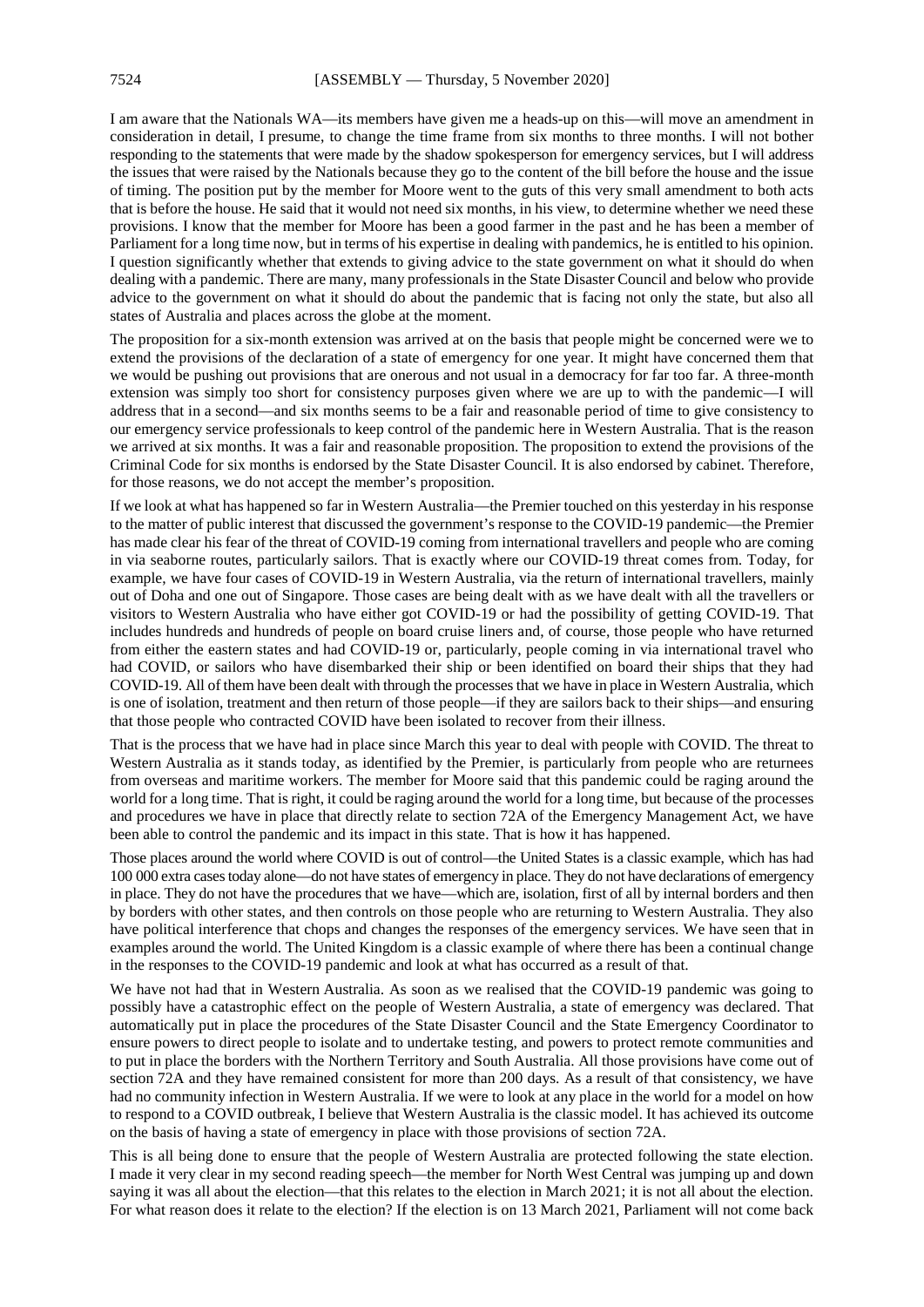until after the sunset clause finishes, and that will mean that those powers will drop away. Those powers will not be in place. If members believe that returnees are going to stop coming from overseas on 4 April 2021, they are deluding themselves. They are not going to stop. Therefore, what would be a fair and reasonable extension of the sunset clause? Should it be 12 months? If it was, people might be concerned that 12 months was too long. Should it be three months? Our view is that three months is too short. Six months allows the Parliament to come back and the government of the day to ascertain the COVID situation. It can continue for six months knowing that the systems that we have in place at the moment will continue to do the work of protecting the community of Western Australia until such time as that may change.

Would the provisions of the declaration of a state of emergency and the specific provisions under section 72A be needed, for example, if there was no community transmission anywhere in Western Australia and the numbers of returnees from overseas dropped off and, effectively, we were not being impacted at all by the COVID-19 pandemic?

At that point, the State Emergency Coordinator may advise the minister of the day that he or she does not need to sign the state of emergency declaration. Remember, the state of emergency declaration has to be re-signed every two weeks, or every 14 days. If the minister of the day agrees with the recommendation of the State Emergency Coordinator, he or she will not sign the declaration; therefore, no state of emergency will exist, and the section 72A provisions will not exist either. Those provisions of the Emergency Management Act come into effect only when a state of emergency or a declaration of emergency is in place. If neither of those is enacted—that is, the state of emergency falls away because it has not been signed, or a declaration of emergency has not been made—those provisions under section 72A will fall away and have no power. Concerns have been raised about the continuation of the powers of direction under section 72A. Those powers of direction can be taken away by two means—by the sunset clause in the bill, or on the basis that a state of emergency no longer exists.

The member for North West Central said in his contribution that there is no transparency and no ability for Parliament to examine both the reasons behind the section 72A provisions and the state government's response to COVID-19. The Premier addressed those issues yesterday when he spoke about the review that was done by Professor Weeramanthri, the tabling in this house of the report by the Auditor General—which clearly caught the member for North West Central unawares—and the fact that there have been eight briefings for the opposition about our government's response to COVID-19. There is also, of course, the Clive Palmer case in the Federal Court, which looked at not only the reasons for the border closure, but also the WA government's response to the pandemic. The Federal Court looked at the WA government's response, as did the Auditor General, and as did Professor Weeramanthri. All those reports, which have been tabled in Parliament, say clearly that the government of Western Australia has performed outstandingly in its response to COVID-19. Truckloads of information have been provided to the opposition, and to anybody else who wants it, to enable them to determine whether that is true. I know that the general public fully and strongly supports the state government's response to the COVID-19 threat to Western Australia. When it comes to transparency and accountability, I point to those three documents—Professor Weeramanthri's report, the Auditor General's report, and the Federal Court investigation as part of the Clive Palmer case.

The member for North West Central made a statement that I hope is not the policy position of the National Party. He said very clearly a number of times that, "We need to live with it." If that is the National Party's approach to COVID-19, it is the same approach as has been taken by President Trump, President Bolsonaro of Brazil and Prime Minister Boris Johnson. Their response to COVID-19 has also been that we need to live with it. That is what the member for North West Central said. I presume that is not the position of other National Party members, because, if it is, they will frighten the general public of Western Australia senseless. National Party members may like to say something about that in their contribution during consideration in detail.

I conclude my remarks on the proposed amendments to both the Criminal Code and the Emergency Management Act. I again thank the Liberal Party for its support of this bill. I make it very clear that the proposed amendments from the National Party will be opposed by the government.

Question put and passed.

Bill read a second time.

#### *Consideration in Detail*

**Clauses 1 to 3 put and passed.**

#### **Clause 4: Section 318 amended —**

**Mr S.K. L'ESTRANGE**: Does the reason that the minister requires an 18-month extension of the time frame in the original bill—which is effectively a six-month extension from when this would have stopped—have anything to do with the fact that a contract is not yet in place for contact tracing? '

**Mr F.M. LOGAN**: Absolutely not. I point out that the Minister for Health answered that question in the house yesterday in response to the matter of public interest. He made it very clear that a contract is in place.

**Mr S.K. L'ESTRANGE**: Can the minister outline any special reasons why this extension needs to go beyond three months? After the election in March next year, a new Parliament will be formed. We will then move forward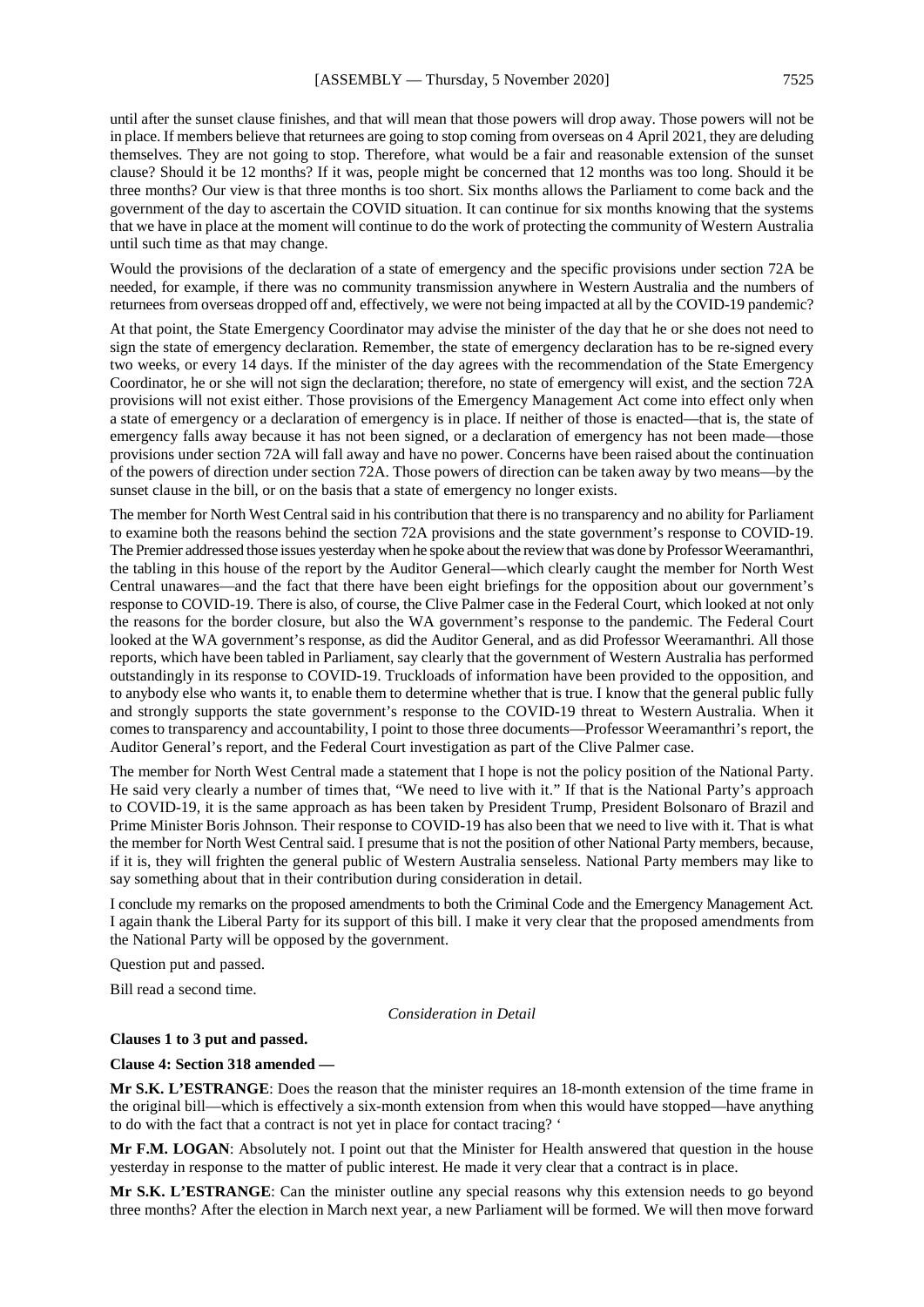until the winter recess, which I suspect will be in July. That should give the government ample time to work out whether it needs to change this legislation. After the election, a new Parliament and a new government will be formed. There will also be a new Minister for Emergency Services. Given all that change, would it not be warranted that the people who will be running the state after the election make the decision about an extension rather than do it through this bill, which will go all the way forward to October 2021?

**Mr F.M. LOGAN**: Let us just run through the time frame, which is basically what the member has highlighted and really is the basis of the amendment proposed by the Nationals WA. The election is on 13 March 2021, and the member, as a former minister, knows that it will take some time for the government to appoint new ministers and for those ministers to be sworn in and to get to grips with their portfolios. The sunset clause is literally in place from 4 April. That really does not give us any time between the election and 4 April, so something has to be done. The amendment to be moved by the Nationals effectively says, "Why can't we just take it up to 4 July?" As the member knows, we will not be here on 4 July. I will not be here anyway, but the member will not be here either because he will be on his winter break, which concludes in the last week of July. The Nationals have also indicated that a review should be undertaken during that time. Let us be sensible about this. We all know that a parliamentary review, which is what the Nationals are proposing, would not be completed between 4 April and 4 July.

#### **Mr V.A. Catania** interjected.

**Mr F.M. LOGAN**: Yes, well, has the member seen —

**The ACTING SPEAKER (Mr T.J. Healy)**: Minister, if you can refer to this. I have the member for Moore next and then the member for North West Central.

**Mr F.M. LOGAN**: I will deal with that later.

It is just not going to happen. As I said in my response to the second reading debate, 12 months is probably a little too long because I think it would concern people if those provisions were in place for that long. That does not necessarily mean that they will be in place; section 72A of the Emergency Management Act comes into play only if a state of emergency is declared. Nevertheless, that could concern people and raise questions, as it did in Victoria, for example. Three months, as I have pointed out to the member, is just not long enough. In my view and in the view of the State Disaster Council, it does not provide consistency for emergency services workers to be able to deal with the ongoing threat from returning travellers and merchant seamen.

**Mr R.S. LOVE**: We got notice of this bill being introduced on, I think, Tuesday morning. We received a briefing on Tuesday afternoon and here we are, discussing it on Thursday morning. That time frame is quite short for dealing with this proposed extension of the operation of the provisions of the two relevant acts. It seems to me that three months is a very long time to bring forward such a simple bill. It is already printed; the government would just have to change some of the dates and bring it forward. The minister said that if it were to be extended to July it would coincide with the winter recess. I contend that we could spend a day in June putting the bill through Parliament and debating it, just as we are doing today. I do not accept that six months is necessary for considering this bill.

We are talking about clause 4, which concerns an amendment to the Criminal Code. The minister spoke at some length about the expiration of section 72A of the Emergency Management Act, but we are talking about an amendment to the Criminal Code at clause 4, and that has very little effect on controlling the borders or the list of other matters in the explanatory memorandum that the member for Warren–Blackwood has referred to. Section 72A makes provisions for quarantine directions, presentation directions, isolation directions and remote Aboriginal directions. We are not talking about that here; we are talking about amendments that affect section 318 of the Criminal Code. Section 318 makes provisions for offences committed against public officers. We had a briefing from the Attorney General's staff and the Minister for Emergency Services' staff the other day and it was explained to us that, in fact, very few people have been charged with any offences under those provisions. I think I might have also picked up in the minister's second reading speech a reference to the fact that there had not been many such offences committed. Can the minister explain to the house exactly how many times section 318 has been used resulting in either a charge or a prosecution against an individual?

**Mr F.M. LOGAN**: That was quite a number of questions and statements all rolled into one. I will start by referring to the email that was sent to Terry Redman, Peter Rundle and Hon Jacqui Boydell at 9.59 am on Friday, indicating that there would be a briefing for the Nationals on Monday, either between 3.00 and 5.00 pm or 12.30 and 1.30 pm. That did not occur because there were claims from the member's office that he had not been notified. He clearly was notified; unfortunately, the Leader of the National Party was not aware of it until later because she was not told. Nevertheless —

**Mr V.A. Catania** interjected.

**The ACTING SPEAKER**: Member!

**Mr V.A. Catania** interjected.

**Mr F.M. LOGAN**: I have just told the member.

**Mr V.A. Catania** interjected.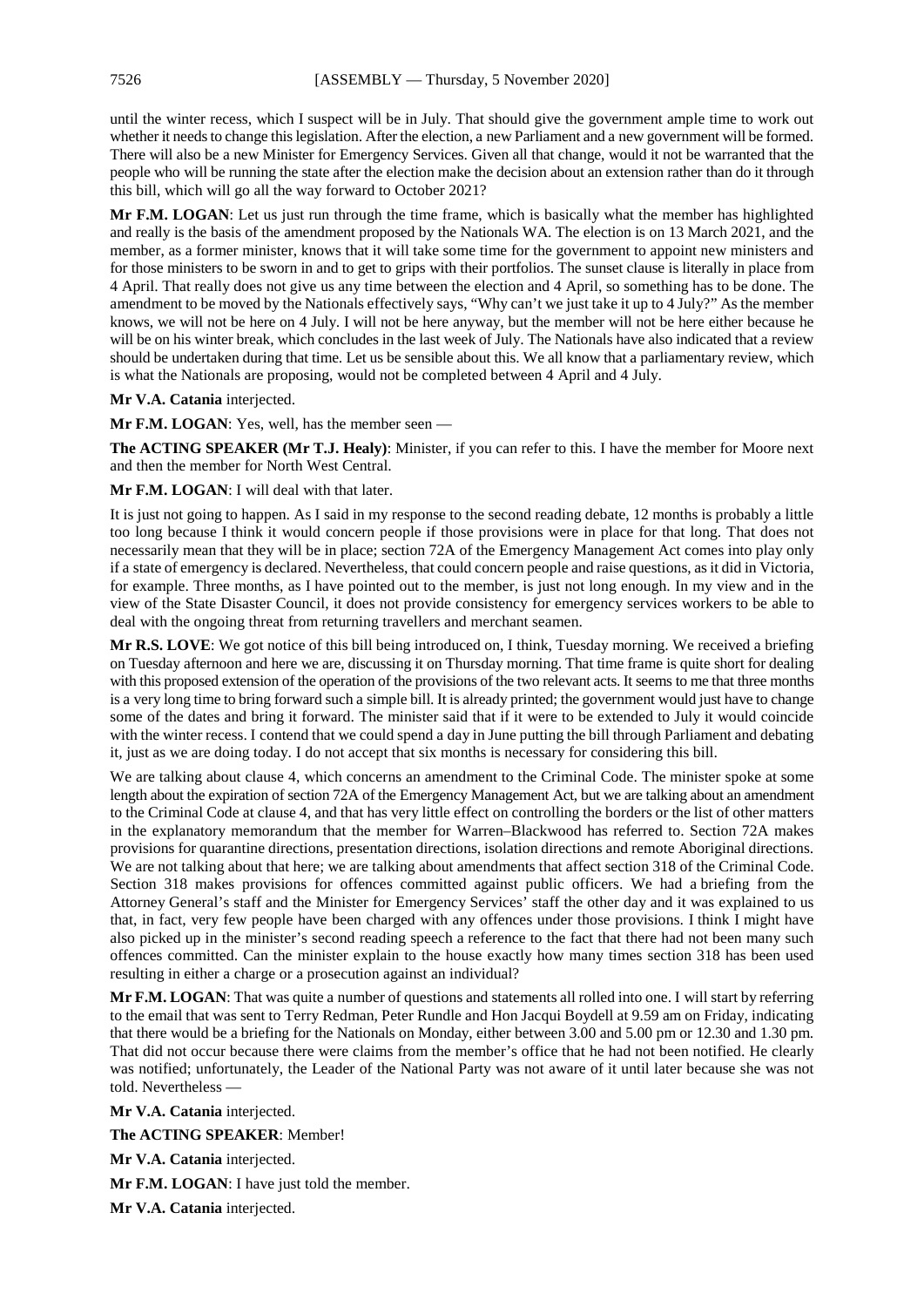**The ACTING SPEAKER**: Member! The minister is answering that question.

**Mr F.M. LOGAN**: It is not a chat.

#### **Mr V.A. Catania** interjected.

**Mr F.M. LOGAN**: It went to Mr Redman, Mr Rundle and Ms Boydell, on the basis that Mr Redman handles most of the emergency services matters in this chamber. Briefings were available to the member with regard to people who have been charged under section 318 of the Criminal Code, which is referred to in clause 4 of this bill. I indicate to the house that nine people have been charged with 16 offences of assault of a public officer under section 318(1) of the Criminal Code. Five of the accused have pending court appearances; two arrest warrants have been issued for non-appearance; one person pleaded guilty and was fined \$2 000; one person pleaded guilty but did not appear for sentencing; and one person pleaded guilty to an alternative charge under section 318(1)(d) of the Criminal Code. Two of those appeared in court this week and one was sentenced to imprisonment.

**Mr R.S. LOVE**: I point out that this bill was introduced with the aim of proceeding under the COVID standing order. It is actually necessary to get the agreement of the Leader of the National Party to enable that standing order to take effect; that is quite clear. It seems quite inappropriate that the Leader of the National Party was not contacted in the first place. Sending an email on a Friday night to various country members in remote parts of the state is hardly giving notice to the leader and getting the agreement of the leader to proceed under the COVID standing order.

**Mr F.M. Logan**: It was Friday morning.

**Mr R.S. LOVE**: The minister is required to do that if he wants to proceed under the COVID standing order. The Leader of the House knows that full well. There have been many communications between the office of the Leader of the National Party and the Leader of the House on these matters, going back to March, when the amending legislation that we are now seeking to further amend was first introduced. That process is well known to the government and it is surprising that it was not followed on this occasion. I point out to the minister that if, in future, any such matters come forward—not that he has many weeks left in his current role—he would be well advised to ensure that the Leader of the National Party is directly informed, if he wants legislation to proceed under the COVID standing order.

I will get back to the matter at hand, which is the amendment to the termination date of section 318(1A) of the Criminal Code, which was inserted by the Criminal Code Amendment (COVID-19 Response) Act 2020. The minister has outlined that a number of people have been prosecuted under that section. Can the minister outline to me the exact reason why a six-month extension is needed and why this matter needs to have currency? Why does this change need to have effect until 4 October and how will that safeguard the state any better than a closure on 4 July?

**Mr F.M. LOGAN**: This is needed for the very same reasons that I spoke about in the second reading speech and explained to the member for Churchlands. When the extension to the sunset provisions of the Criminal Code was put to the Commissioner of Police, who is also the State Emergency Coordinator, he indicated his request that this provision line up with the other provision as well.

**Mr R.S. LOVE**: In the second reading speech that the minister gave introducing this extension bill, he noted that these were extraordinary powers and that they would not normally be expected to be introduced. The minister outlined at some length why the change to section 2 of the Emergency Management Amendment (COVID-19 Response) Act 2020 is essential, but very little has been outlined as to why these matters need to be extended beyond 4 July instead of ending on 4 October. Therefore, at this point, I seek to move the amendment that stands in my name to clause 4. I move —

Page 3, line 7 — To delete "18" and substitute —

#### 15

**Mr F.M. LOGAN**: As I indicated in the second reading speech, we will be opposing this amendment; therefore, I deny that request.

**Mr V.A. CATANIA**: I, too, stand to back the member for Moore and the Nationals WA approach. Earlier, the minister read out some of the charges that have been laid and the subsequent fines or imprisonment. Can the minister outline whether those penalties would exist in a normal course of action—that is, without the 12-month extension of the Criminal Code? Can the minister please advise whether those people would ordinarily have been charged under the laws that we have in this state?

**Mr F.M. LOGAN**: These matters were dealt with at length during the initial introduction of this provision into this Parliament by the Minister for Police acting on behalf of the Attorney General. This matter deals specifically with COVID-19. The fact that it is such a contagious disease, emergency services workers felt—particularly the State Emergency Coordinator, who is also the Commissioner of Police—that that provision ought to be brought in to ensure that they were protected from threat or actual action while on the front line protecting us from COVID-19. That is the reason the provision is there and that is the reason why, in future—because pandemics do pass—it has a sunset clause in it.

**Mr V.A. CATANIA**: The minister is saying that if this is not passed, there is no protection for emergency workers at all under the current legislation; is that correct?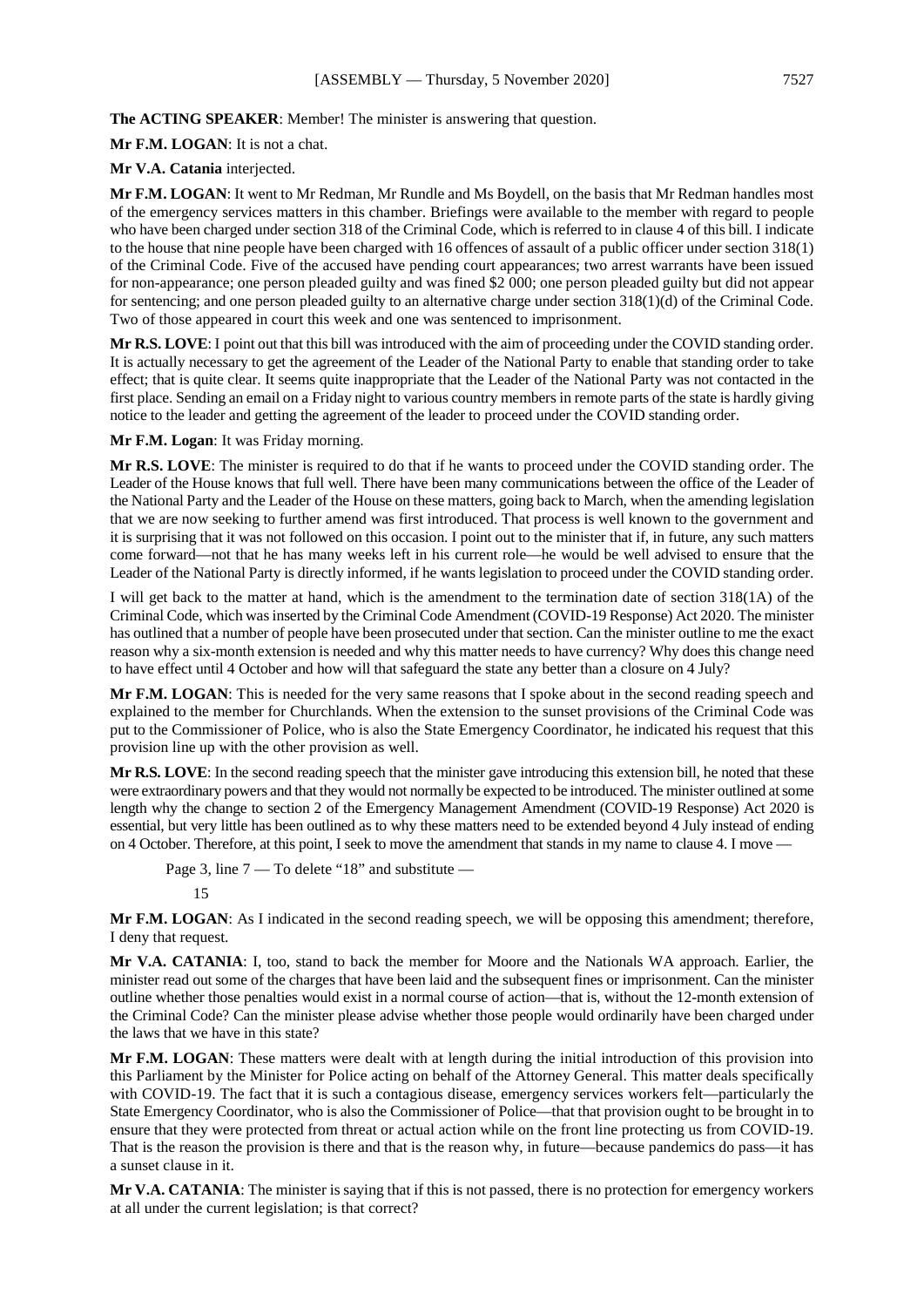**Mr F.M. LOGAN**: In respect of COVID-19, yes; that is correct. The protection for emergency services workers from threats by people who claim to have COVID-19, or who may have COVID-19, and who then assault a public service officer would fall away on 4 April, if not passed.

**Mr V.A. CATANIA**: Given that it has been eight months, has the minister looked at introducing permanent legislation? If we have to deal with COVID-19 without a vaccine, will the government introduce permanent legislation, rather than emergency powers, which is an ad hoc way of dealing with the situation? What legislation has the government looked at putting in place given the fact that it has had eight months to deal with a potential situation in which there may not be a vaccine that magically gets rid of COVID-19? Even if there is a vaccine for COVID-19, it may take years to roll it out.

**Mr F.M. Logan**: We've got to live with it.

**Mr V.A. CATANIA**: We may have to live with it—absolutely.

**Mr F.M. Logan**: We've got to live with it.

**Mr V.A. CATANIA**: Minister, I think you are not being mature.

**Mr F.M. Logan**: I am being mature. That's what you —

**The ACTING SPEAKER:** Members! Minister! This is a very important discussion —

Several members interjected.

**The ACTING SPEAKER**: Members! Minister!

**Mr F.M. Logan** interjected.

**The ACTING SPEAKER**: Minister, just pause for a second. I will let the member ask his question and then I will call you.

**Mr V.A. CATANIA**: The minister is saying there will definitely be a vaccine; is that correct?

**The ACTING SPEAKER**: Sorry, if you ask your question in full, member, I will then get the minister to respond.

**Mr V.A. CATANIA**: What if there is no vaccine? What if we do have to live with COVID-19 for a very long time? What if a vaccine is five or 10 years away, or maybe never? Is it not better to put practices and procedures in place to ensure that the community is protected rather than—to perhaps use harsh language—not dealing with the potential that this virus may be around forever and a day? That is the issue and that is why this extension, to me, seems as though it is covering up the lack of government attention and preparedness in ensuring that COVID-19 —

#### *Point of Order*

**Mr F.M. LOGAN**: This is consideration in detail. If the member wants to make a speech, he can do.

**The ACTING SPEAKER**: Member for North West Central, I will allow you to finish the question, but please keep it to the amendment.

#### *Debate Resumed*

**Mr V.A. CATANIA**: I think this 12-month extension is providing cover for a government that is not addressing a virus that could be around for a long time. I back the member for Moore in saying: why does it have to be 12 months? Why can it not be until 4 July? The minister's excuse for it not being 4 July is that we will not be sitting. Clearly, we would deal with it before 4 July. That is commonsense and perhaps what is lacking is commonsense and a mature debate. In 12 months' time, will a review be conducted into the way that the government has handled COVID-19? Better still, why has a joint house committee or some sort of committee not been formed to ensure that we can learn from mistakes that have occurred over east, around the world and, more importantly, how we can ensure that the public is fully informed that the measures the government is taking are actually assisting people and providing a safe community going forward? Why is the government not dealing with the COVID-19 response in an open, transparent and proper way? Why is the government in this time frame not going to have an open and transparent review process so that everyone in Western Australia knows whether it is doing the right job?

**Mr F.M. LOGAN**: I think that before the member for North West Central gets on his feet, he should actually read the bill. The bill states six months, not 12 months, in terms of its extension. The member kept on repeating himself by saying that this is a 12-month extension. It is actually a six-month extension. It would be helpful to the debate if he actually knew what he was talking about.

The second thing is I actually agree with some of the comments he just made, such as the fact that COVID could still be a threat to Western Australia after six months. I agree with him on that. Why, then, did his colleague move an amendment to reduce this extension to three months? Why would he do that? It runs completely counter to all the points that he has just made.

Several members interjected.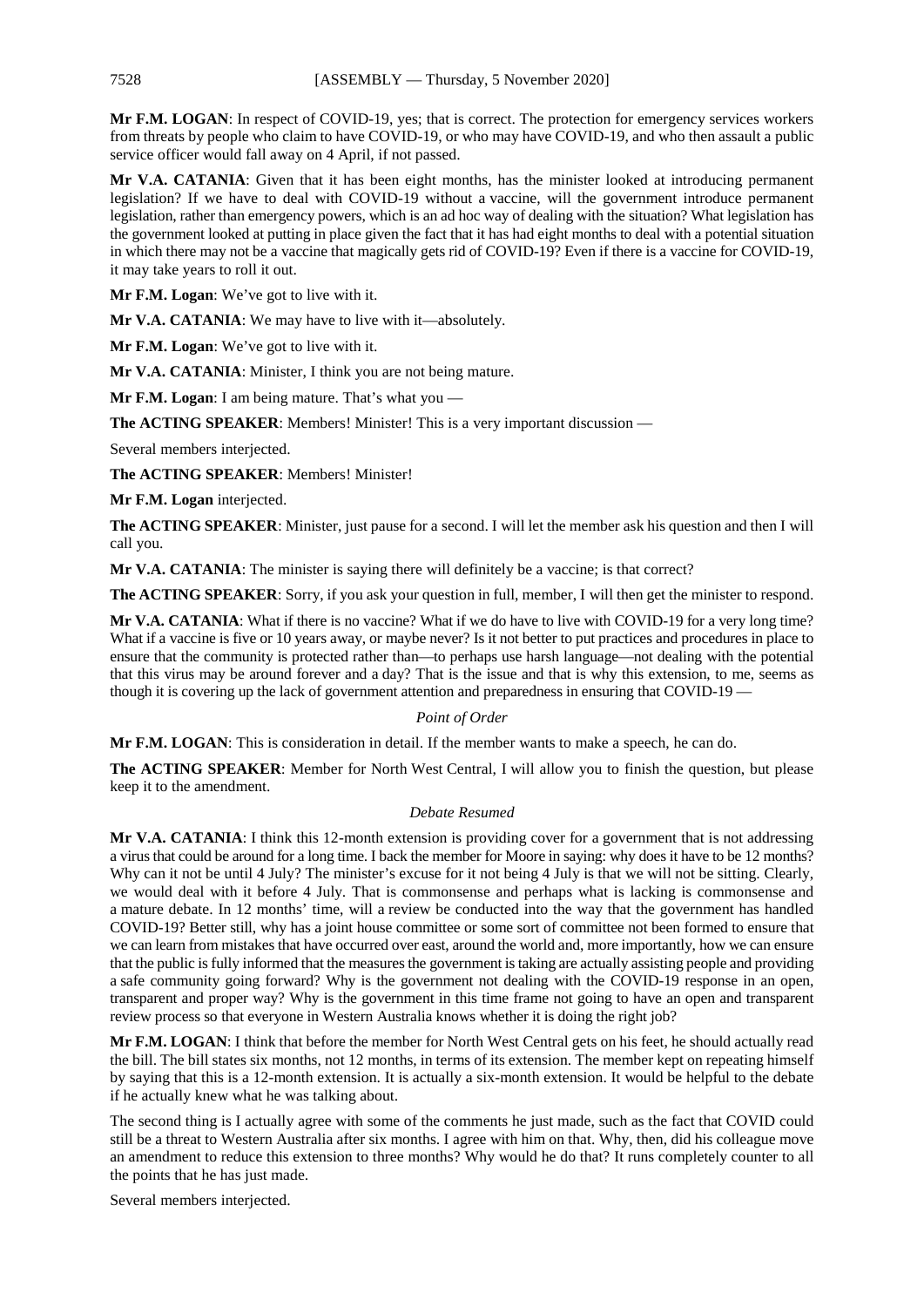#### **Mr V.A. Catania**: No.

member for North West Central has just made.

**Mr F.M. LOGAN**: This clause, which seeks to amend the Criminal Code, will give the State Emergency Coordinator, the Commissioner of Police, an appropriate amount of time to decide whether he believes this provision should continue beyond six months. It will be up to him along with the Attorney General and the Minister for Police to review this provision and decide whether it is needed beyond six months. With respect to a threat to the state of Western Australia, the member for North West Central is absolutely correct, which is why I suppose he will support the clause.

**Mr D.T. REDMAN**: It is really important to emphasise in this discussion that the Nationals WA are not opposing the importance and, indeed, the passing of this COVID-19 Response Legislation Amendment (Extension of Expiring Provisions) Bill to give government the tools to manage the unique circumstances we face with COVID-19. That is really important. We will support the bill to give government the tools to do that, as we have in the past and as we will today. What is in discussion here is whether an extension of six months on top of the extension to 4 April next year is an overreach given the circumstances of an election. As the member for Moore quite rightly highlighted, if it were not for the election, we would not be here today. I think that was as much acknowledged in a Premier's media statement, which the member for Moore read out in Parliament, I think, yesterday. We are debating the merits of the time frame this extension will allow for some extraordinary powers. As far as the member for Moore is concerned, we were notified on Monday. I acknowledge that emails came out on Friday. In this house, he is the spokesman for emergency services. In fact, the Nationals spokesman for emergency services is Hon Colin de Grussa but, interestingly, he was not on that list.

#### **Mr F.M. Logan**: I didn't know that.

**Mr D.T. REDMAN**: The point the member for Moore made was that with a turnaround time of three or four days, we can get this legislation into the house and passed. The time frame for both houses dealing with it can be very, very short, as we have seen with other special legislation that has gone through this place. Going into the next term of government, as the opposition we are acknowledging that if we were lucky enough to win government at the next election, we could deal with it well before 4 July, which is what this amendment suggests.

I want to go back to a really important point the member for Moore made because it is important to the timing of this. In response to the query of notice, the minister came up with three names on an email that went out last Friday morning. I have a copy of it on my phone.

**Mr F.M. Logan**: It's a pity you didn't read it on Friday.

**Mr D.T. REDMAN**: Can I make this point, because I am interested in the minister's response? Significant to the special provisions in this chamber for bringing in COVID legislation is the approval of both the Leader of the Opposition and the Leader of the National Party. My question to the minister is: Who in government is responsible to ensure that, in our case the Leader of the National Party, has given permission for this legislation to come into the house? Is it the minister or the Premier? Who is responsible and when did that happen?

**Mr F.M. LOGAN**: This is pathetic. A bill is before the house that contains two very small clauses that seek to extend the sunset provisions relating to the Criminal Code and to section 72A of the Emergency Management Act, but the Nationals WA are talking about notification of a briefing. I will tell members what this comes down to. It comes down to the member for Warren–Blackwood not being able to talk to his leader. It is all about the little infighting that is going on within the National Party, which we all know about; they are not talking to each other. The Nationals got notified of a briefing. If they did not want the briefing, they should have said so. They were notified of a briefing, but did not tell their leader, so they started this nonsense in here. If the Nationals do not want to support this, they should not vote for it. We will deal with it outside.

**Mr D.T. REDMAN**: Minister, I come back to a question that is fundamental to this house dealing with special legislation. Who is responsible for seeking the Leader of the National Party's support for bringing special legislation to this house, as this is? Is it the minister or is it someone else?

**Mr F.M. LOGAN:** Given the fact that we are not dealing with that at the moment—we are dealing with clause 4— I do not need to answer that at all, but I will. It is the Leader of the House, of course. We would not be having this debate if there had not been agreement. There has been agreement and we are here dealing with it. Get on with it. If the Nationals do not like this provision, they can vote against it.

**Mr D.T. REDMAN**: Thank you, minister. The minister made the point that it is the Leader of the House. Can the minister tell me when that agreement was approved to allow this legislation to come into this house?

#### **Mr F.M. LOGAN**: No.

**Mr D.T. REDMAN**: The minister has been given a note so he will probably answer the question that he did not know the answer to. In reality, for this house to be able to deal with the legislation on Tuesday morning, approval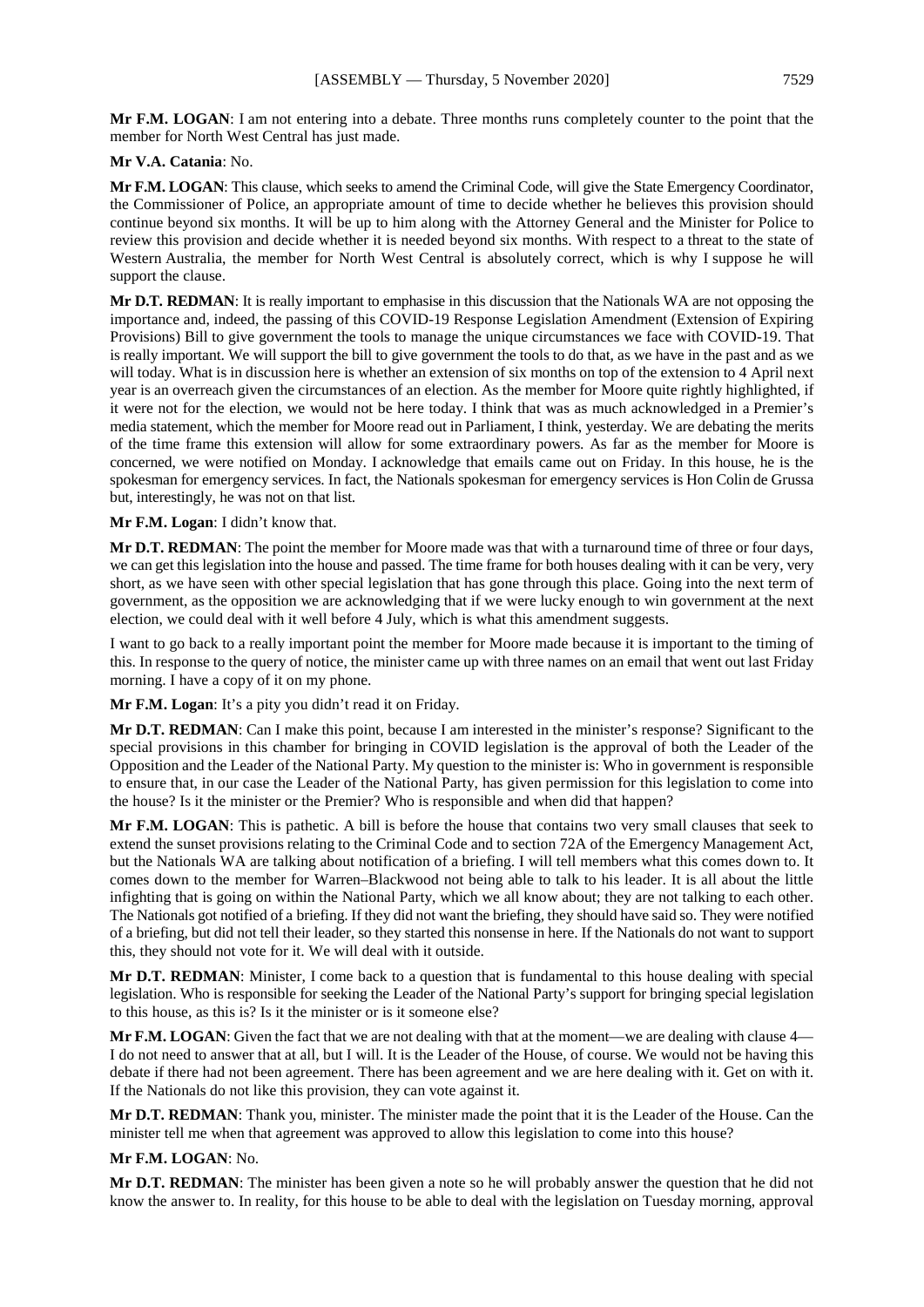was given by the Leader of the House. It is my understanding from the member for Moore that that happened on Tuesday morning. Nothing was going to proceed until it happened on Tuesday morning. I come back to the point that the discussion here is about the timing and whether, post-election, the government or, indeed the opposition, has sufficient time to extend the special provisions beyond 4 July, as we are suggesting. That is what the debate is about. Given the way bringing in this has been handled, there is more than enough time for dealing with what has been self-described by the government as "extraordinary powers" with sunset clauses. The sunset clauses are there because they are extraordinary powers. It is reasonable for the house to stake that we think the nature of those powers are such that we should temper just how long those provisions are available to government, knowing that we will support this. It is important because the government needs to have the tools, but both chambers of this Parliament need to recognise that if the government of the day is being given extraordinary powers, self-described by this government, it is important they are given for the period the government thinks it is needed. The Nationals believe it is more than enough time post the election next year to extend those provisions should it be necessary, and, indeed, as the member for Moore has highlighted, there might be other provisions. This is a movable feast. This does not start and stop with a bunch of provisions to keep borders shut and to manage all those issues. There is an ongoing likelihood that within Western Australia, we will have to manage COVID as part of our day-to-day lives. More long-term provisions might be needed.

It is more than reasonable to allow the new government with a new minister to assess the new provisions on 4 July in the full light of day after the election on 13 March. The election is when the public gets a chance to say who will look after them. We believe this provision is overreach. It is not unreasonable to call it overreach. Therefore, we seek the government's support to wind that back a bit. The government self-described the powers as extraordinary powers with a sunset clause because they are extraordinary powers. Let us put some limits on that that will not constrain the decisions the government makes. The provisions we are suggesting the government put in place will not constrain its decisions, and nor do we want to constrain government. We want to extend the powers necessary to manage issues. The government has advice from its agencies and the issues presented to it on how to manage that. All we can do is take that on face value. However, I think it is reasonable that the Parliament of the day has a chance to limit the provisions if they are considered by the government to be extraordinary and indeed provide for a sunset clause. What the member for Moore has put up on behalf of the National Party is more than reasonable. It is not unreasonable for the two chambers to support a position that extends the powers by reason of the election being in the road, which is what the Premier said was the problem. We can do that and we will support it, but we do not believe it is necessary at this point to overreach for extraordinary provisions and, obviously, seek the government's support to make those changes.

**Mr F.M. LOGAN**: We are here because, obviously, the National Party as a whole agreed to deal with this bill under the COVID-19 provisions. If the National Party has a problem with its membership talking to each other, that has nothing whatsoever to do with me or the government. I have explained to the chamber why a six-month extension for these provisions has been chosen. The six-month extension has been endorsed by the State Disaster Council and cabinet, and we are not moving on it.

#### *Division*

Amendment put and a division taken, the Acting Speaker (Mr T.J. Healy) casting his vote with the noes, with the following result — Ayes (15)

| Mr I.C. Blayney                          | Mr P.A. Katsambanis | Mr R.S. Love       | Mr K.M. O'Donnell        |
|------------------------------------------|---------------------|--------------------|--------------------------|
| Mr V.A. Catania                          | Mr Z.R.F. Kirkup    | Mr W.R. Marmion    | Mr D.T. Redman           |
| Mrs L.M. Harvey                          | Mr A. Krsticevic    | Mr J.E. McGrath    | Mr P.J. Rundle (Teller)  |
| Dr D.J. Honey                            | Mr S.K. L'Estrange  | Dr M.D. Nahan      |                          |
|                                          |                     | Noes $(33)$        |                          |
| Ms L.L. Baker                            | Mr W.J. Johnston    | Mrs L.M. O'Malley  | Mr D.A. Templeman        |
| Dr A.D. Buti                             | Mr D.J. Kelly       | Mr P. Papalia      | Mr P.C. Tinley           |
| Mr J.N. Carey                            | Mr F.M. Logan       | Mr S.J. Price      | Mr R.R. Whitby           |
| Mr R.H. Cook                             | Mr M. McGowan       | Mr J.R. Quigley    | Ms S.E. Winton           |
| Ms J. Farrer                             | Ms S.F. McGurk      | Ms M.M. Quirk      | Mr B.S. Wyatt            |
| Mr M.J. Folkard                          | Mr K.J.J. Michel    | Ms C.M. Rowe       | Mr D.R. Michael (Teller) |
| Ms J.M. Freeman                          | Mr S.A. Millman     | Ms R. Saffioti     |                          |
| Mr T.J. Healy                            | Mr Y. Mubarakai     | Ms J.J. Shaw       |                          |
| Mr M. Hughes                             | Mr M.P. Murray      | Mr C.J. Tallentire |                          |
| A common decident there are a contracted |                     |                    |                          |

#### **Amendment thus negatived.**

**The ACTING SPEAKER**: The question is that clause 4 stand as printed.

**Mr D.A. TEMPLEMAN**: I rise in the context of this clause and the vote that just took place. I was not in the chamber when there was some discussion about information regarding this bill being given to the Leader of the Nationals WA. I have shown the member for North West Central my phone contact with the leader of the National Party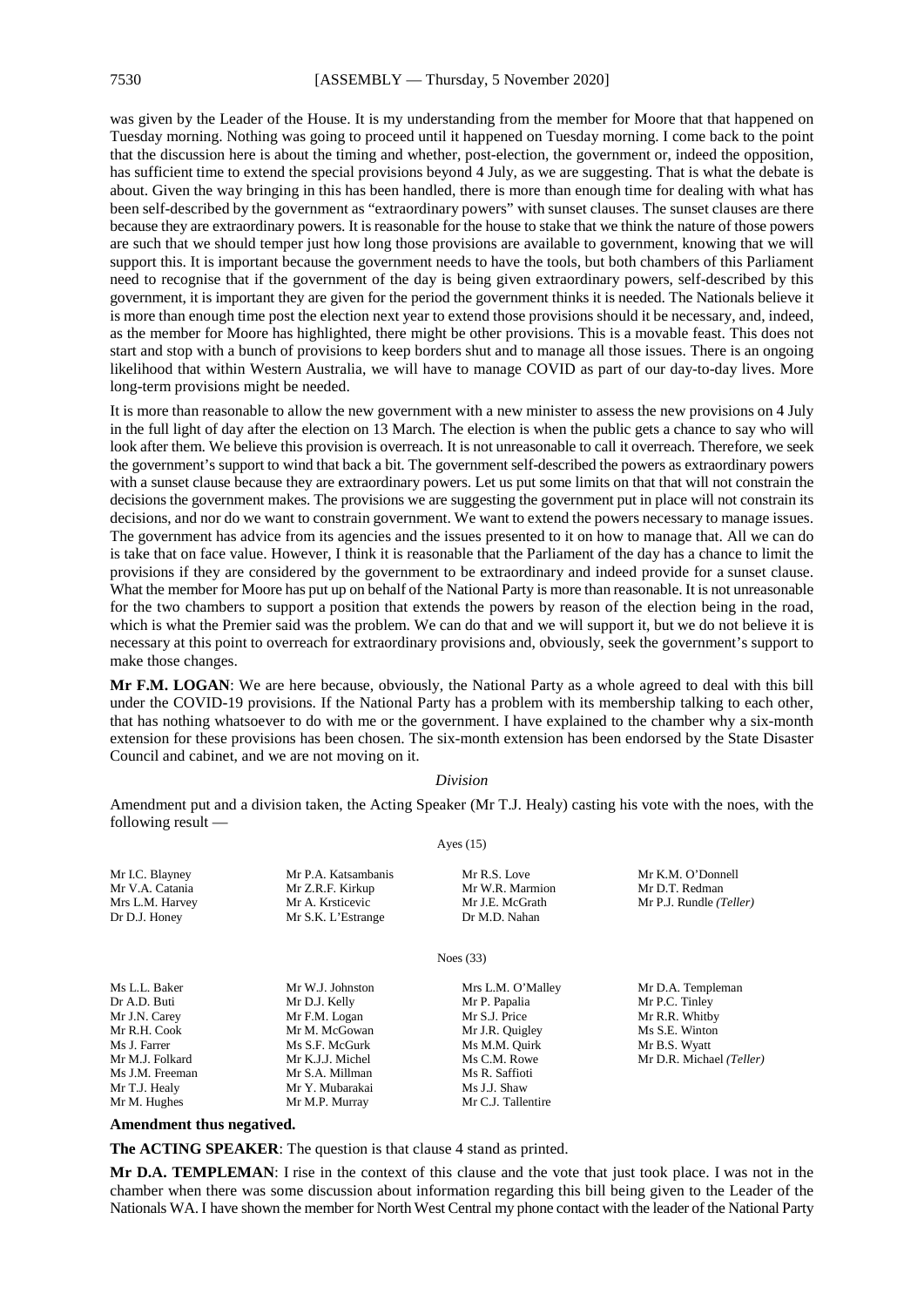on Tuesday at 7.24 am, highlighting again this matter being a COVID-19 matter and, indeed, this matter being debated in this place. As has been highlighted by the minister, the National Party was notified prior about this bill with the offering of briefings for this bill on Friday morning. Any assertion members opposite make against me as Leader of the House that the National Party leader was not —

#### *Point of Order*

#### **Mr V.A. CATANIA**: Can the minister please table his phone?

**The ACTING SPEAKER (Mr S.J. Price)**: Member for North West Central, I call you for the first time.

#### *Debate Resumed*

**Mr D.A. TEMPLEMAN**: I am highlighting that if National Party members are not able to communicate among themselves, that is not the fault of the government, it is the fault of the National Party. I confirm for *Hansard* that I spoke to the National Party —

#### **Mr V.A. Catania**: Table it.

**Mr D.A. TEMPLEMAN:** The member has seen it. I showed it to him during the division, so he should not pretend he has not—and I will show it to him again if he wants it confirmed. I will screenshot it. On 3 November 2020, there was a phone call to Mia Davies, National Party leader—I will not broadcast her phone number—at 7.24 am.

**Mr R.S. LOVE**: In response to what the Leader of the House said, nobody has denied that that communication took place. In fact, it has been stated in the house already that the Leader of the House had the agreement to bring forward the bill. The question was around the level of notice given to the National Party as a whole about this matter. The appropriate course of action may have been to communicate about this bill with the leader rather than with a random selection of National Party members who are neither the leader nor the spokesperson for emergency services. That is the point that was made.

#### **Clause put and passed.**

#### **Clauses 5 to 8 put and passed.**

#### **Clause 9: Section 2 amended —**

**Mr R.S. LOVE**: Clause 9 is at the heart of much of the discussion we have had. It will extend the powers under the Emergency Management Act 2005. New section 72A was inserted into the act in March under the COVID-19 response legislation. This is the operation of the provision that would lead to the sunset clause being enacted, which will strip section 72A back out of the act. This is the matter that has been spoken about most by the minister and it is the part of the bill for which he has direct responsibility as the Minister for Emergency Services. I make it clear that the National Party agreed to the insertion of section 72A. We had no problem with that; however, it was acknowledged by us and by the government that it was an extraordinary range of powers that were being introduced and that an assurance needed to be given to the Parliament that those powers would be stripped away after 12 months.

Now we see amendments to extend those powers for a further six months. Given the fact that we are now four months out from the end of that provisional period, that is taking it forward for almost another year, until 4 October next year. I have already outlined in the earlier discussion the reasons the Nationals WA feel that this is an overreach and unnecessary. There is plenty of time for this omnibus bill to be introduced by the new Parliament, which will be constituted after the March election and will most likely come together sometime in April, and that new Parliament will have plenty of time to take this simple act and bring it through the Parliament in the way we have just outlined. It could be through in a day or two, and probably only with an hour or two of discussion, in this chamber, at least, to ensure that it is accepted by the Parliament.

Why is it important that we limit this period? It is important because the minister himself has accepted that these are extraordinary powers. These powers over people's lives are not given freely by the people of Western Australia to anybody without a great deal of concern and I think introspection from us as legislators about the necessity of these powers. It is appropriate that we review them very —

#### **Mr V.A. Catania**: In a timely manner.

**Mr R.S. LOVE**: It is appropriate that we review them in a timely manner. As I said in my second reading contribution, it would seem to me that a good trigger point for that would be the election of a new government and a new Parliament and the appointment of a new minister who could look at the appropriateness of these settings.

I am not suggesting for a moment that we will not be in a COVID situation in April or July. There will be the need for appropriate management of that situation, but it should be the consideration of the new Parliament and the new government as to how it wants to go about that. It needs the ability to make those decisions itself.

**Mr D.T. REDMAN**: I am looking forward to some more commentary from the member for Moore.

**Mr R.S. LOVE**: I do not think that the people of Western Australia necessarily think that there is anything to be feared by the continuation of the powers in the current circumstances; I do not have that fear, as such. But I think it is very important that the government look at how these powers are being used to ensure that the best settings are put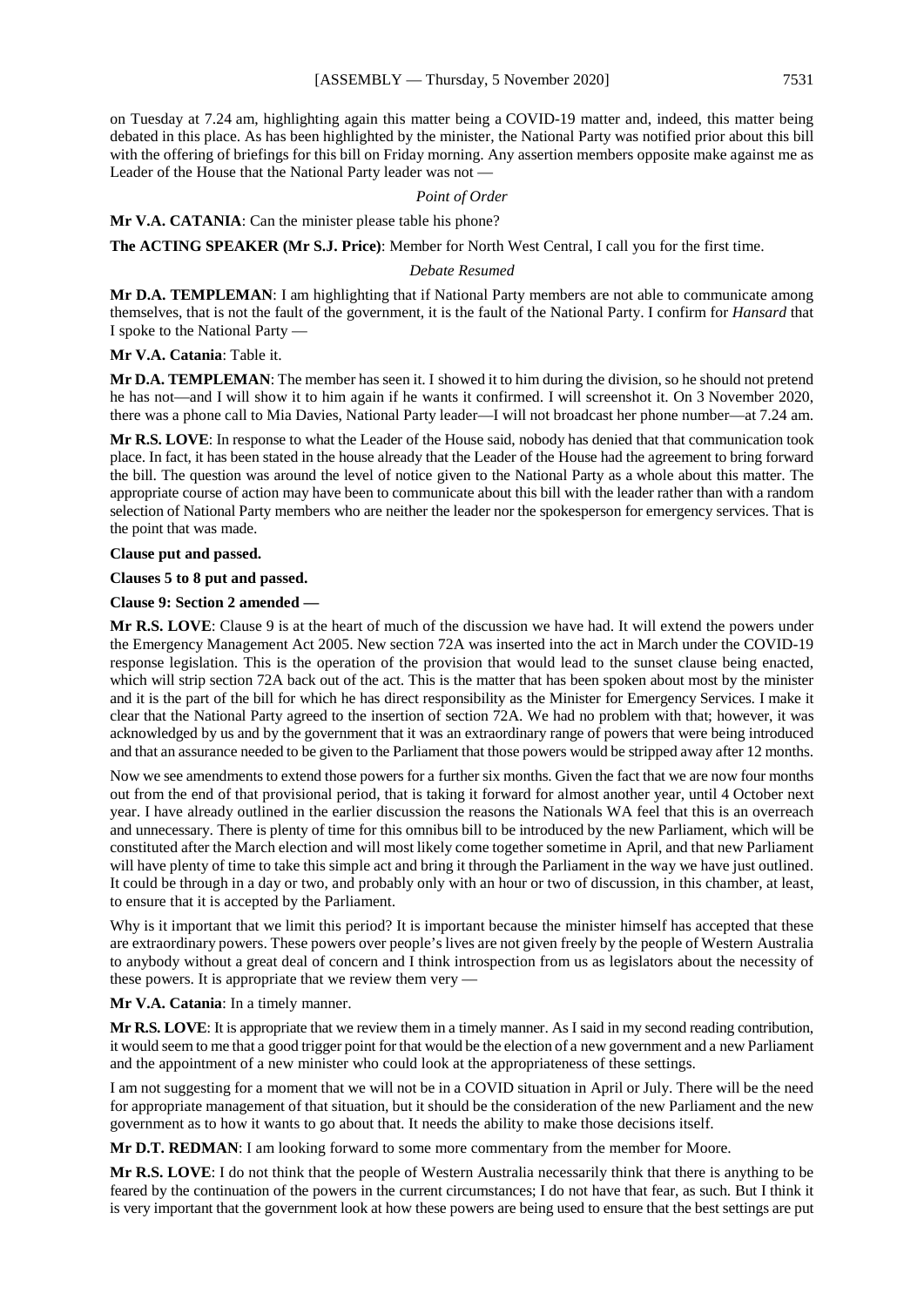in place to ensure that people have their rights respected, and that powers such as closure and restriction, quarantine and presentation for testing directions be used appropriately, and that the only time Parliament can do that is when legislation is introduced into the house. It is very important that the new Parliament is able to look at these matters to determine for itself what is the most appropriate way going forward.

As we have said, we do not oppose this bill, we do not oppose the extension, and we do not criticise the government for its actions in bringing forward this matter at this time. We understand the timeliness of it. We understand that over this election period there will be no functioning Parliament, presumably from November through until at least April next year, and that there needs to be an extension. But we are saying that it should be left up to the new minister and the new Parliament to determine exactly what powers will be granted. It could be that the new government simply decides that, in the interim, it will just pass an omnibus bill of this nature to give itself more time to properly consider what powers are required, but it could be that it wants to change the legislation and introduce a different system. I think we heard examples during the second reading debate of some of the quirks, if you like, in the way that the situation has been managed and about some of the experiences of our constituents. It may be appropriate for the government to re-examine exactly how the powers operate. I think the member for North West Central said that if this is a long-lived situation, some changes to the operation of some of these aspects could be made. I do not quibble with that, but I think it is the job of the next Parliament and the next minister to consider those things. All we are saying is that three months is adequate time for the next government to consider whether it wants to simply extend these conditions or make changes to them.

The Nationals fully support the actions of the government in bringing forward this matter and the extension of these powers, but we think that it should come back to the Parliament for consideration in a much timelier manner than has been outlined. We do not believe there is a necessity to extend these powers through to October, not because we believe that COVID will not be here or we do not think that some sort of situational response is needed, but because there will be a new government and a new Parliament, and it is only right, given the extraordinary nature of these powers, that the further operation be considered by that new government, new Premier and new minister. A three-month extension to July rather than October is adequate time for that to happen. I move —

Page 5, line  $10 -$  To delete "October" and substitute —

July

**Mr F.M. LOGAN**: We oppose the amendment, as I indicated in my second reading speech. We opposed the changes to the Criminal Code and we will oppose changes to part 4 and the Emergency Management Amendment (COVID-19 Response) Act, and for good reason. The member for Moore continues to say that we will leave it up to the next minister. Remember, a state of emergency is in place and that will continue, I am assuming, beyond the time frame set down for these conditions under section 72A of the Emergency Management Act. The state of emergency will continue, but emergency service workers will not have any powers to deal with people who have COVID who refuse to self-isolate or follow directions. The police and emergency service workers will not have those powers unless we give them those powers under section 72A of the act.

After the election in March, the new government gets its new ministersin place and sworn in. From the end of June not 4 July, because Parliament will not be sitting—or from May, effectively, the government will also be dealing with the next budget and a whole series of other issues. If the member genuinely believes that in that short period, which is effectively two months or less, a review can be undertaken into whether we continue those provisions of section 72A, he is absolutely deluding himself. For the life of me, I cannot work out why the member has moved this amendment to extend these provisions by three months rather than six months, other than to grandstand. It just does not make any sense at all. A cursory assessment of the time frame we are talking about would prove quite clearly that a new government of the day would not be able to do it. Remember, it is not just the minister. The minister is the one who brings this forward to Parliament to seek an extension. It would have to go through the State Disaster Council, which is in place because we are in a state of emergency, and the cabinet of the day to convince them that an extension needs to be given or a review of the extension needs to be done.

That will all be done by the State Disaster Council, and everybody else comes below it. The member has not addressed that. I mean, seriously, come on. This is a ridiculous proposition that has been put up simply for the purposes of grandstanding, and we definitely do not accept it.

**Mr D.T. REDMAN**: I just want to highlight what the debate here is. I guess I want to reiterate that the Nationals WA do not oppose the government having powers, albeit extraordinary powers, to manage COVID. We do not oppose that at all. That is why we supported this legislation when it first came in. What is up for debate is simply whether there is sufficient time after the election, up until 4 July, which is what the amendment suggests should be the expiry date of these current provisions, for government, whatever government it is, to extend it should it be deemed necessary. That is what is up for debate. Is there sufficient time? We have the election on 13 March 2021. If the opposition got into government, we would expect that ministers would certainly be appointed within a month and we would then come back to Parliament within two months of that date with a new legislative agenda. That takes us up to May.

**Mr F.M. Logan**: June.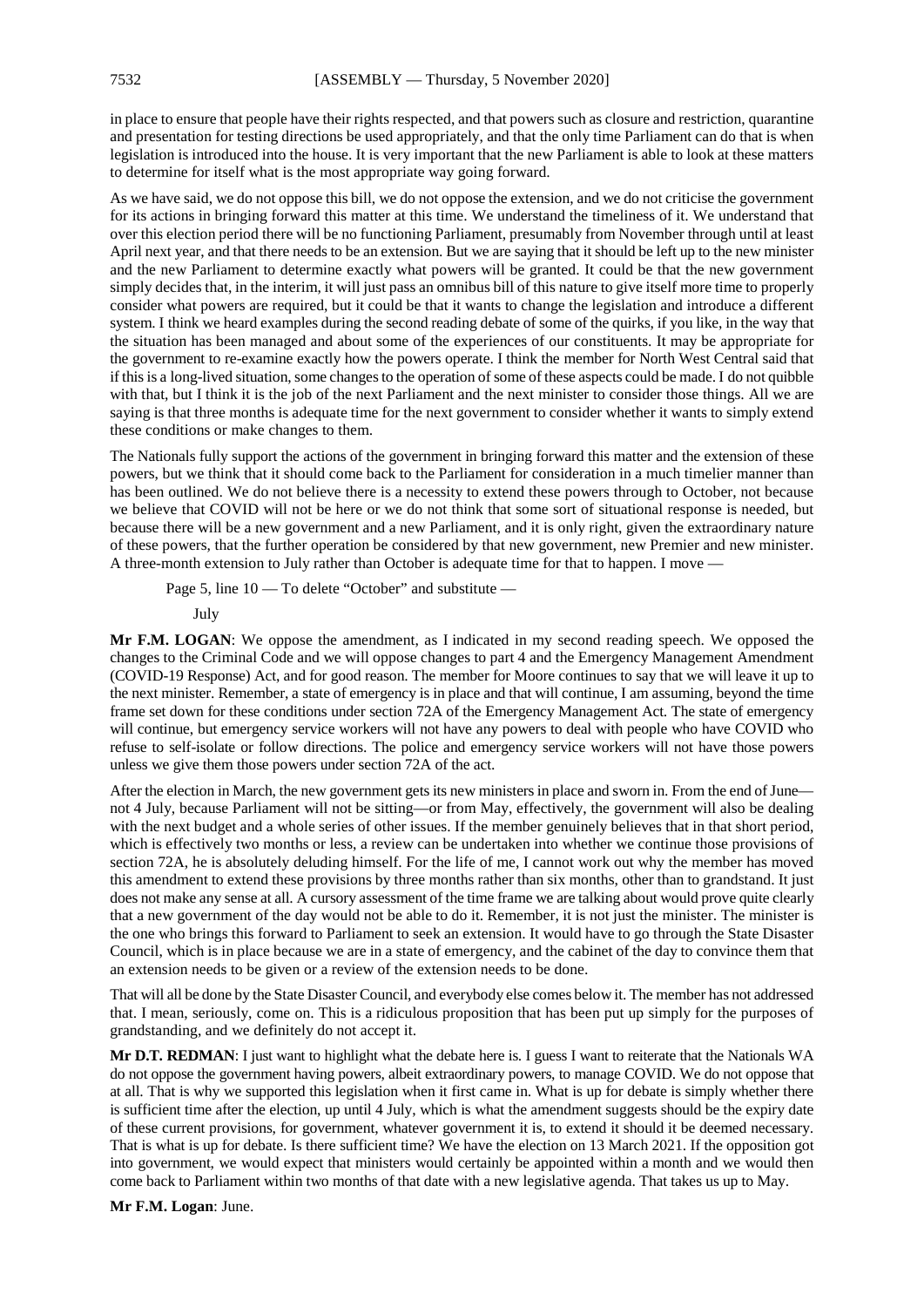**Mr D.T. REDMAN**: It could even be the start of June. The worst-case scenario is if the opposition won the next election. It is not the worst-case scenario for us —

#### **Mr F.M. Logan**: You're right!

**Mr D.T. REDMAN**: That was probably poorly worded, was it not?

The point I am making is that the opposition, which is moving this amendment, is satisfied that if it got into government, it would have sufficient time until 4 July to extend the date should it feel it necessary. We are satisfied with that, because that is the scenario that would take the most time. If the government were to be re-elected, for the most part it would have its ministers in place, although new ones will certainly have to be sworn in, and it could come back to Parliament pretty quickly. There is a whole heap on the agenda sitting in the upper house that has not been dealt with and will not have been dealt with by the end of this term. The government will have an agenda ready to go, so it will be able to get back into Parliament very quickly. This week is proof of that: from getting permission from the Leader of the Nationals WA and Leader of the Opposition, we had legislation in the house yesterday and we will have a debate to get it through this chamber today, which will happen. It will be the same in the upper house. The special provisions for COVID allow us to have that time frame. The only thing up for debate here is whether there is sufficient time after an election on 13 March next year, should the government of the day win, to bring back legislation to extend the expiry date. That is the only thing that is up for debate. The minister has not given us a satisfactory response. He is suggesting that there is not enough time.

**Mr F.M. Logan**: I don't have to give you a satisfactory response.

**Mr D.T. REDMAN**: The minister is suggesting that there is not enough time. I do not accept that.

**Mr F.M. Logan**: You have to put your case. It is your amendment.

**Mr D.T. REDMAN**: I am prosecuting the argument in support of the member for Moore's amendment —

**Mr F.M. Logan**: I don't have to prove anything. All I have to do is say no.

**Mr D.T. REDMAN:** — that there is more than enough time from the election until 4 July to bring special legislation into this house under special provisions, which we have agreed to, to get an extension should it be deemed necessary. That is the only point up for debate. The government, through its minister, has not given a satisfactory argument to suggest that that could not happen by 4 July. It has not given a satisfactory argument. There is overreach here, because these are extraordinary powers —

**Ms R. Saffioti** interjected.

**Mr D.T. REDMAN**: — Minister for Transport, set by her Premier.

**Ms R. Saffioti** interjected.

**The ACTING SPEAKER**: Minister!

**Mr D.T. REDMAN**: They are. They are extraordinary powers. There is the sunset clause for exactly that reason. We are not opposing the laws; we are saying that here are special provisions in place that we are all dealing with. Do not overreach on them. This minister has not given a satisfactory response that there is not time after the election to deal with it. Maybe he might have another go, because he has not convinced us yet.

**Mr F.M. LOGAN**: I point out to the pompous member for Warren–Blackwood that we do not —

#### *Withdrawal of Remark*

**Mr D.T. REDMAN**: I ask the minister to retract that. I have been perfectly courteous, albeit making strong debate. I have been perfectly courteous to the minister. There is many a name I would like to call him.

**The ACTING SPEAKER (Mr S.J. Price)**: Member for Warren–Blackwood, it is not the most flattering use of vocabulary, but it is not out of order either.

#### *Debate Resumed*

**Mr F.M. LOGAN**: That is typical of the member for Warren–Blackwood. If there ever was a bloke with a glass jaw in this house, he is it. He loves dishing it out, but if he gets it back, he starts whining. He is the bloke with the biggest glass jaw in this house.

Several members interjected.

**The ACTING SPEAKER**: Members!

**Mr F.M. LOGAN**: He is obsessed!

**Mr D.T. Redman** interjected.

**The ACTING SPEAKER**: Member for Warren–Blackwood, you have asked the question, listen to the response.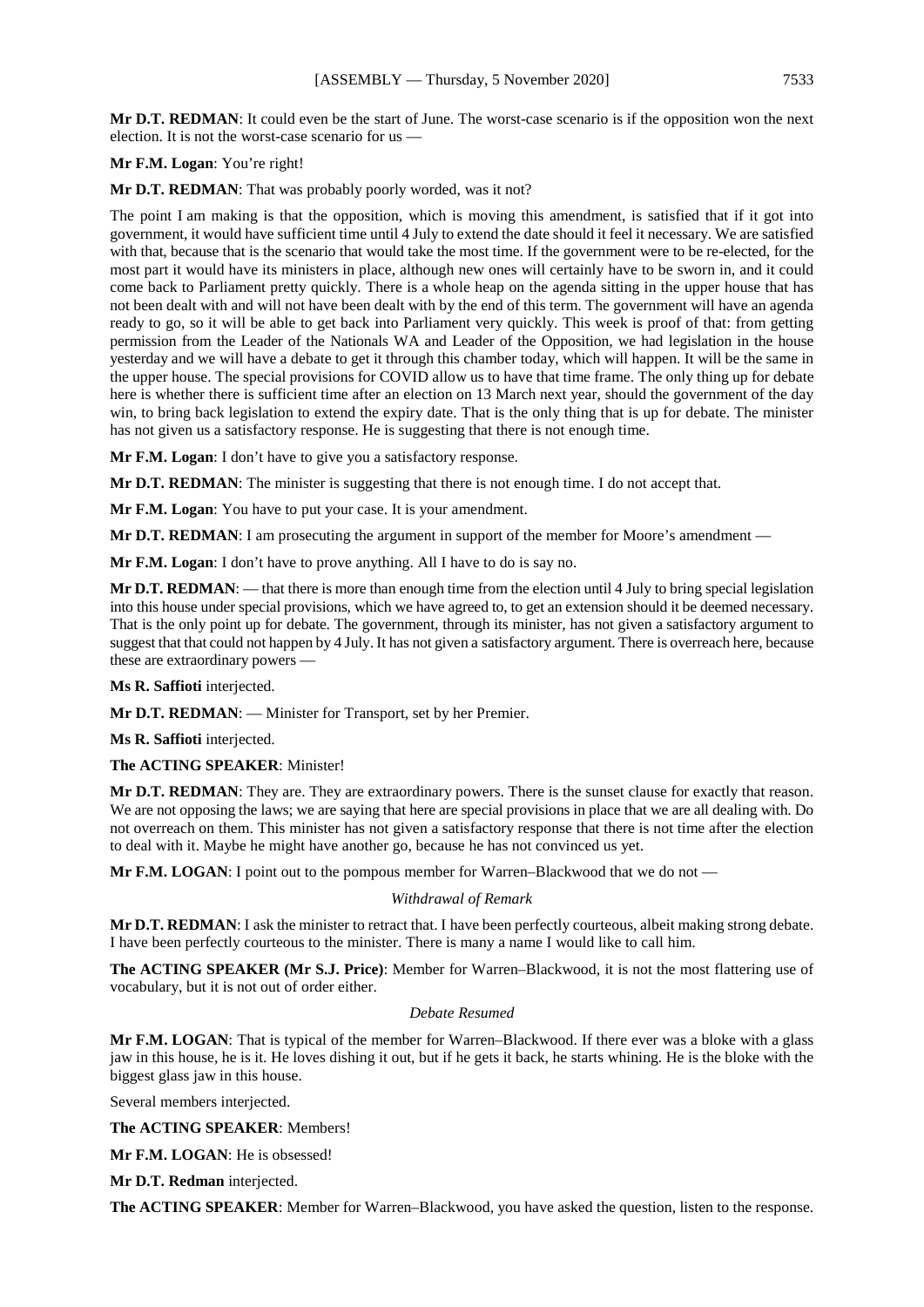**Mr F.M. LOGAN**: As I pointed out by way of interjection, we do not have to prove anything to the member. It is the Nationals' amendment, not ours. Their amendment to this bill has been brought before the house. I do not have to prove anything to the member. All I have to do is say no, we are not supporting it.

**Mr D.T. Redman**: That is arrogant.

**Mr F.M. LOGAN**: That is not being arrogant.

**Mr D.T. Redman** interjected.

**The ACTING SPEAKER**: Member for Warren–Blackwood!

**Mr F.M. LOGAN**: That is not being arrogant. It is pointing out a political reality to the member for Warren– Blackwood, who still thinks he is in government. He cannot get over it.

**Mr D.T. Redman** interjected.

**The ACTING SPEAKER**: Member for Warren–Blackwood, I call you to order for the first time.

**Mr F.M. LOGAN**: He cannot get over it. He cannot get over the fact that he is no longer a minister. That is what the issue is here. He is not only playing politics with a pandemic, but also proving to this house why the Nationals' proposition would not work. We notified the National and Liberal Parties last Friday of a briefing on Monday. The Liberal Party turned up and it did its briefing. The National Party claimed it did not get it, and there were complaints et cetera. That was on Friday. The briefing was on Monday. Parliament sat on Tuesday. We are still in this house debating this on Thursday. That is a whole week on two small clauses. The member for Warren–Blackwood says he is supporting this, but we have taken a whole week in Parliament to get where we are. The argument for extension of this sunset clause for three months, rather than the six months in this bill before the house, is that the provisions could still be dealt with in the last week of June. We have taken one week to deal with the current proposition. How can we guarantee it would be passed between the return of Parliament in 2021, whenever that is, and when Parliament rises on 28 June or whenever it is? We cannot. That is the reason that we have chosen six months, and the member has proven it here today. Grow up and pass this bill.

**Mr V.A. CATANIA**: It is the job of the opposition to scrutinise. We started this debate yesterday, so we have probably had only two hours of second reading contributions and less than an hour of debate on these clauses. This goes to the point of the opposition being there to represent the people of Western Australia and to scrutinise government. This is the whole issue. Then we get thrown back at us that we have taken time and that we are playing politics, and that we have to quickly pass this legislation. Our role is to debate the legislation, to ensure it is good legislation and to get the response needed to convince the opposition in scrutinising legislation, but also in providing a response to the public of Western Australia about why these provisions are needed. As the member for Warren–Blackwood and the member for Moore have said, we do not oppose this bill, but we are asking why the time needs to be six months and not three months. The concern I have is about the politics that may be played out after the election. When will the new Parliament sit? Is it the Labor Party's plan to sit sometime after May? Is it the Labor Party's aim to try to get control of the upper house to be able to ram through legislation as it sees fit, because it wants to play politics? They are fair and reasonable questions. When will the new Parliament come back in 2021? If the Labor Party, the current government, wins the 2021 election, will it come back after May?

**Mr P. Papalia**: Don't be so defeatist.

**Mr V.A. CATANIA**: No, the public actually needs to know this. The role of the Parliament is to scrutinise the government of the day, to make sure that we get strong, robust legislation and to protect the interests of the people of Western Australia. It is our role to question the government. We do not have a suitable answer from the retiring minister, who, obviously, does not care. His arrogance is creeping in.

#### *Withdrawal of Remark*

**Mr F.M. LOGAN**: That is a disgraceful statement for a retiring minister.

Several members interjected.

**The ACTING SPEAKER**: Thank you. There is no point of order; but, member, be careful with your language.

#### *Debate Resumed*

**Mr V.A. CATANIA**: It is clear that this debate is descending. The minister, who is retiring, is obviously going out by saying, "I don't have to answer that. You guys are disgraceful." That is not the response that we expect from a government minister who is trying to put through pretty amazing powers.

**Mr F.M. Logan**: You voted for them once.

**Mr V.A. CATANIA:** We are concerned. This side of the house is concerned. People are starting to wake up and are saying, "Hang on a second! What is the government putting in place if we have to live with COVID-19?" That is the mature debate we should be having, because we all will have to live with it. What is being put in place to ensure that Western Australians are protected? In the estimates, we were not able to find out how many G2G passes had been provided to people coming into Western Australia. We could not even get answers from the Minister for Seniors and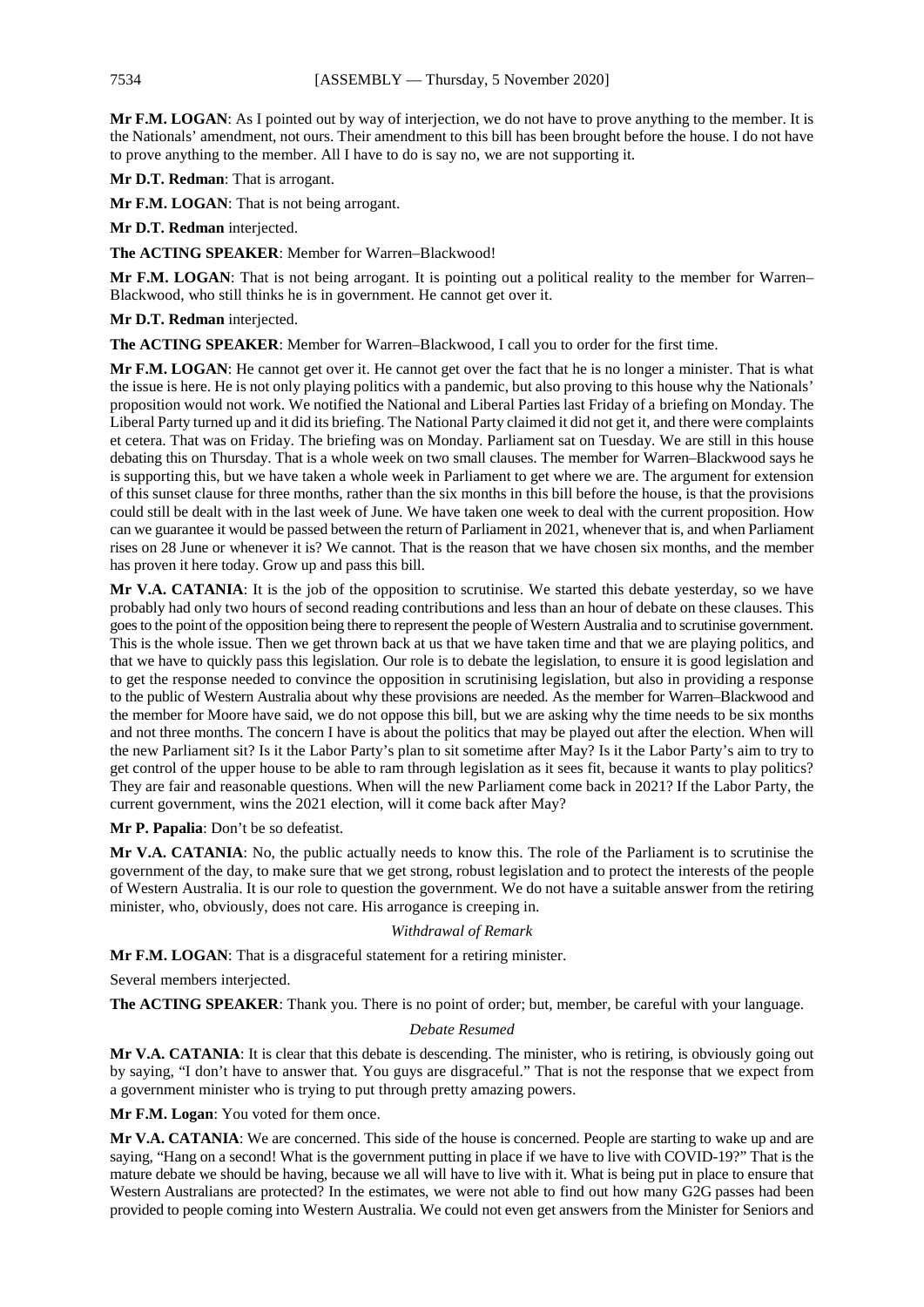Ageing about how many people in aged-care facilities are being tested at the moment to ensure that COVID-19 is not here in Western Australia. His response was, "I don't know." The government has a few gaps there. It is our role to scrutinise the government and the information that is given to us by public servants, and to make sure that there is robust debate and robust legislation that protects all Western Australians. That is our role. The government is trying to politicise it. It is saying we are playing politics. Every time we ask a question of the Premier, he says, "You want people to die." No-one wants anyone to die. Everyone is going down the same path. We are trying to protect Western Australians. But the government is not being open and transparent. It is not providing the necessary answers for the public of Western Australia. It is not operating in an open and transparent way. The problem is that the minister is retiring and he does not care.

**Mr F.M. LOGAN**: The member for North West Central said that he needed time to consider the bill before the chamber.

**Mr V.A. Catania**: I didn't say that.

**Mr F.M. LOGAN**: The member said he needed more time to consider the bill before the chamber, and that that was only fair. Clause 4 states —

In section 318(1A) delete "12 months" and insert:

18 months

That is it. That is the change in the Criminal Code. The bill is also amending section 2 of the Emergency Management Amendment (COVID-19 Response) Act 2020. Clause 9 states —

In section 2(c) delete "the day after the period of 12 months beginning on the day after assent day;" and insert:

4 October 2021;

Does the member need more time to work through that one? I know the member for North West Central struggles to understand that this bill will actually extend the sunset clause for six months, not 12 months. If he struggles that much —

**Mr V.A. Catania**: No, no. You're struggling, mate.

**Mr F.M. LOGAN**: If the member struggles that much to read those words, I am hoping —

**Mr V.A. Catania**: You're struggling as a minister. I can't believe they're allowing you to do this legislation.

**Mr F.M. LOGAN**: I hope that when I retire —

**Mr V.A. Catania**: You're really getting the bottom of the rung here.

**Mr F.M. LOGAN**: What I hope when I retire —

**Mr V.A. Catania**: It couldn't happen quick enough!

**Mr F.M. LOGAN**: I hope that when I retire I do not have to listen to your drivel anymore and I hope that the member joins me in that retirement as well. That is what I hope.

**Mr V.A. Catania**: Good luck.

**Mr F.M. LOGAN**: I tell you what, Parliament does not deserve the member for North West Central. If he struggles to read two sentences and needs more time to do it, he should not be in this place. That is why I have talked about political posturing and turning this pandemic into a political game. The member just did that. Do not worry; his constituents will find out.

**Amendment put and negatived**.

**Clause put and passed.**

**Title put and passed.**

#### *Third Reading*

Bill read a third time, on motion by **Mr F.M. Logan (Minister for Emergency Services)** and transmitted to the Council.

#### **ROAD TRAFFIC AMENDMENT (IMMOBILISATION, TOWING AND DETENTION OF VEHICLES) BILL 2020**

*Council's Amendment — Consideration in Detail*

The following amendment made by the Council now considered —

Clause 2

Page 2, after line 9 — To insert —

(2) However, if no day is fixed under subsection (1)(b) before the end of the period of 10 years beginning on the day on which this Act received the Royal Assent, this Act is repealed on the day after that period ends.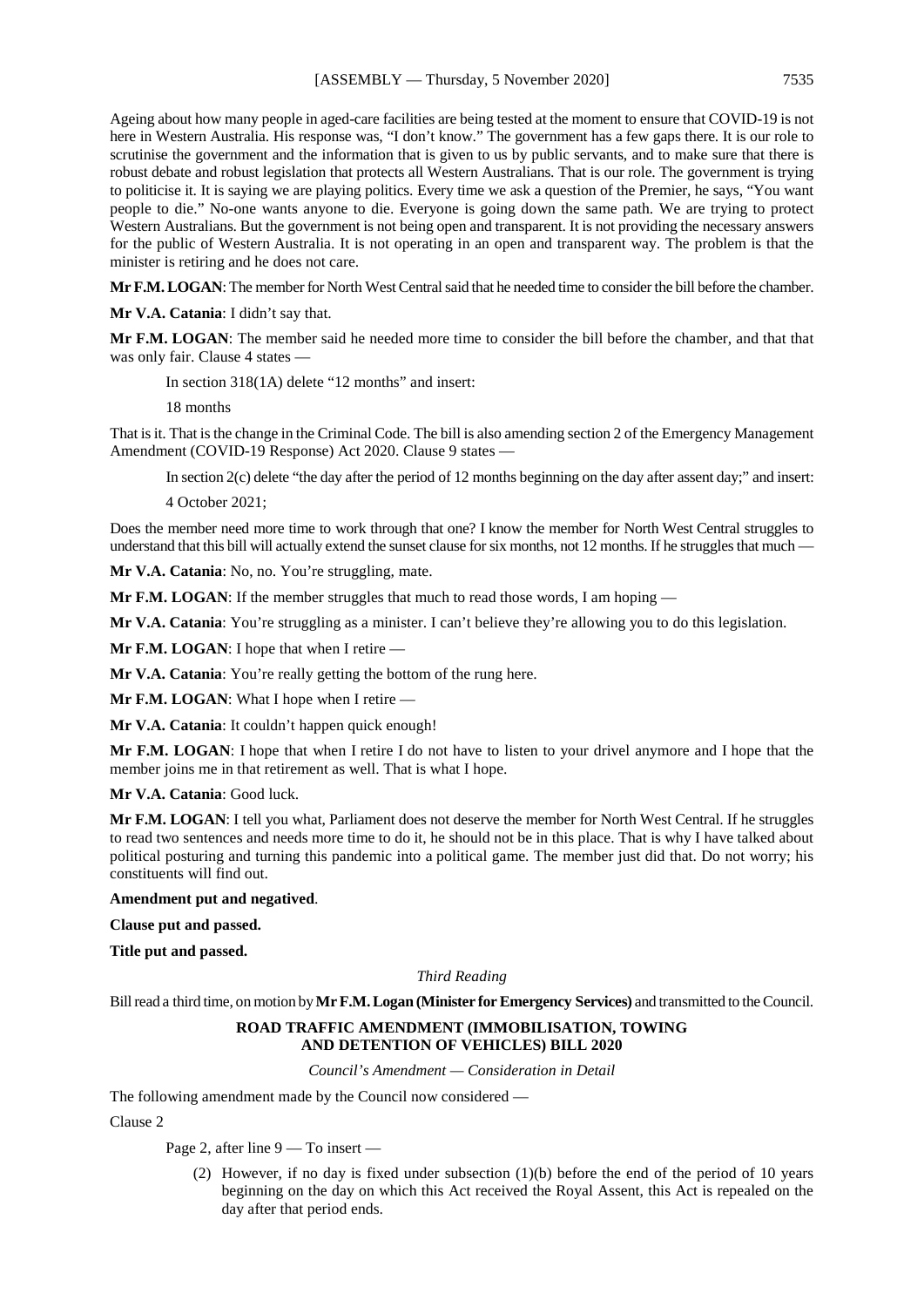#### **Ms R. SAFFIOTI**: I move —

That the amendment made by the Council be agreed to.

**Mr Z.R.F. KIRKUP**: On behalf of the member for Vasse, the shadow Minister for Transport, who cannot be here because she is away on urgent parliamentary business, I indicate the Liberal Party's support for the amendment.

#### **Question put and passed; the Council's amendment agreed to.**

#### **The Council acquainted accordingly.**

#### **BUILDING AND CONSTRUCTION INDUSTRY (SECURITY OF PAYMENT) BILL 2020**

*Second Reading*

Resumed from 3 November.

**MS J.M. FREEMAN (Mirrabooka)** [11.39 am]: I rise to speak on the Building and Construction Industry (Security of Payment) Bill 2020. I congratulate the Attorney General for bringing this bill before the house. This bill has clearly been a long and deep commitment of WA Labor. I particularly want to recognise the contribution made to this bill by members from the Legislative Council, in particular the President, Hon Kate Doust, who, throughout the many years of opposition from 2008 until 2017, was a champion for change in this area. She met with many contractors and pushed the then government to address the issue of non-payment of contractors. One issue that she raised in particular was the difficulties and plight of the many contractors who had done work on Building the Education Revolution projects. The Building the Education Revolution was an initiative of the then commonwealth government during the global financial crisis to provide much-needed economic stimulus by delivering projects and facilities at our schools. That money was gratefully received by the then state government, and the Department of Education and Training contracted out that work to builders, some of whom then subcontracted and sub-subcontracted that work to other people. The difficulty was that some of those people were either not paid, or had their retention money withheld for an extended period, and that impacted their business. People who had won a tender would devolve the risk to a contractor further down the line, and any additional costs for work that was not part of the original tender, or any disputes about the tender, would be borne by the people who could least afford it.

Over the last 20 to 30 years, employers have been able to use an Australian business number through the taxation system to effectively avoid their responsibilities, and the rights that flow to employees under an employment contract, by placing their employees on a subcontracting arrangement. Those subcontractors would fulfil all the contractual requirements and deliver the service. They would turn up to work on time, lay bricks or put in pipes and do all the things that form part of the usual employer–employee relationship, but they would not have the same rights as those who work under a contract of employment. The principle of providing labour in exchange for proper remuneration was broken. This is what has happened over the last 20 to 30 years in the construction industry as responsibility has been devolved down the line. It would not fall within the definition of a sham contract, but people have been able to mitigate the cost and the risk of direct employment by capitalising on the use of contractors and subcontractors. That was particularly the case with Building the Education Revolution projects. Those projects were managed well in terms of delivering buildings and facilities into our schools. However, because the then government devolved the responsibility for the delivery of those facilities to contractors and subcontractors, those people were disadvantaged by not being paid. When WA Labor came to government, we addressed that problem by establishing project bank accounts for government-funded projects to provide protections for small businesses. However, the problem with many large contracts in the building and construction industry is that the risk is still being passed down the line to those who can least afford it.

One of the foundations of our Australian labour laws is the age-old principle of a fair day's work for a fair day's pay. Australian labour laws are different from those in pretty much every other part of the world. We do not rely on common law contracts in accepting employment. We have a structure and framework that ensures that the foundation principle of a fair day's work for a fair day's pay is enshrined in our industrial relations system, our awards and our enterprise bargaining agreements. However, what has occurred in the broader construction industry is that a company may directly employ electricians, plumbers and fabricators but will then break that up into subcontract arrangements. The company would bear the risk of putting in a tender for a project and managing the project, but it would then break up a whole bunch of contracts into subcontracts and even sub-subcontracts so that the impact would be devolved down the line.

If I may digress for a moment, in the 1980s, government projects were delivered by then Western Australian Building Management Authority. Many of the schools in my electorate, and in the electorates of the members for Forrestfield and Belmont, would have been built by people directly employed by the government. That provided an opportunity for growth and development in the building industry, and also an opportunity for apprentices. That was devolved and government basically then funded contractors to deliver those services. That was reflective of what happened in the construction industry in the 1980s and 1990s and it is now, to the nth degree, how contracts work. Those were the sorts of issues that Hon Kate Doust championed. She understood very well how people's entitlements and right to be paid for a fair day's work were being completely undermined by systemic failures in contractual relationships. She also fundamentally understood that one of the difficulties for sub-subcontractors is that this is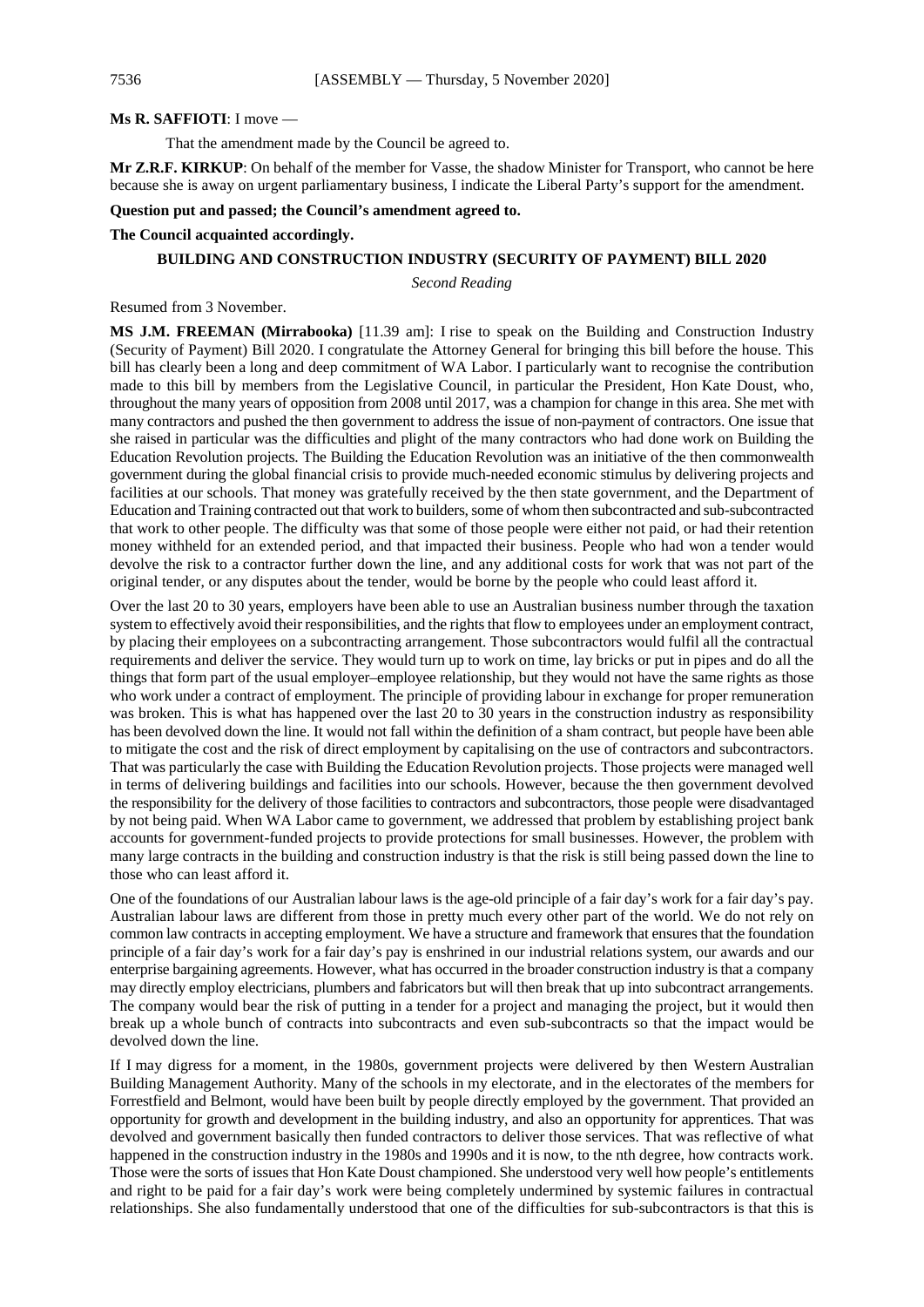a small town with a small market and a small capacity, and they have to maintain relationships with the people providing work. She knew that whatever system was put in place would have to have the capacity to maintain those amicable relationships and have a fair dispute resolution system that would not pit people against each other, to avoid retribution being visited upon sub-subcontractors just for seeking fair payment.

After her great work in the lead-up to the Labor Party's 2017 election victory, these matters needed to be finessed because we wanted to be able to manage those amicable relationships. We did not want to put the least advantaged people in the system at the greater disadvantage of having to wear the consequences of disputes and grievances by being seen as difficult or adversarial and therefore losing work. Hon Matthew Swinbourn then took up the job of finessing these laws to deliver something comprehensive that would meet the expectations and needs of the community without bogging the system down with too much technicality. In that he was assisted by John Fiocco, who put his legal mind to these issues and, as always, provided a lot of clarity. I congratulate the Attorney General on bringing this legislation to the house, but I also acknowledge that this great piece of legislation, which will protect workers in the industry, has come about thanks to the work of many people, as many good pieces of policy do. I want to congratulate all the people I have mentioned and those whom I have not mentioned, including the unions and particular members of the unions, for their advocacy in this area. This legislation will have great application in the electorate of Mirrabooka. A great percentage of male workers in Mirrabooka work in the construction industry, and this legislation will have positive consequences for them.

I have received phone calls from constituents over the years about the hideous practice of "phoenixing", whereby companies are deliberately run down to such an extent that they fold and subcontractors go unpaid. Frankly, I believe that that is very fraudulent behaviour. The company is then rebirthed under a new name, regains its various licences and resumes operations, leaving those who can least afford it with the consequences; after having ensured that that these companies delivered their projects, they remain unpaid. Some of the key features of this legislation that I really welcome are provisions to prevent the practice of phoenixing. The legislation will take into account companies' histories of financial failure, and the legislative capacity to temporarily or permanently ban such companies is to be welcomed.

The Attorney General's second reading speech was one of the longer second reading speeches I have read, and it was very comprehensive. What I really took from it was his passion in acknowledging that being a builder in Western Australia is not something to be taken as a right. We say that in this community there are regulations and conditions that must be followed, and to do that companies have to act in an ethical manner; the phoenixing of companies is not ethical at all.

The Building and Construction Industry (Security of Payment) Bill 2020 will ensure confidence in business continuity. The fact is that if sub-subcontractors are not paid, they cannot continue operating. They have responsibilities; they often have their own employees and apprentices.

#### [Member's time extended.]

**Ms J.M. FREEMAN**: They are the people who do the work and contribute to the economy on the ground. Ensuring security of payment is really welcomed in that regard. It will unlock cash flow in the industry and will support the industry. That is very important at a time when the WA Labor government has made its recovery package available, because it has a multiplier effect for the community in respect of construction and building. That is vital. I note that approvals for the HomeBuilder program for the month of September are 74 per cent higher than the figure for September 2019. At a time of such instability, the WA Labor government has delivered a COVID-19 recovery package that has greatly increased construction in our community compared with one year ago. If we want to ensure that sub-subcontractors and businesses are protected, this legislation is vital to that outcome. We want to stimulate our economy and make it thrive after a very scary and confronting time, and the best way to do that is to use our levers to make it happen. We do not want to see that effort gobbled up by unscrupulous contractors who withhold money or bog subcontractors down in disputes to the point at which they cannot afford the legal process and end up not getting paid for their input into projects.

The Attorney General said—I really want to emphasise this—that the purpose of this bill is to ensure that the building industry as a whole, particularly those people who do the work on the ground, gets paid on time, every time for the work it does, and I think that is to be applauded. This bill imposes significant consequences for failure of payment through an effective process of ensuring that people at the subcontractor and sub-subcontractor level have a clear-cut and simplified payment schedule process. Payment schedules act as a good foundation to a dispute so that the dispute is clear and concise and new factors are not suddenly brought into the dispute. Actions can be taken when a payment schedule was brought in and either the contractor to the subcontractor or the developer has not paid. Obviously, that action does not undermine legal action. People can still pursue their legal rights in court. However, the adjudication process ensures a clear dispute process that cannot be worked around or made more complex so that one party finds it too difficult to participate.

For those of us who have an industrial relations background, this legislation is about getting people around a table with someone to assist to just sort it out. One of the strengths of the industrial relations system in Australia is the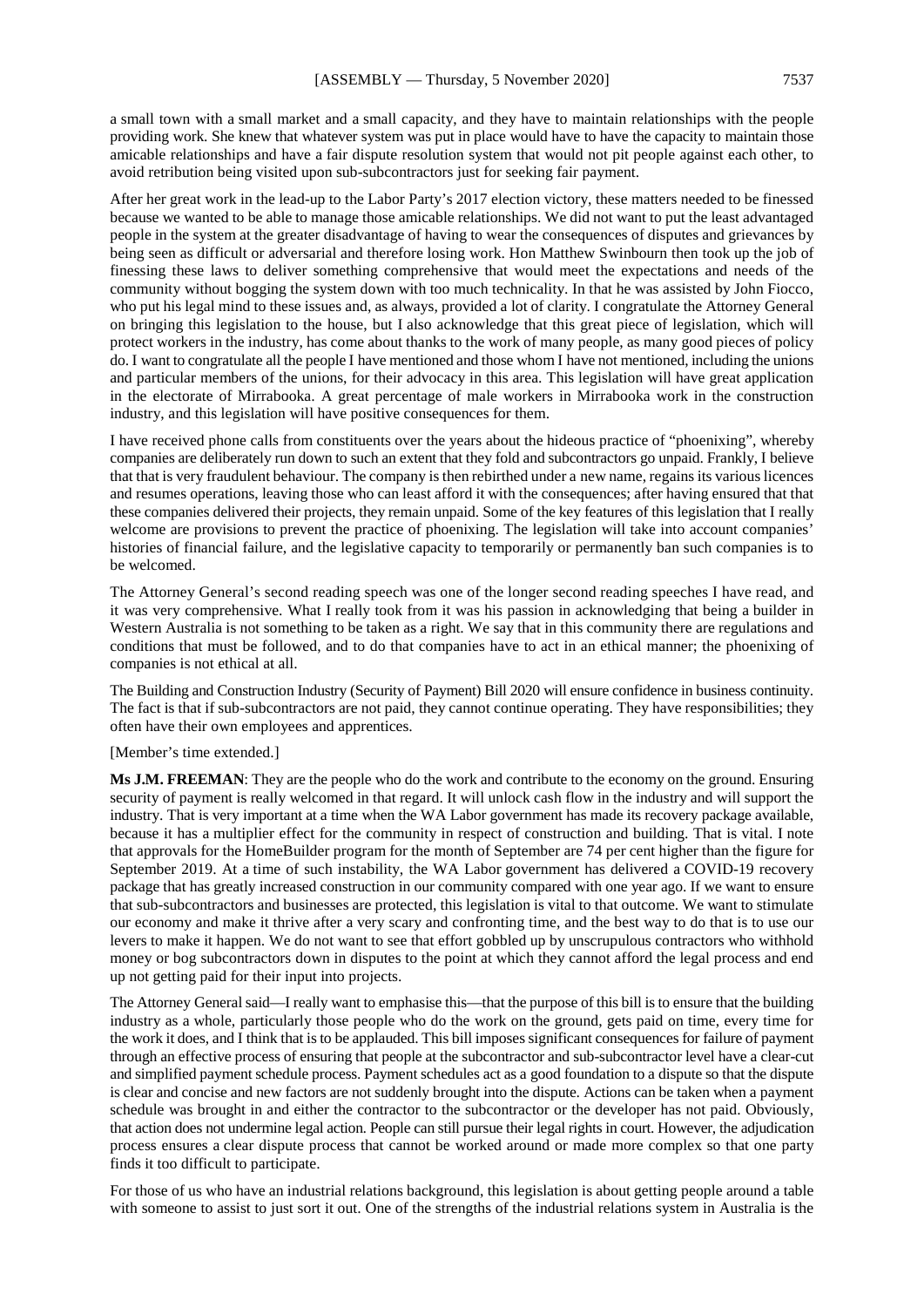conciliation process takes away the legalities, the letters and the lawyers at nine paces so that people can just get around a table to work it out. That means that people's businesses can keep operating and their business relationship can continue. This is a really important aspect of this legislation.

I also welcome the fact that the adjudication system will be enhanced and clarified and it will enable choice. One of the difficulties for any system involving an adjudicator, a conciliator or a mediator is that if they are seen to be part of the system or to be closely aligned to one organisation over another, the dispute resolution process can be hampered. It can be hampered if there are no good choices for the other party to that process. The other party needs to have confidence in the capacity and capability of the person who is adjudicating these matters. The very important purpose of the adjudicator is to keep the money flowing. That is very much one of the principles.

This bill also establishes a trust fund for retention money, to deal with the issues around warranties and whether defects need to be fixed. As I said at the beginning of my speech, the government has done that for project bank accounts, which are a somewhat similar mechanism. A mandatory retention trust basically indicates to the developer contractor that money needs to be put into trust while the work is delivered, and that retention money, which is 14 per cent of the contract, can be only withdrawn from the trust for fixing defects. It is not about covering the debt of the trustees or about covering wages; it is specifically for fixing defects and must be paid in a timely manner. My understanding is that part of the problem is that these things are not done in a timely manner.

This process is similar to how we deal with our bonds in residential tenancies when we put our bonds into a trust. That framework ensures that that money is held in trust and is not used for other things, and access to that money is done in an agreed fashion. Obviously, the company has to put the bond in; it is held by the company. But it is a good move to have such a trust fund.

In Mirrabooka, there is a building site next to the library. All the shops that were proposed to be built on the ground level had been sold and a number of the intended apartments above were presold before building commenced. The slab was laid, as it normally is, because that shows the people who bought the apartments that the developer has made some progress in complying with its obligations, but then the whole job came to a grinding halt. That situation always makes me wonder because my understanding is that developers are supposed to show that they have the finances to develop and build before they can embark on a project so that people know the project will be completed. But in this case, the developer went broke and many of the subcontractors who had been involved in the initial laying of concrete, the groundwork, the piping and a few of the structural aspects to the building have been left unpaid. The people of Mirrabooka have been left with a building site in the middle of the town centre, which remains undeveloped because that issue has not been resolved. However, my understanding is that this project is now with another developer, and so the hope is that the project will be underway very soon and we will see it completed.

I also want to congratulate the Attorney General for introducing fairness in contracts by ensuring that contracts do not have unfair clauses that deprive contractors the right to payment, and for introducing the unfair notice-based time bar provision so that if a subcontractor does not build a wall in a particular period of time, for example, the contractor cannot hold back the subcontractor's money. Unfair provisions are not allowed in this legislation. I am absolutely in agreement that this bill should increase industry regulation and ensure that the consequences for obstructing an investigation or breaching this law will result in good, solid fines and penalties to ensure that the legislation operates well and fairly in our community and across the construction industry.

It is a testament to WA Labor's commitment that this piece of legislation is before the house. All the people who have been involved in this legislation coming before the house need to be congratulated. I commend the advisers and everyone involved in making this legislation happen.

I commend the bill to the house.

**MR S.J. PRICE (Forrestfield)** [12.08 pm]: It gives me pleasure to stand in support of, and make a contribution to, the debate on the Building and Construction Industry (Security of Payment) Bill 2020. I would like to start by acknowledging and thanking the then Minister for Commerce, Hon Bill Johnston, for starting the process to bring this legislation to the house, and I would like to thank the now Minister for Commerce, Hon John Quigley, for actually bringing it in.

As we know, the building and construction industry is one of the largest industries in Western Australia and is extremely vital to our economy. It employs many thousands of workers. The work can be very intermittent, dangerous and in remote places. We know of the diversity across the industry. It can stretch from building a residential house or commercial property right up to some of the mega projects that we have seen more recently in Western Australia such as the Gorgon, Wheatstone and Roy Hill projects to name a few examples, plus the state projects such as Fiona Stanley Hospital and Perth Children's Hospital.

Unfortunately, in a lot of the construction industry now, projects are being built down to a price rather than up to a standard. That approach is having a significant impact on a lot of contractors and subcontractors and their workers and employees associated with this industry. In the lead-up to the 2017 election, WA Labor made a number of firm policy commitments to drive change across the building and construction industry. Since then, the McGowan government has advanced a number of other reforms in this area. These include the extended rollout of project bank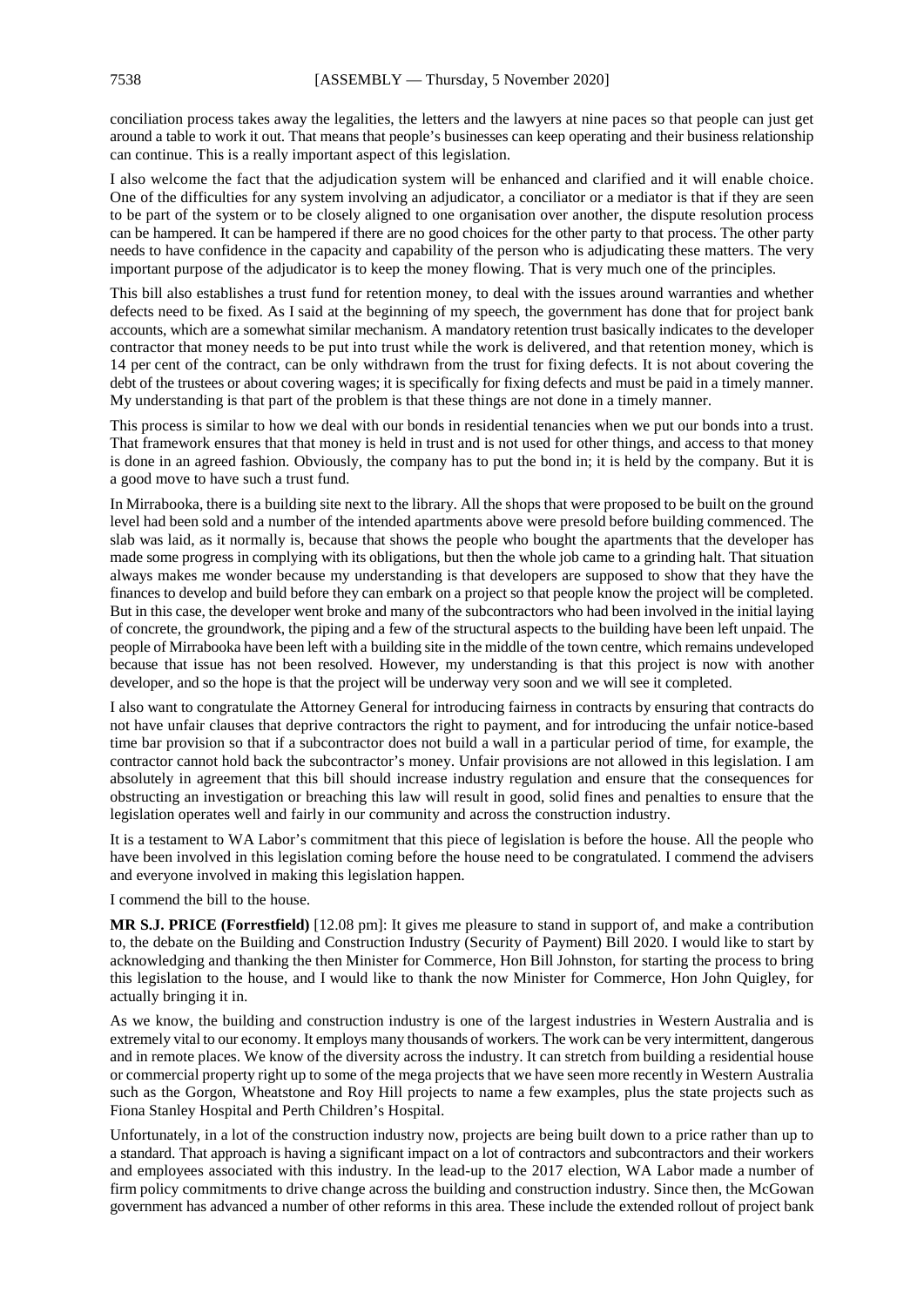accounts on government-funded projects, which is a significant step for anyone working on a government-funded project. To win some work, whether it be as a contractor or subcontractor on a government project, and have the fear of not being paid for that work is something we absolutely cannot tolerate and should not be an issue when it is a government project. There should be no doubt and no concern about people being paid for the work they do on those projects.

Under the Small Business Development Corporation Act, a system was in place to enable contractors on projects to approach the Small Business Commissioner to seek remedy in any payment disputes. However, under the original process, someone had to make an application that identified the person making a dispute against a contractor. The problem with that is if someone wins a contract or part of a contract on a project—these are pretty big key projects it is normally to a higher contractor. That person would be there as a subbie, but the relationship that they form with that contractor is very important for the future of ongoing work for their subcontracting business. Subbies therefore do not want to be sitting at a table arguing over payment against someone, which might have a negative impact on their ability to gain future opportunities under that contractor's work. One of the changes we brought in was to allow the Small Business Commissioner to undertake his own investigations without the need to identify someone as a person who has a conflict with a more senior partner in a contract arrangement. That is a great step forward for subbies.

As we have heard from previous speakers about this Building and Construction Industry (Security of Payment) Bill, its primary objectives are to provide an effective and fair process for securing payment to people who have undertaken to carry out construction work or to supply goods or services within the building and construction industry. The provisions of the bill have been heavily informed by the recommendations made by barrister John Fiocco in his report of October 2018 to the government, the "Final Report to the Minister for Commerce: Security of Payment Reform in the WA Building and Construction Industry". This also took into consideration a lot of the recommendations from the commonwealth government's national review in December 2017, titled "Review of Security of Payment Laws: Building Trust and Harmony", undertaken by Mr John Murray, AM. Mr Fiocco was ably assisted by Hon Matthew Swinbourn, himself a lawyer with extensive industrial knowledge through his time as a legal representative at the Construction, Forestry, Maritime, Mining and Energy Union. I want to read a couple of points from the letters of transmittal contained in the final report from Mr Fiocco to Hon Bill Johnston at the time, who was then Minister for Commerce and Industrial Relations. In his letter, Mr Fiocco states —

The recommendations in this report have been arrived at following lengthy and extensive consultation with the Industry Advisory Group. The Industry Advisory Group comprised representatives from 19 member-based organisations, as well as 7 State Government agencies and other organisations who expressed a strong interest in contributing to the process.

Consultation with the Industry Advisory Group was undertaken over a 6-month period between March and August 2018. It involved the preparation of 4 detailed discussion papers, 4 formal workshops, 21 private meetings with individuals and groups, and consideration of 47 written submissions comprising some 300 pages in total.

The member-based organisations that have been consulted during the process represent the interests of over 175,000 businesses and individuals nationally, with an estimated 19,000 of their members here in WA. These organisations represent a broad spectrum of interests across the WA building and construction industry, including those of owners, head contractors, subcontractors, consultants, employees, legal practitioners and dispute resolution experts.

As members can tell from that, there was extensive consultation right across the industry in the formulation of the recommendations that came out of the report, which underpin some of the amendments in this bill. Mr Fiocco goes on to say —

In arriving at the recommendations in this report, I have been informed by the findings made in numerous reviews into security of payment across various jurisdictions, including the most recent review by Mr John Murray AM on behalf of the Commonwealth Government.

It took into consideration all the most current and up-to-date reviews taken around the country to look at this issue. In addition to Mr Fiocco, Hon Matthew Swinbourn also stated in his letter —

Despite its contribution to our economy, a consistent problem in the industry has been ensuring that participants, particularly small business subcontractors, their employees and families have the confidence and security they will be paid for the goods and services they supply.

The recommendations in this report have been arrived at following thoughtful deliberation and extensive consultation with key industry stakeholders, and will deliver on our government's commitment to better protect and support small businesses in the building and construction industry.

As outlined on page 24 of the Fiocco report, more than 16 per cent of all Australian businesses and around 19 per cent of Western Australian businesses are engaged in the building and construction industry. This is the highest number of individual businesses of any industry sector in Australia and is likely due to the subcontract-based nature of the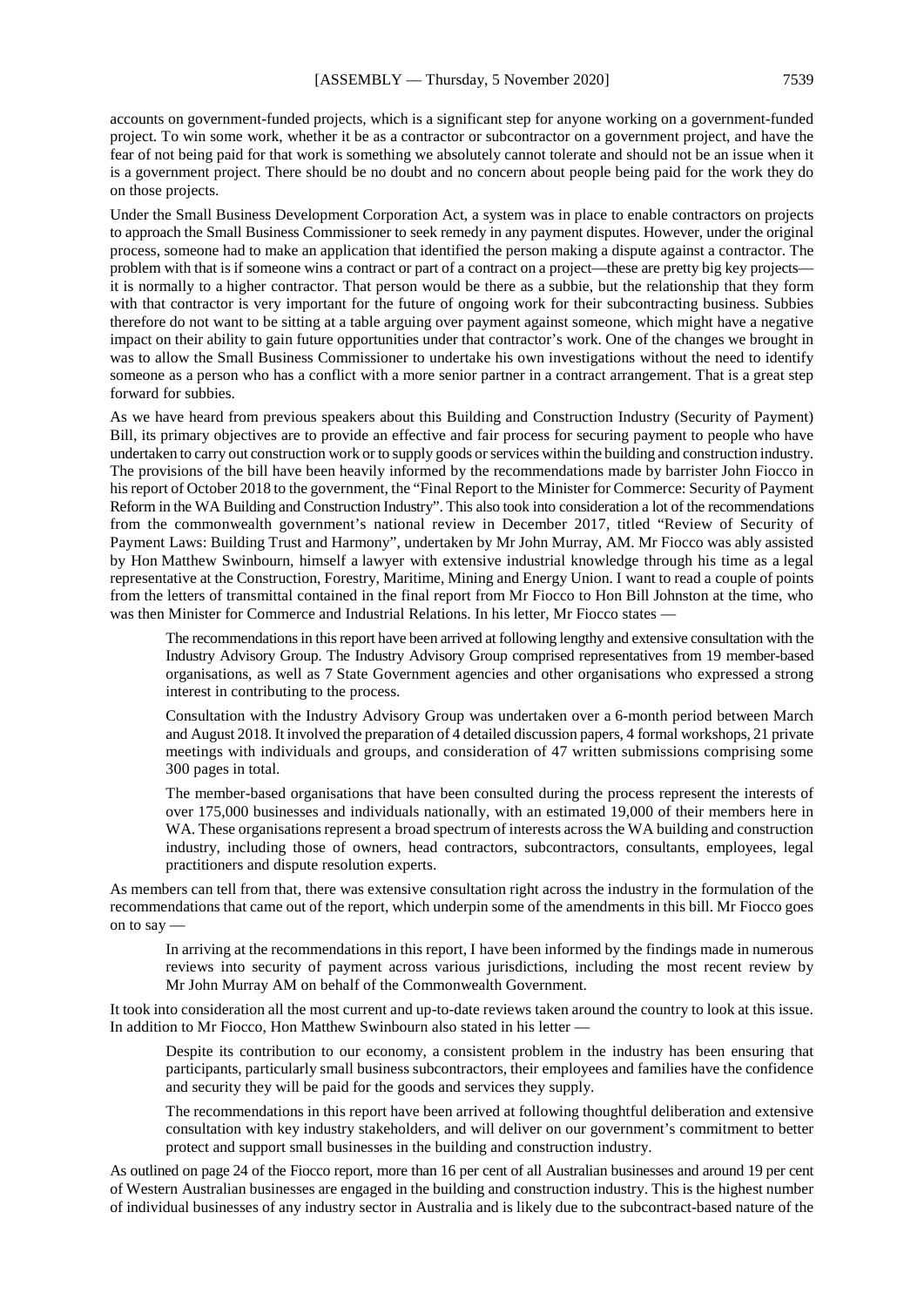industry, resulting in a large number of small businesses and sole traders. The building and construction industry comprises three main sectors: residential, commercial and engineering construction. Typically, most of the work carried out in all sectors of the building and construction industry is done by independent subcontractors. Independent subbies engaged on smaller residential construction projects are often partnership or sole traders. However, subcontractors engaged on larger contracts are usually businesses with one or more employees.

In March 1998, the Law Reform Commission of WA released a report, titled "Project No 82: Financial Protection in the Building and Construction Industry". It explains —

Where once much of the construction work was performed by employees of the builder, now the builder or head contractor normally carries out very little of the work with its employees … Bricklayers, carpenters, plumbers, plasterers, electricians and other suppliers of services and materials are now usually independent subcontractors …

…

In effect, the modern builder has ceased to be a builder in a traditional sense and has instead become a project manager or organizer in return for a percentage of the construction price.

Over time, we have seen a significant change in the approach to construction right across the country, and it is exactly that. Now a number of tier 1 contractors work nationally and internationally, and a small number of big companies take on big projects; there are then smaller tier 2 and tier 3 contractors. The tier 1 contractor is just a project manager, who employs subbies to do the work. A varying number of contractors and subcontractors are involved in a project, depending on its size. It could be anywhere; it could be in the city, in a region or in very remote locations, as we have seen. Hon Matthew Swinbourn states in his letter to the minister that in 2017 the industry accounted for \$20.3 billion in activity and directly employed 140 000 people. The industry is significant and it affects a lot of people. Unfortunately, we have also seen a bad side to the industry. There was a period not long ago when a significant number of businesses faced financial difficulty as a result of historical practices within the industry involving delays in payment and the expectation for subbies to carry invoices for an unrealistic period. Unfortunately, some of those were played out publicly in the media. I will touch on a few media articles that refer to this. An article by Daniel Emerson in *The West Australian* on 30 June 2015 headed "More unpaid subbies claims hit John Holland" states —

Jeremy Pash, formerly trading as Elite Drainage Pty Ltd, told the West Australian that he was not paid for variations totalling \$1 million late last year on Eastern Goldfields Regional Prison, culminating in liquidation and losses between \$5 million and \$6 million.

…

It comes days after the \$1.2 billion Perth Children's Hospital project was rocked by claims that several subcontractors were owed tens of millions of dollars by John Holland.

Unfortunately, we are all aware that the issues at PCH resulted in the suicide of one of the subcontractors. Another article dated 20 March 2018 by Kim Macdonald headed "Subcontractors WA fear four more construction companies on cusp of going under" states —

The State's building industry is in upheaval after the collapse of more than 20 construction companies in five years, owing subcontractors tens of millions of dollars.

…

Subcontractor Mike Edmonds has called on the State Government to step in urgently to help an industry in turmoil.

…

He said most of the money was more than 60 days overdue, but like all subcontractors he knew that any outstanding debt not paid by December 1 tended not to get paid until January …

An article on 3 May 2018 by Kim Macdonald and Josh Chiat titled "Subcontractors stung as another WA builder folds" is about a home builder in Kalgoorlie, Amberley Homes. It states —

It follows a spate of other building company collapses, with SubcontractorsWA claiming 20 builders have gone under in the past two years, leaving subbies owed millions of dollars in wages.

That was in Kalgoorlie, so it just shows that these things can happen anywhere.

I have never worked as a subcontractor, but previously I was secretary of the Australian Workers' Union when it employed 17 others. Including me, we had a workforce of about 18 people. I am sure a few members in this place can attest to the fact that employers become more than an employer to their employees: they become their friend and they get to know their family and are involved in their family events. The biggest concern they have is to make sure they can pay their wages because they have to look after the people who work for them and their families. Every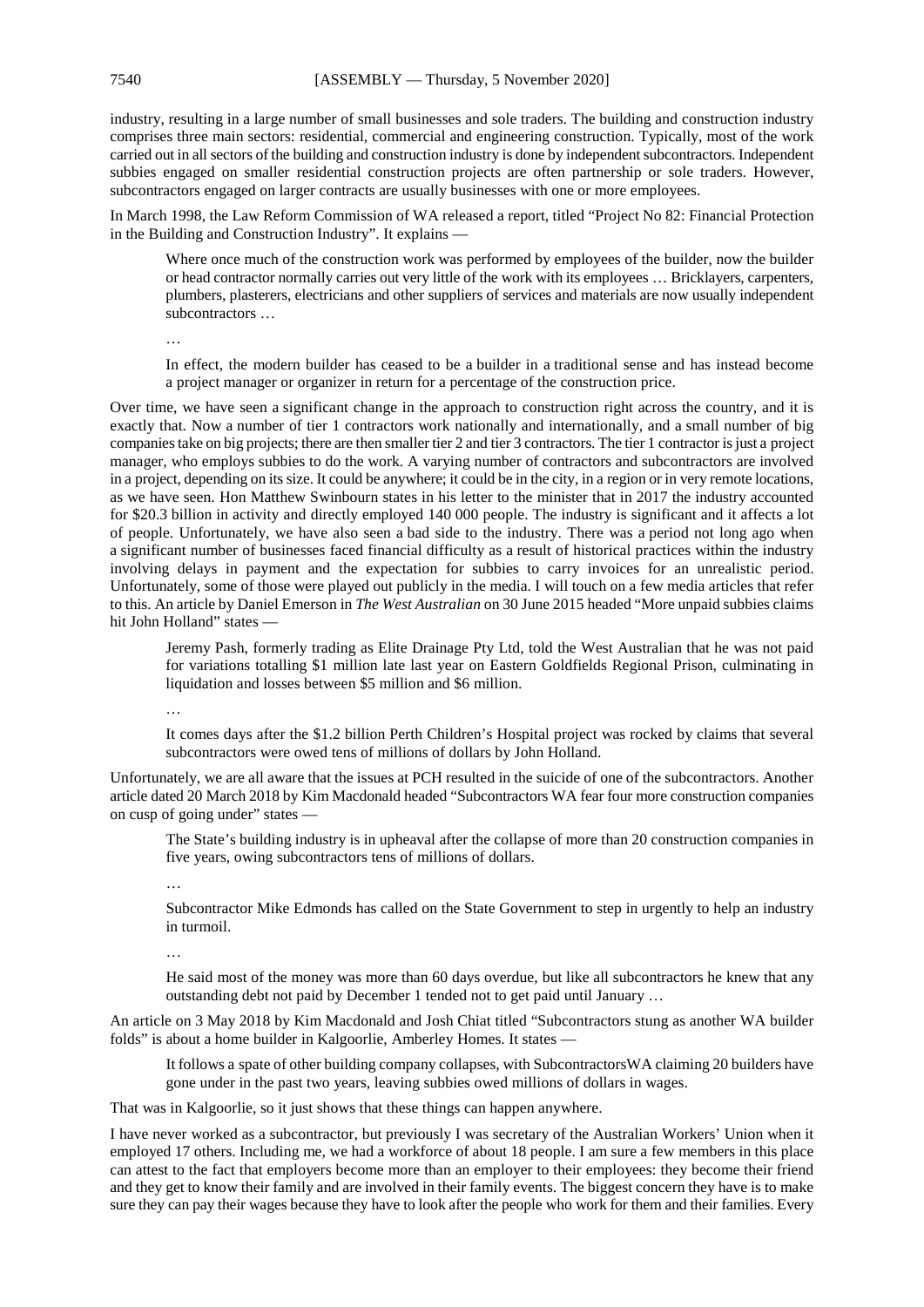week when looking at the projected cash flow, the number one priority is to ensure there is enough money to look after the people who work for them and their families. On top of that are other costs associated with running the business and weekly invoices from creditors, so a range of different people rely on the employer and the business to be successful, to ensure that they can carry on their lives. When someone misses a payment and that cash flow does not come in, it puts a lot of pressure on the person in control of that business. When we translate that back into being a subbie on a construction job, there is a piece of work that they do and they put in a price to perform that work, which takes in all of the overheads and has a small profit margin, but that is factored in as part of the costs they have to invest from their company to make sure that they get that work and then they can make some money on that. If they do not get paid for that work in a reasonable manner, or are not paid at all, that significantly impacts on their ability to pick up more work and it significantly impacts on their ability to keep their workers as well. That then has a flow-on effect of negative outcomes for people who work for them and their families and the people they use as creditors. It is important that we put in place protections for subbies working on those projects.

[Member's time extended.]

**Mr S.J. PRICE**: I will also touch briefly on some major construction projects, many of which have project agreements. Project agreements do a number of things, one of which is to set a level playing field for any of the contractors who want to work on a project. They set the wages, the terms and conditions, the expected safety standards and everything associated with working on that project. When a subbie comes to tender on work for that project, everything is level for everyone else. They are then tendering on the supply of equipment or services and the amount of profit they want to make. They are not forced to cut people's wages. They are not forced to cut back on safety and equipment and other entitlements and benefits their workers have. There is a lot to be said for that. We have had some good examples of big projects, such as Gorgon and Wheatstone. Those projects have over 300 agreements for contractors working on those projects. It did not matter whether there were 200, 300, 400, 500 or 5 000 employees, there was an agreement to work on that project and it was known what the wages and obligations for terms and conditions were and they were bidding on the service they were going to provide. It works very well and it protects a lot of people in those areas.

It is interesting that on some of those major projects, the approach to the project agreement has been strongly supported by the Chamber of Commerce and Industry of Western Australia because it understands the benefits of ensuring that people are paid the appropriate money for doing their job and we have to make sure that people are not skimping in areas such as occupational health and safety in those workplaces.

I will quickly touch on the bill. I want to talk about the conclusion in the executive summary in the "Final Report to the Minister for Commerce: Security of Payment Reform in the WA Building and Construction Industry" by Mr John Fiocco. He states —

Despite a number of previous Commonwealth and State inquiries into payment practices in the Australian building and construction industry, evidence suggests that payment delay and default continues to be a problem in the industry.

This problem is referred to as 'security of payment' and is acutely felt by small-to-medium sized businesses carrying out specialist trade or subcontracting works. Although, it can affect all parties in the contractual chain, including head contractors, suppliers and the workers employed by these businesses.

The problem appears to be driven by three factors. Firstly, the hierarchical contracting arrangements ... used to deliver construction projects. Money passes down the chain from the owner at the top, through head contractors to subcontractors, sub-subcontractors and suppliers. Businesses at the bottom of the chain can face significant risk of payment delay and default. Payments may be delayed due to the action of either a direct contractual counterpart, or any party operating at a higher tier in the contractual chain which ripples downwards.

Secondly, the industry in WA has experienced a significant downturn in activity in the last 2–3 years, mainly due to reduced mining-related construction. The reduction in work has increased competition, leading to some businesses tendering at reduced, sometimes unsustainable, profit margins to 'win work'. These businesses then face an increased risk of cash-flow shortages and insolvency. In turn, the risk flows to other parties in the contracting chain, which either directly lose money owed due to the business failing, or indirectly, such as by not paying award rates or covering employee entitlements.

Thirdly, the power imbalance in the commercial relationship between head contractors and subcontractors often disadvantages subcontractors when negotiating contractual terms or leaves them unable or unwilling to enforce their rights for fear of losing future work.

That goes back to the increase in powers that we previously announced so that the Small Business Commissioner can investigate these things.

This bill is a game changer for all participants in the building and construction industry in this state and will implement reforms across four key areas. Parts 2, 3, 5 and 6 of the bill will introduce new security of payment laws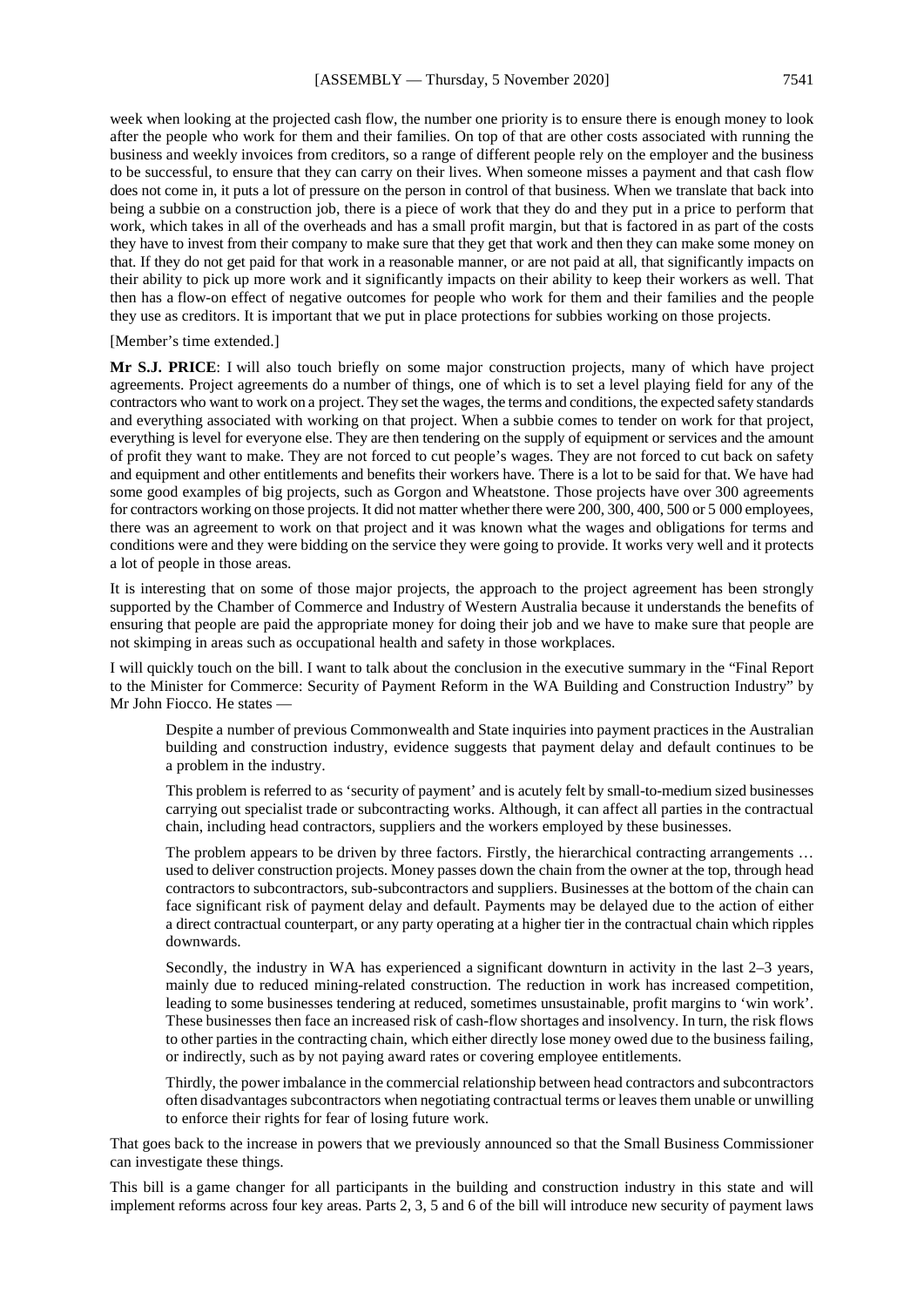in WA to ensure that people who carry out construction work are paid and disputes about payment can be resolved quickly and inexpensively through an effective process of rapid adjudication. For subcontractor statutory claims, this bill provides the shortest payment times in Australia other than in New South Wales. Subcontractors can now expect to be paid within a maximum of 25 business days, or any lesser period stipulated in the construction contract, whereas under the existing Western Australian Construction Contracts Act 2004, the maximum payment time frame is 42 calendar days or 30 business days.

Part 2 of the bill will introduce measures to improve the fairness and transparency of contracting practices within the industry. This includes introducing a broader prohibition on "paid when paid" provisions, prohibiting other types of unfair terms and requiring certain contracts to be in writing and to meet minimum standards. Importantly, part 2 also includes a novel measure to improve fairness in contracting that is not found anywhere else in Australia, and that is the voiding of unfair notice-based time bar provisions in construction contracts.

Part 4 of the bill will introduce a new mandatory retention trust scheme in WA, which is the first of its kind in Australia. This scheme will reduce the risk to builders, subcontractors and suppliers when their immediate contractual counterpart on a project becomes insolvent by ring-fencing money to ensure that it is not available for distribution to general creditors. Often, retention money can represent a business's entire profit margin on a project. The construction industry accounts for a disproportionate amount of business insolvencies that occur each year. Unfortunately, it is often those at the bottom of the supply chain who are impacted the most.

Part 7 of the bill in particular will substantially bolster the role of the Building Services Board. This is critical in monitoring and enforcing compliance with certain standards of commercial behaviour in the industry. There are increased penalties; for example, if a person obstructs an investigation by the regulator or fails to comply with a direction given by an investigator, they will now face even greater fines of up to \$25 000 per offence. New offences will be created under the bill, and individuals and companies with a history of financial failure can be temporarily or permanently banned from the registered building contractor market. This is to deal with phoenixing. We have all heard what phoenixing is and what an unconscionable act it is. Further, registered building service providers who have a building service debt, being an unpaid judgement debt or an adjudication determination, will not be able to be registered until such time as that debt has been paid.

The McGowan Labor government is the government for workers. We are introducing legislation to not only protect contractors and subcontractors, but also improve worker safety. We have increased penalties for safety breaches and just two days ago passed legislation that, for the first time in Western Australia, introduces industrial manslaughter laws. I have to agree with Hon Bill Johnston, the Minister for Industrial Relations, when he said in the consideration in detail stage that we got everything we wanted in the bill. It was ludicrous and shameful that the Liberal Party delayed and stalled this legislation and then tried to say that we both came out of it not getting what we wanted. Additionally, we have introduced and passed new laws to modernise the state industrial relations system, which benefits the hundreds of thousands of workers in WA who are covered by the state industrial relations system.

This bill addresses a number of issues well known within the building and construction industry. In bringing the bill to the house, the McGowan government is once again delivering on an election commitment. I will reiterate that the primary objective of the bill is to provide an effective and fair process for securing payments to persons who undertake to carry out construction work or to supply related goods and services in the building and construction industry and for related purposes. As a number of members have also stated, this is a first step in addressing payment-related concerns within the building and construction industry and rebuilding confidence within the industry. The success of these improvements will determine the need for further legislative intervention within the industry. All the industry participants will be responsible for the outcome of this.

I once again commend the Minister for Commerce; Attorney General, John Quigley, and everyone who has been involved in bringing this bill to the house. I commend the bill to the house.

**MR C.J. TALLENTIRE (Thornlie — Parliamentary Secretary)** [12.35 pm]: I rise to speak on the Building and Construction Industry (Security of Payment) Bill 2020. I acknowledge the experience and wisdom in this chamber and the contributions that other members have provided. My contribution really stems from the experiences of various constituents who are indeed independent subcontractors—people who work in businesses or have small businesses, often family businesses, and who have a real passion for providing an essential service in the construction area. These people often feel that the nature of the contracting arrangements around construction projects leads to them being at the bottom of a succession of cascading stages whereby they bear a lot of the financial risk and a lot of the challenges in actually delivering on a major project. I will use an example to explain this further. One of my constituents has spoken to me about their business, which is very much in the civil construction area, providing hard stands and asphalting on projects. They are often doing work that is part of some of the major projects that we see around town, such as railway works, when a contractor has subcontracted them to do a particular job. It is interesting to talk to them about some of the challenges that they face in ensuring that they are paid, and having to deal with the sad fact that, on occasions, they are not paid at all.

One problem seems to occur when the overarching contractor looks at the work. The particular example that I was given was a contract for \$60 000 worth of asphalting work. The overarching contractor says that there is a dispute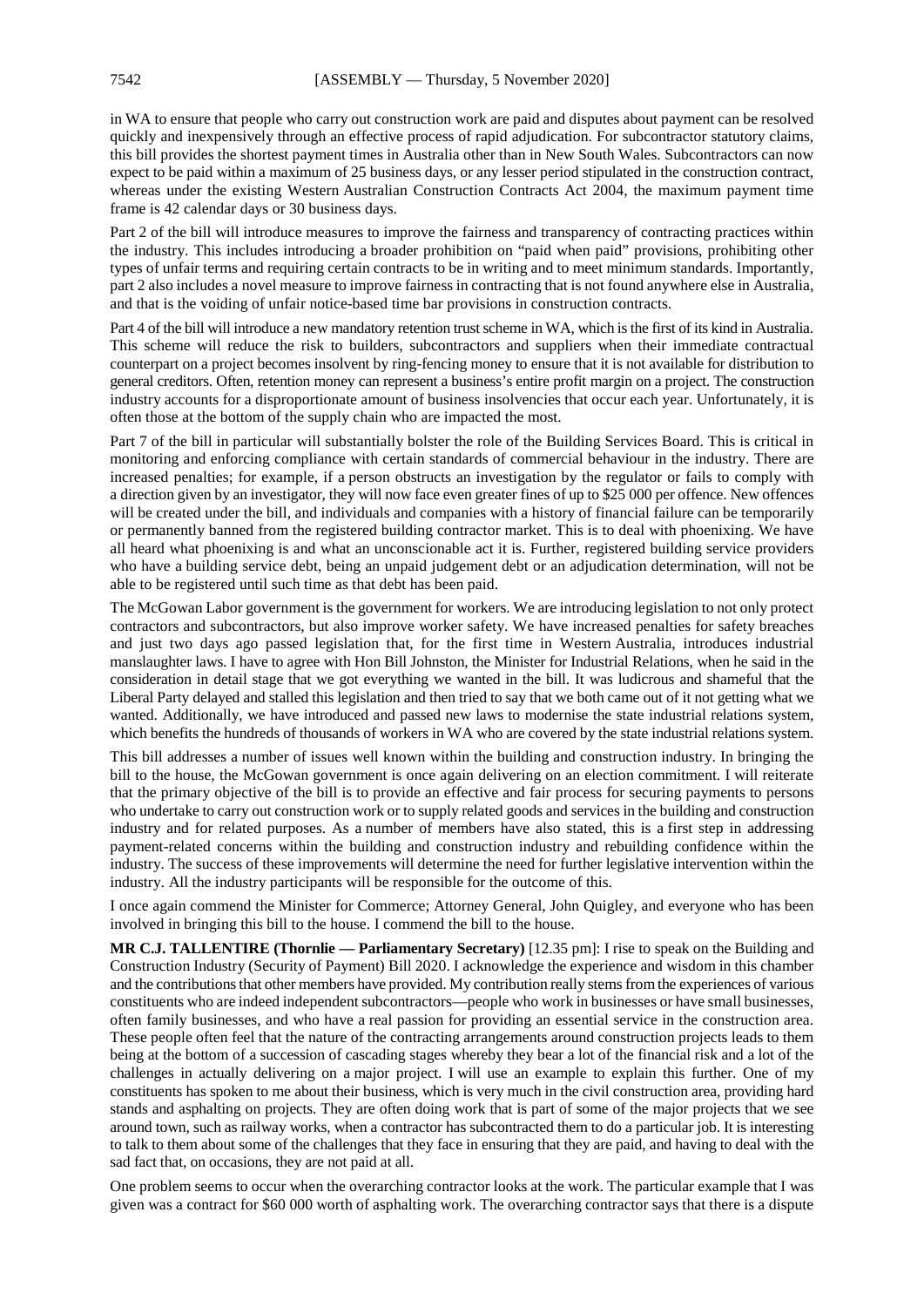because it is not happy with whether the works have met the specification. Invoices are then held over while the ambiguity over the exact specification of the works is resolved, but, in the meantime, the subcontracted firm has to pay for the plant, the equipment and the staff—it bears the costs. That sort of problem has been quite prevalent. I am very pleased that this legislation addresses how those sorts of disputes will be resolved.

I think there was a particular example at the Fremantle train station, where there was a suggestion that the compaction rate was not adequate. On another occasion—I think, again, it was to do with compaction rates—the overarching contractor said, "We won't pay you, subcontractor. We'll just come in and fix up this problem ourselves." The subcontractor was quite happy to meet the specifications that had become apparent after the original signing of the contract, but it was left in the situation of having done work and not getting paid for it. That is a very serious problem for a firm that is essentially a family business trying to do jobs around town, and doing a very good job, but somehow, because of poor communication of what the necessary compaction rates were, getting squeezed out. Another problem that seems to arise is when the overarching company goes to the wall and the subcontractor is left without getting any payment at all. Those situations arise, and I am really pleased that this legislation will help guard against that.

I also acknowledge the work put in by the previous Minister for Commerce, Hon Bill Johnston, and the now minister, Hon John Quigley, my colleague in the other place Hon Matthew Swinbourn, and John Fiocco for his report titled "Final Report to the Minister for Commerce: Security of Payment Reform in the WA Building and Construction Industry 2018".

As has been said by other members, a lot of construction work is going on around Western Australia, and it is very important that we have the right legal framework and contracting arrangements in place to protect subcontractors so that work can happen. I see different methods being tried. In my electorate, the new Thornlie community centre and bowling club will combine with the tennis club. The City of Gosnells, in a very novel fashion I think, is subcontracting to specialist subcontractors without having to go through the umbrella contractor. The City of Gosnells has a very good executive director in Mr Martyn Glover, who was able to bring in the right expertise and contractors to do the work. He has also been able to get it done very efficiently and, as it turns out, at a much better price. The old method of just giving the whole job to one big construction firm that then subcontracts to small firms turns out to be much more expensive. I will really be watching with a lot of interest how that construction project that the City of Gosnells has underway delivers a real quality asset for our community. I acknowledge that it is a project that has received funding from federal, state and local governments, and contributions from the clubs involved, to give us a really good community asset.

There is this whole issue of people cascading down risk and responsibility. A lot of people have made a lot of money by putting the risk away from them and down the chain. In fact, we could say that some people who are about to leave the White House might have made some of their money doing something along those lines. It is a way of delaying payment. That is what this legislation tackles as well—that is, the clarity about the time frames by which people will be paid. That will be very welcome news to subcontractors in my electorate and across the state. It is such an important sector that delivers so much for us. It clearly deserves to have the very best legal framework possible. That will help a lot. There is a need for payment schedules. When there is some sort of dispute, and something needs to be clarified, this legislation provides very clear provisions around when payments should be made. A respondent to a payment claim cannot just put their head in the sand. We cannot have people ignoring payment claims, because this legislation has built into it some really serious ramifications. Indeed, if a respondent fails to provide a payment schedule or make a payment within 15 business days, the claimant will be entitled to elect to refer the matter to an appropriate court for rapid adjudication to recover the amount claimed as a debt. Those provisions will be very reassuring to subcontractors and give them a much greater degree of confidence to provide the really valuable work that they do.

Another issue that has been raised with me by subcontractors is the complexity of the legal agreements they are asked to sign when they subcontract. I am told that typically a contract will have 70 pages and they need to have it signed in a very short time; otherwise, someone else will get the job. There is a need for us to visit that issue of how we make sure that contracts are clear, nothing is left to chance and all the detail is there, but are readily readable by the subcontractor so it is clear what they are getting into. A lot of subcontractors around would be signing up for jobs. They probably have a high degree of confidence and trust in the umbrella contractor that has built up over the years, but they are still being asked to sign and trust, without always having the time to go into the detail or to commission their own legal advice. In fact, they may not be inclined to want to commission legal advice because of the costs involved. It is an issue making sure that the legal arrangements between contractor and subcontractor are as clear and simple as possible so business decisions can be conducted quickly and efficiently.

The legislation before us is very welcome. It will be very reassuring to that significant percentage of the population in my electorate who are subcontractors. They are people who work really hard and are very proud of their achievements and their contribution to all sorts of projects around the state. This will be a valuable protection to enable them to deliver on their commitments and to conduct good, successful businesses that are profitable for them and their families and that make sure that we keep building the state in the best possible fashion. I commend the bill to the house.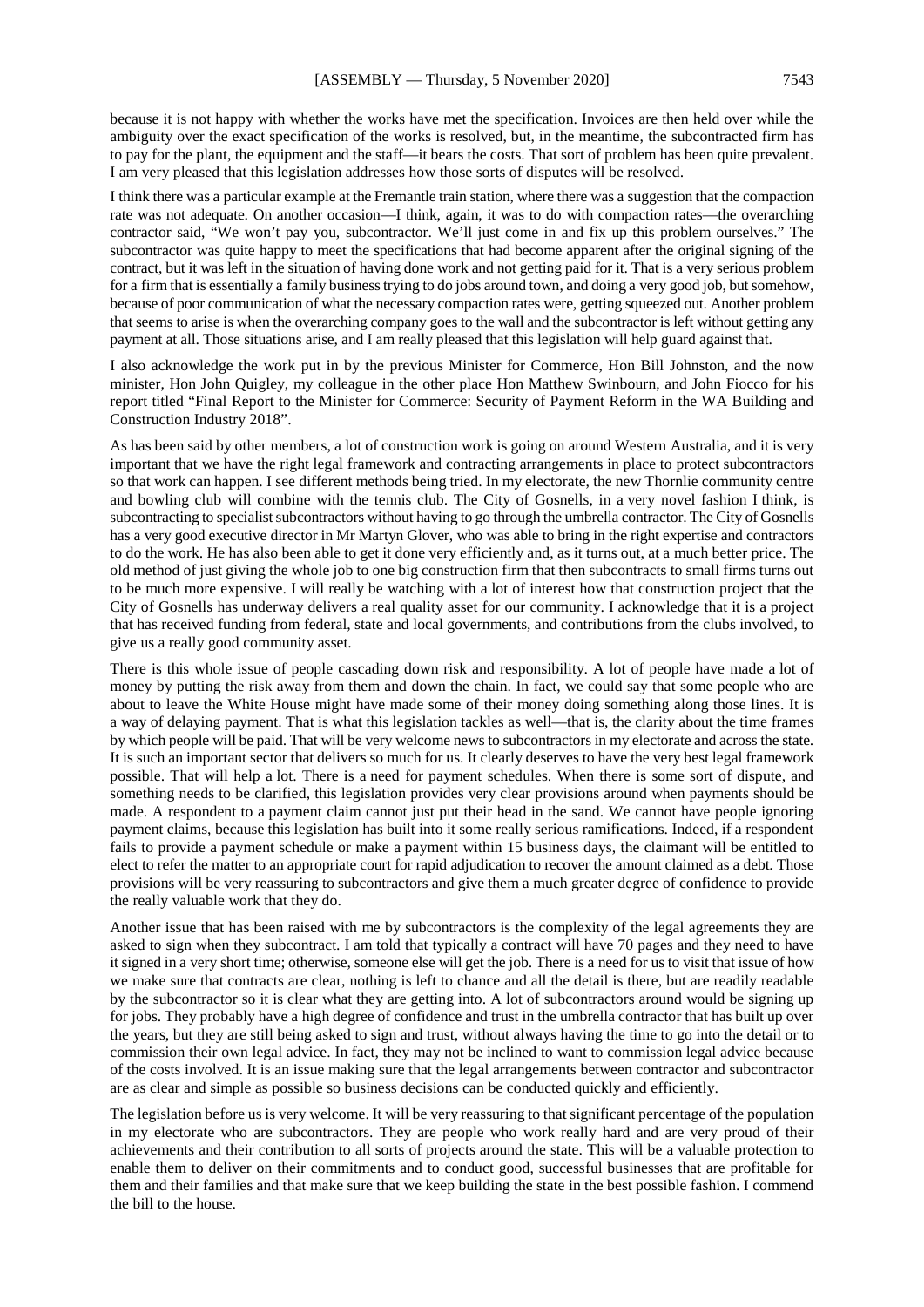**MR J.R. QUIGLEY (Butler — Minister for Commerce)** [12.47 pm] — in reply: I rise to thank honourable members for their contributions to the debate on the Building and Construction Industry (Security of Payment) Bill 2020. I appreciate that all members of this house support the reforms contained in this bill. This is a very important bill that touches on the lives of some 140 000 Western Australians who earn a living in the building and construction industry in the state, and the 42 361 local businesses that operate in the industry. The McGowan government is acutely aware of the plight faced by many subcontractors and suppliers in getting paid for the work that they do, and it strongly believes that all participants in the building and construction industry should be paid properly for the work they perform on time and every time.

In the lead-up to the March 2017 election, WA Labor made a firm set of policy commitments to drive much-needed change across the industry. Most importantly, we committed to implementing long-term solutions, not simply short-term fixes. The bill delivers on this commitment. A check of our election manifesto will confirm that we promised to introduce trusts for all retention moneys held back from contractors or subcontractors in the course of construction contracts. This bill delivers on that promise to introduce those retention trusts. I will say more on that later. Because of the comments made by one or two members, I thought it appropriate to define what the election promise was: it was to introduce trusts for retention moneys. Some members, especially members of the opposition, have commented on the timing of the introduction of the Building and Construction Industry (Security of Payment) Bill 2020 in October 2020.

Debate interrupted, pursuant to standing orders.

[Continued on page 7556.]

#### **HEPBURN AVENUE–WALTER PADBURY BOULEVARD, PADBURY**

#### *Statement by Member for Hillarys*

**MR P.A. KATSAMBANIS (Hillarys)** [12.50 pm]: Traffic congestion and dangerous intersections remain big issues in my electorate of Hillarys. The intersection of Hepburn Avenue and Walter Padbury Boulevard is the main access road to the Hepburn Heights residential estate in Padbury. This intersection is hazardous and sometimes outright dangerous, particularly during peak traffic periods. Traffic turning right onto Hepburn Avenue competes with four lanes of traffic and the narrow median strip in the middle of the road offers minimal protection. Similarly, traffic turning left onto Hepburn Avenue must wait for a break in the oncoming traffic and sightlines are often blocked by large cars and trucks that are trying to turn right. This causes long delays during peak periods and results in traffic banking up on Walter Padbury Boulevard. Safety issues are compounded midweek by the low-cost fuel offered by the popular independent petrol station that is located on the corner of this busy intersection.

I strongly support fixing this dangerous intersection. The City of Joondalup has been working with Main Roads WA to identify a workable solution. A proposal to install traffic lights at this intersection has not been supported and does not appear to be the best option for this site. However, maintaining the status quo is also not an option because it would lead to more collisions and the threat of serious injury, or even death, at this very dangerous intersection. Other solutions, including the consideration of a roundabout or modifying the intersection, need to be urgently considered to achieve a sensible and safe outcome. The safety of local residents in Hepburn Heights and Padbury should not be forgotten. I and local residents will continue to fight to fix this dangerous intersection.

#### **BUNBURY POLICE AND COMMUNITY YOUTH CENTRE — LEADERSHIP COURSE**

#### *Statement by Member for Bunbury*

**MR D.T. PUNCH (Bunbury)** [12.52 pm]: Two weeks ago, I had the privilege of attending the graduation of 21 young people who received their certificate I in leadership along with their white card and first aid certificates.

This program, run by the Police and Community Youth Centre of Bunbury, involved a group of young people aged between 14 and 18 who had, essentially, withdrawn from mainstream schooling. The program involved building work skills and self-awareness through activities such as volunteering, communication, teamwork, presentations, health and safety, and basic project management. As a project, the group designed and built a nature-based playground next door to the PCYC, which they are all very proud of. They spent a lot of time volunteering with different groups, including with the Bunbury Aero Club. The students actually went on a flight around Bunbury as a reward. These young people were motivated by their participation in an alternative learning program and all spoke about their plans for the future, which included various options for further training.

I would especially like to congratulate Kaiowas Carroll, who took out the award for Leader of Tomorrow and for his support of other group participants throughout the course. I would like to congratulate course coordinator, Amanda Ferguson, and training assistants, Ben Marsh and Bradley Humble, for their amazing support and leadership of these young people. Programs such as this can be a turning point in the lives of many young people. I know this from experience as a person who opted out of school at the age of 12 and who did not re-engage until I arrived in Australia at the age of 14. I am sure all members in this place will join me in wishing them all the best of luck for the future. There has never been a more important time for our young people to understand what it means to be a leader.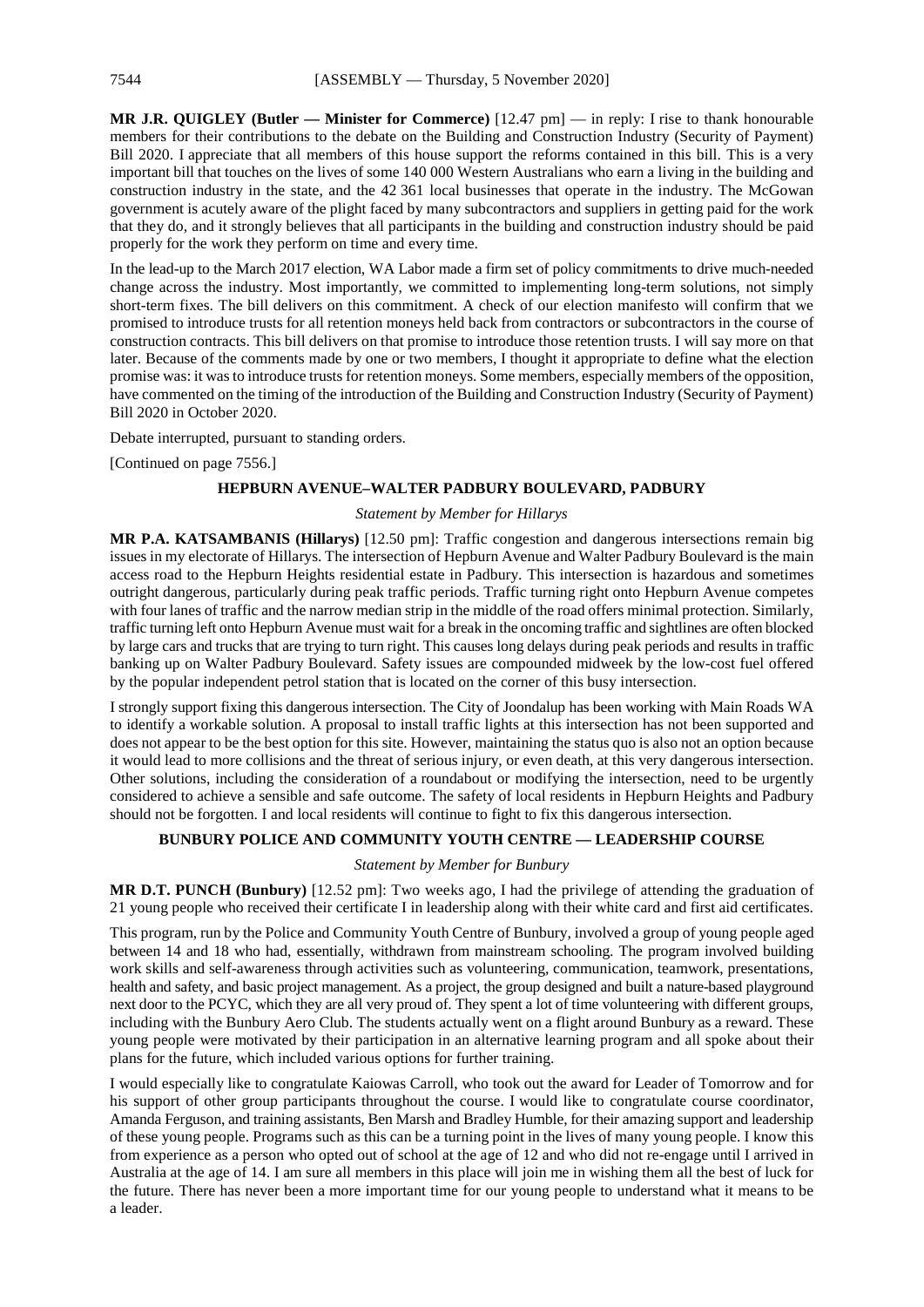#### **GREAT NORTHERN FOOTBALL LEAGUE**

*Statement by Member for Geraldton*

**MR I.C. BLAYNEY (Geraldton)** [12.53 pm]: Congratulations to the Great Northern Football League for a successful season during this COVID-19 pandemic year. In the grand final, Rover Football Club beat Railway Football Club by six points. The *Geraldton Guardian* medal for best player on grand final day went to Tristan Simpson of Railways. The Rovers team were Shukri Pearce, Tom Denton, Kobe Simpson, Farren Parfitt, Chad Crudeli, Beau Simpson, Justin Crudeli, Gabriel Parfitt, Dwayne Nevill, Jaimon Alone, Dylan Curley, Anthony Kyanga, Bradley Roworth, Judd McVee, Kingsley Dawson, Raymond Taylor, Carl Green, Jack Eastough, Chris Scott, Brandon Collard, Jamie Geier and Shannon Cox. Rover's coach was again Ian Comben. The Reserves winner was Chapman Valley. The Colts were won by an undefeated Brigades. In the Great Northern Women's Football League, Brigades defeated Chapman Valley.

The J.J. Clune Award for League Fairest and Best was won by Tom Denton of Rovers, who also won the *Geraldton Guardian* Football Writers' Award and the Spalding Park Golf Club Pro Shop Coaches Player Award. The winners of the Snap Action Goal Kicker of the Year Award were Weston Balaam of Northampton for Colts; Roland Drummond for Reserves; Aaron Thompson and Brad Dick of Chapman Valley for Rovers League; and Chloe Spence of Chapman Valley for the GNWFL. The East Fremantle Rookie of the Year Award went to Mitchell Thomson of Chapman Valley. The President's Medal for Colts Fairest and Best went to Brendan Cockman of Brigades. The Jim Scott Medal for Reserves Fairest and Best went to Kasey Hasleby of Northampton. The GNWFL Fairest and Best Award went to Aaliyah Jones of Towns. The Geraldton Toyota Club Person of the Year Award went to Steve Trent of Rovers. The Maurie Drennan Rising Star Award went to Richard Bartlett of Chapman Valley. The Umpires Awards went to Theo Bennett for field, Connor Harris for goal and Morgan Ley for boundary.

Congratulations to all.

#### **TRANS AWARENESS WEEK**

#### *Statement by Member for Maylands*

**MS L.L. BAKER (Maylands — Deputy Speaker)** [12.55 pm]: I want to recognise members of the trans and gender diverse community living in my electorate and the wider WA community. In particular, I recognise the advocacy and advice provided to me by Jaime Page.

Next week, 13–19 November, is Trans Awareness Week. People and organisations around the country participate in TAW to help raise the visibility of transgender people and address issues that members of the community face. The week will end on 20 November with the Transgender Day of Remembrance to honour the memory of transgender people whose lives have been lost this year in violent acts against transgender people. Trans Awareness Week is a chance to celebrate and learn about gender diversity and to take real action to support the trans and gender diverse community. The Trans Awareness Week website contains extensive information for organisations to support them in holding an activity or hosting an event that features meaningful conversation and positive actions about diversity. Educational tools are available, along with online training that provides facts and shows people how to be an ally to the trans and gender diverse community.

The McGowan government leads by example and has recently announcement funding to establish an advocacy body for the rights of youth from our LGBTIQA+ community.

To members of our trans and gender diverse community, I would like to add that you are loved, you are valued, and there is no shortage of people who have your back.

#### **ABORIGINAL CULTURAL HERITAGE BILL 2020**

*Statement by Member for Kalgoorlie*

**MR K.M. O'DONNELL (Kalgoorlie)** [12.56 pm]: Greetings, Madam Acting Speaker.

Today I would like to talk about the Aboriginal Cultural Heritage Bill 2020, which is set to replace the Aboriginal Heritage Act 1972. The bill is aimed at protecting Aboriginal cultural heritage sites in this state. Let me be clear: I am completely and utterly supportive of safeguarding these sites. My concerns lie with the technicalities of the bill, not its main purpose. I recently attended a briefing on this bill at the Railway Hotel, Kalgoorlie, which was organised by the Department of Planning, Lands and Heritage. The briefing was well attended by local Aboriginal people, prospectors, small miners and anthropologists. I was concerned to note that every person at that meeting rejected the bill. In fact, I do not recall anyone from the crowd speaking in support of the proposed bill. The people at that meeting put an advertisement in the paper that states -

TO ALL MEMBERS OF PARLIAMENT AND THE GENERAL PUBLIC We disgruntled Aboriginal Elders REJECT the Aboriginal Cultural Heritage Bill 2020 IN ITS ENTIRETY.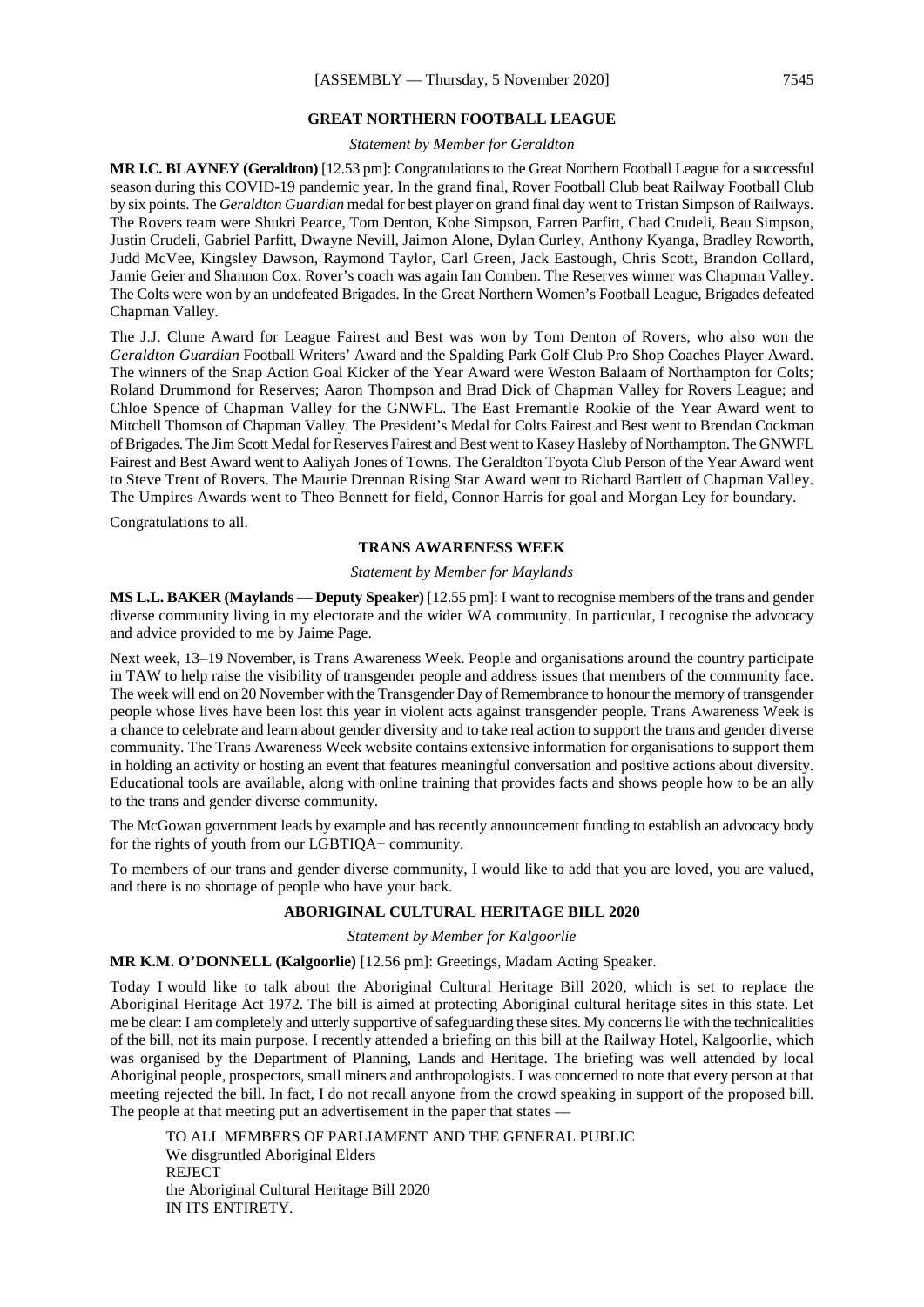The advertisement is signed Ron Harrington Smith, Ivan Frazer, Gary Sambo, Bronwyn Newland, Eric Thomas, Delson A. Stokes, Leo Thomas, Dion Meredith, Dennis Sambo, Vivien Dimer, Aubrey Lynch and Bruce Smith.

Worryingly, even the big community based in Warburton also rejected the bill in its entirety when it had its briefing a day before ours in Kalgoorlie.

Other than that, I also understand that the Chamber of Minerals and Energy of Western Australia, as well as the Kimberley Land Council, have their own concerns about this bill. It is not just us in the goldfields but also important representative groups across the state that are opposed to this. It is most concerning when local Aboriginal people, the very people whom the bill is aimed at looking after, are not at all supportive of this. A major argument is that the bill is ambiguous, especially because of the lack of regulations. It has too many grey areas that are open to different interpretations and need to be addressed.

#### **TUART HILL PRIMARY SCHOOL —** *THERE IS NO PLANET B* **TAKARI PRIMARY SCHOOL — BALCATTA BUZZ FAMILY HALLOWEEN FETE**

#### *Statement by Member for Balcatta*

**MR D.R. MICHAEL (Balcatta)** [12.58 pm]: Congratulations to the Tuart Hill Primary School students for their outstanding musical *There is no Planet B*. This powerful and inclusive musical was written, managed and produced by Mrs Edwards, with student actors from years 3, 4, 5 and 6 performing. *There is no Planet B* highlighted the importance of everyone working together to preserve the only home we have. It included a performance of Julian Lennon's song *Saltwater*, which was one of the songs at my year 7 graduation from Tuart Hill Primary School in 1992. It has been nearly 30 years since that time and we still have a long way to go to improve the way we treat our planet. Well done to the principal, Beverly Innes; the producer, Fay Edwards; and all the staff, parents, volunteers and students on the amazing performance. The message is clear: look after the earth, because there is no planet B.

On the weekend, I joined in the festivities at the Balcatta Buzz Family Halloween Fete at Takari Primary School. Hundreds of people came to this fantastic display of community spirit. Dedicated volunteers transformed the Takari Primary School playground into a haunted forest. The fete was held on the school oval and had food trucks, a bouncy castle and local small businesses. I want to give a shout out to Todd Di Rosso and Jeremy Shirazee and the administrative team behind the Balcatta Buzz, as well as Kelly Praetz, the Takari Primary School P&C, and the principal, David Tennant. This was a terrific community event, and their hard work made it happen. I very much look forward to supporting this event again next year.

*Sitting suspended from 1.00 to 2.00 pm*

#### **QUESTIONS WITHOUT NOTICE**

#### KWINANA OIL REFINERY — CLOSURE

#### **851. Mrs L.M. HARVEY to the Premier:**

I refer to the announcement that the BP oil refinery will shut down operations, with the potential loss of 600 local jobs. Can the Premier advise whether he has made any personal representations to the Prime Minister to secure the ongoing operations of this critically important strategic energy asset; and, if not, why not?

#### **Mr M. McGOWAN replied:**

I have not spoken to the Prime Minister about this matter, but I am very concerned about it. It is obviously a matter on which the commonwealth should attempt to assist us. When we were advised of the closure, we looked at what we could do within the law in Western Australia. We took the advice of the Department of Jobs, Tourism, Science and Innovation about what could be done within the state agreement act. The best advice that we have at this point is to secure the supply of oil and fuel into Western Australia, which is an important initiative. The commonwealth has various approaches to dealing with matters of strategic energy supply. I am advised that Angus Taylor was made aware of these matters but BP did not take up any of the suggestions that the commonwealth may have put to it.

#### KWINANA OIL REFINERY — CLOSURE

#### **852. Mrs L.M. HARVEY to the Premier:**

I have a supplementary question. When the Premier said yesterday that all the fuel BP deals with is imported, can he confirm that absolutely no domestically produced condensate is refined at BP's refinery, or was he misleading the house?

#### **Mr M. McGOWAN replied:**

To be clear, the overwhelming bulk of the oil that goes through BP's oil refinery is imported from elsewhere. That is a fact—the vast majority of oil. We are as disappointed as anybody. In fact, I would probably be far more disappointed than anyone as the refinery is in proximity to my electorate. The Deputy Premier and I live in close proximity to the oil refinery. I know a bunch of people who have worked there or who do work there. These decisions are made in boardrooms in London. I have expressed my grave disappointment to BP—in fact, my anger and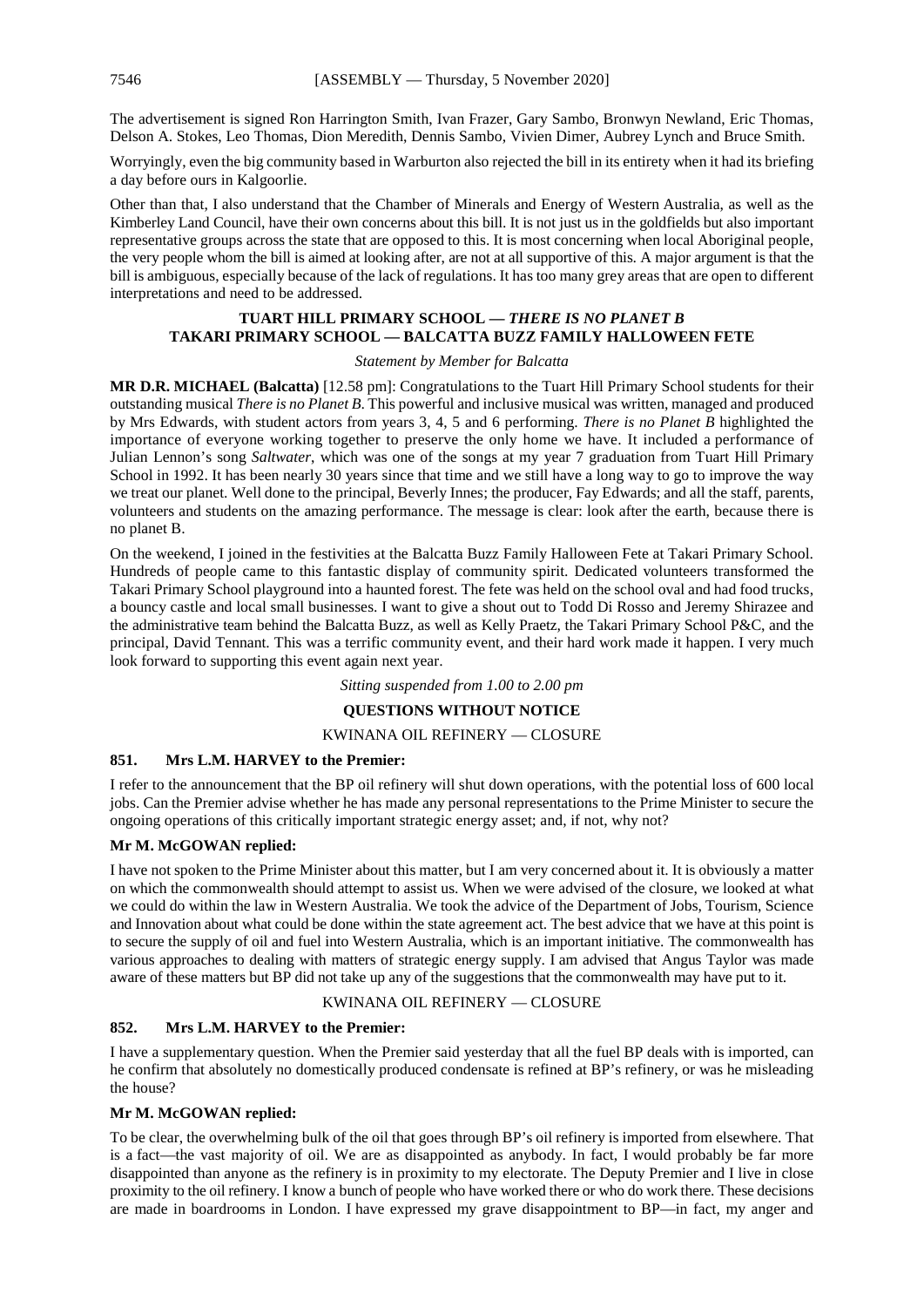hostility—about what it was doing, but we have investigated what we can do. If the commonwealth can do something to assist here, that would be a good outcome. I am advised that it owns the land. It is the commonwealth's refinery; it built it. It claims that it is suffering losses of \$100 million to \$200 million a year through the refinery. Obviously, refining of oil has expanded in capacity in the region over the last couple of decades. In addition, demand has gone down. COVID-19 has sent demand through the floor. As members know, the price of oil and oil refined products have gone down.

Several members interjected.

#### **The SPEAKER**: Members.

**Mr M. McGOWAN**: The aviation industry has suffered. All those things within this environment have combined to arrive at this outcome, which was not anything of the state government's making—indeed, it was not of the commonwealth government's making. We have done everything we can to try to keep the refinery open for as long as we can. If there is any opportunity for the commonwealth to assist—again, it has been raised with the federal minister—we would welcome that assistance.

#### CORONAVIRUS — INTERSTATE BORDER RESTRICTIONS — HIGH COURT CHALLENGE

#### **853. Mr J.N. CAREY to the Premier:**

- (1) Can the Premier update the house on the High Court challenge to Western Australia's hard border by Clive Palmer, including when we are expecting to learn of the High Court decision?
- (2) Can the Premier outline to the house why the state government will not give in to Mr Palmer and his efforts to undermine the health of Western Australians?

#### **Mr M. McGOWAN replied:**

(1)–(2) I thank the member for the question. Tomorrow will be a very important day for Western Australia and the entire country.

Several members interjected.

#### **The SPEAKER**: Members.

**Mr M. McGOWAN**: At 6.45 am tomorrow, the High Court will hand down its judgement on Western Australia's hard border, which Mr Clive Palmer is challenging. We will learn whether the High Court supports our position. The hard border has been necessary to protect Western Australians and stop the spread of COVID-19 into our state. It is absolutely vital that Western Australia, and indeed all states, retains the capacity to implement borders to protect the health and welfare of the citizens within the states, particularly those more isolated states such as Western Australia and Tasmania.

Our Solicitor-General, Joshua Thomson, SC, has been in Canberra putting forward Western Australia's case. I would like to thank him and his entire team for all their work. Our position has been: first, WA border controls have been reasonably necessary for the protection of the Western Australian community against the health risks of COVID-19 and, indeed, any pandemic that might arise; second, our border controls are reasonably appropriate and proportionate to achieve that purpose; and, third, no other equally effective means would impose a lesser burden on interstate trade, commerce and intercourse available to achieve the purposes that we have achieved. We have already succeeded before the Federal Court in relation to findings of fact on this matter. Justice Darryl Rangiah found —

The border restrictions have been effective to a very substantial extent to reduce the probability of COVID-19 being imported into Western Australia from interstate.

We have demonstrated to the courts that our border measures have protected the health and wellbeing of all Western Australians. The border has kept Western Australia safe and strong during this period. We have been determined to fight Mr Clive Palmer the whole way.

I would like to say once again that Mr Palmer's conduct has been disgraceful. We will not give in to Clive Palmer no matter how much money he spends trying to undermine this state. He makes his money in this state and then he uses that money, delivered by the taxpayers and the people of this state, to undermine the health and welfare of the people of this state. The way he behaves is disgraceful and disgusting. We have also been very disappointed in the Liberal Party for supporting the greedy Queensland billionaire. The Liberal Party chose to back Mr Palmer, which was a very, very bad decision.

I urge the opposition to support what the government is attempting to do through the COVID-19 Response Legislation Amendment (Extension of Expiring Provisions) Bill 2020 to extend the state of emergency legislation. We are attempting to ensure that the protections contained within that legislation that is before Parliament today are extended in this state for another six months. We live in a world full of COVID. I invite members to look at Britain, Germany, the United States, France and Spain and what is occurring internationally. We obviously need the capacity to keep in place the measures we currently have. I urge the Liberal Party and the Nationals WA to help us here. Stop trying to score political points out of this. This legislation was introduced on the advice of the Commissioner of Police.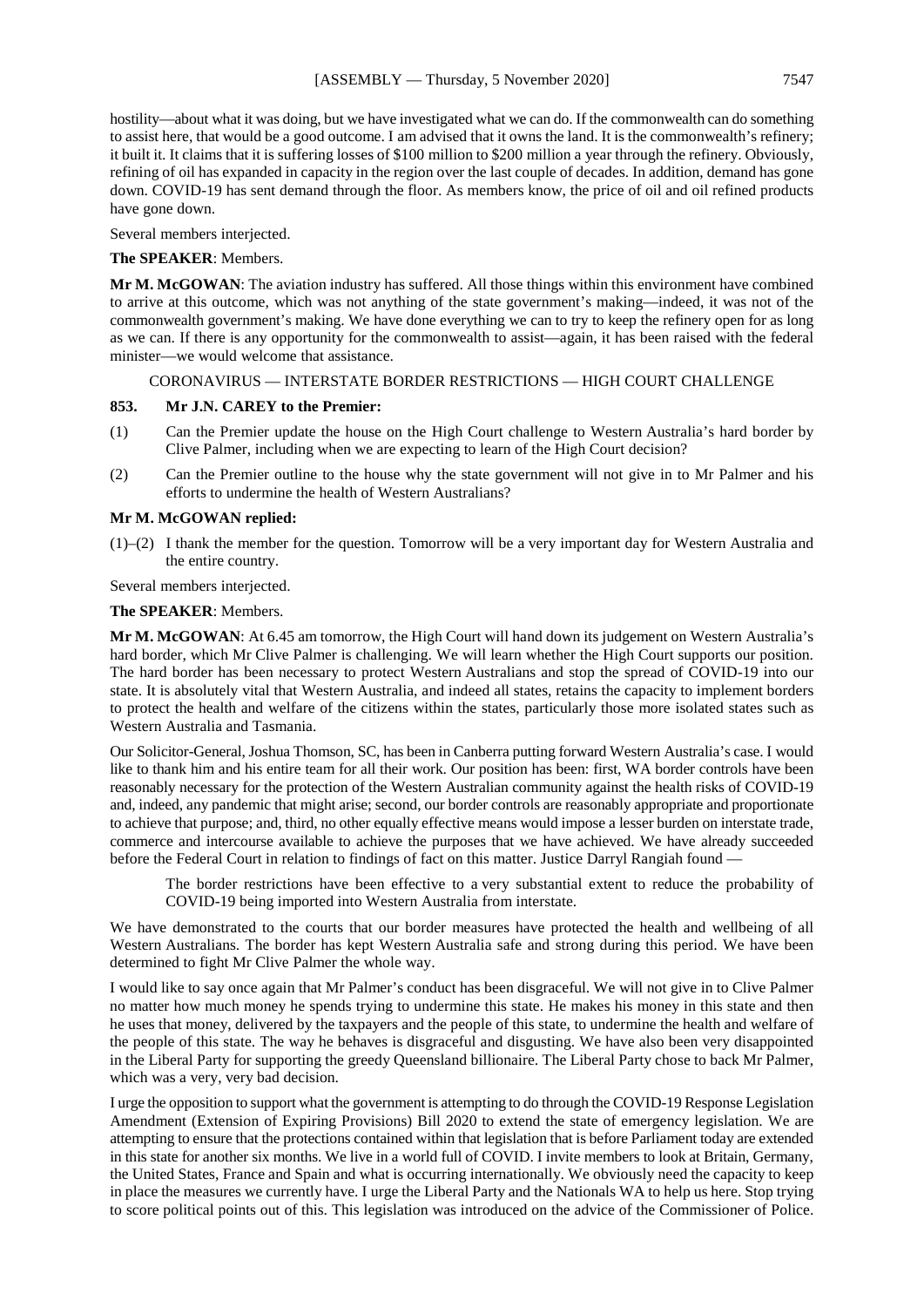The police commissioner has also asked for this legislation to be extended. It is necessary for no other reason than to ensure the measures that are currently in place to keep the people of this state safe continue to be kept in place. The moment we no longer need them, obviously, the legislation will expire. I urge all members to please support us. We are going into a caretaker period. We will not be able to reinstate the legislation. Please support us to help protect the health and welfare of Western Australians and do not play politics anymore.

#### ELECTRICITY PRICES

#### **854. Mr D.C. NALDER to the Premier:**

Given the Minister for Energy is struggling with the Liberal Party's plan for cheaper power bills, can the Premier explain —

Several members interjected.

**The SPEAKER**: Members!

**Ms J.J. Shaw** interjected.

**The SPEAKER**: Member for Swan Hills, I call you to order for the first time. It is not a "shoutathon". Start again, member.

**Mr D.C. NALDER**: Thank you, Mr Speaker.

Given the Minister for Energy is struggling with the Liberal Party's plan for cheaper power bills, can the Premier explain to the Minister for Energy the concept of tariff equalisation so that he understands that electricity customers in the regions will be completely unaffected by the Liberals' plan?

#### **Mr M. McGOWAN replied:**

Once again, it is a convoluted and unusual question from the opposition. One thing I can absolutely advise members opposite is that no-one in this Parliament understands energy more than the Minister for Energy. He understands the energy and electricity system of this state to a greater degree than all opposition members put together. If it is such a good plan, why, in eight and a half years, did the Liberal Party not do it? Why did members opposite refuse to do it? This is just a Trojan Horse on the way to the Liberal Party privatising our electricity assets. As anyone who understands anything about energy knows —

Several members interjected.

**The SPEAKER**: Members! The Premier is giving a good speech. I want to hear it.

**Mr M. McGOWAN**: As anyone who knows anything about energy knows, this will put up the cost of power for ordinary citizens because, before we go to full retail contestability, we go to full cost reflectivity. That is a fact and members opposite are ignoring it.

#### ELECTRICITY PRICES

#### **855. Mr D.C. NALDER to the Premier:**

I have a supplementary question. Can the Premier explain to the Minister for Energy that the Liberal Party's plan for cheaper power bills

Several members interjected.

**The SPEAKER**: Members! It is question time. The opposition has the opportunity to ask questions and I want to hear the answers. I will call to order anyone else who interjects.

**Mr D.C. NALDER**: Can the Premier explain to the Minister for Energy that the Liberal Party's plan for cheaper power bills is not a thought bubble, given Labor first came up with the concept as part of the legislation for the disaggregation of the old Western Power?

Several members interjected.

**The SPEAKER**: Members!

**Mr M.J. Folkard** interjected.

**The SPEAKER**: That is very funny but your leader is on his feet and you think you are smarter than he is. Let the Premier answer.

#### **Mr M. McGOWAN replied:**

In the history of bizarre questions in this Parliament, that will be in the top 10. Can I explain to the minister, who is sitting here, what the member's policy means based upon something that happened 16 years ago? That is the member's question. Legislation that dealt with those matters was in the first half of the last decade. In fact, it was in 2005. The old Matt Birney was sitting there at that time.

**Mrs L.M. Harvey**: The young Matt Birney.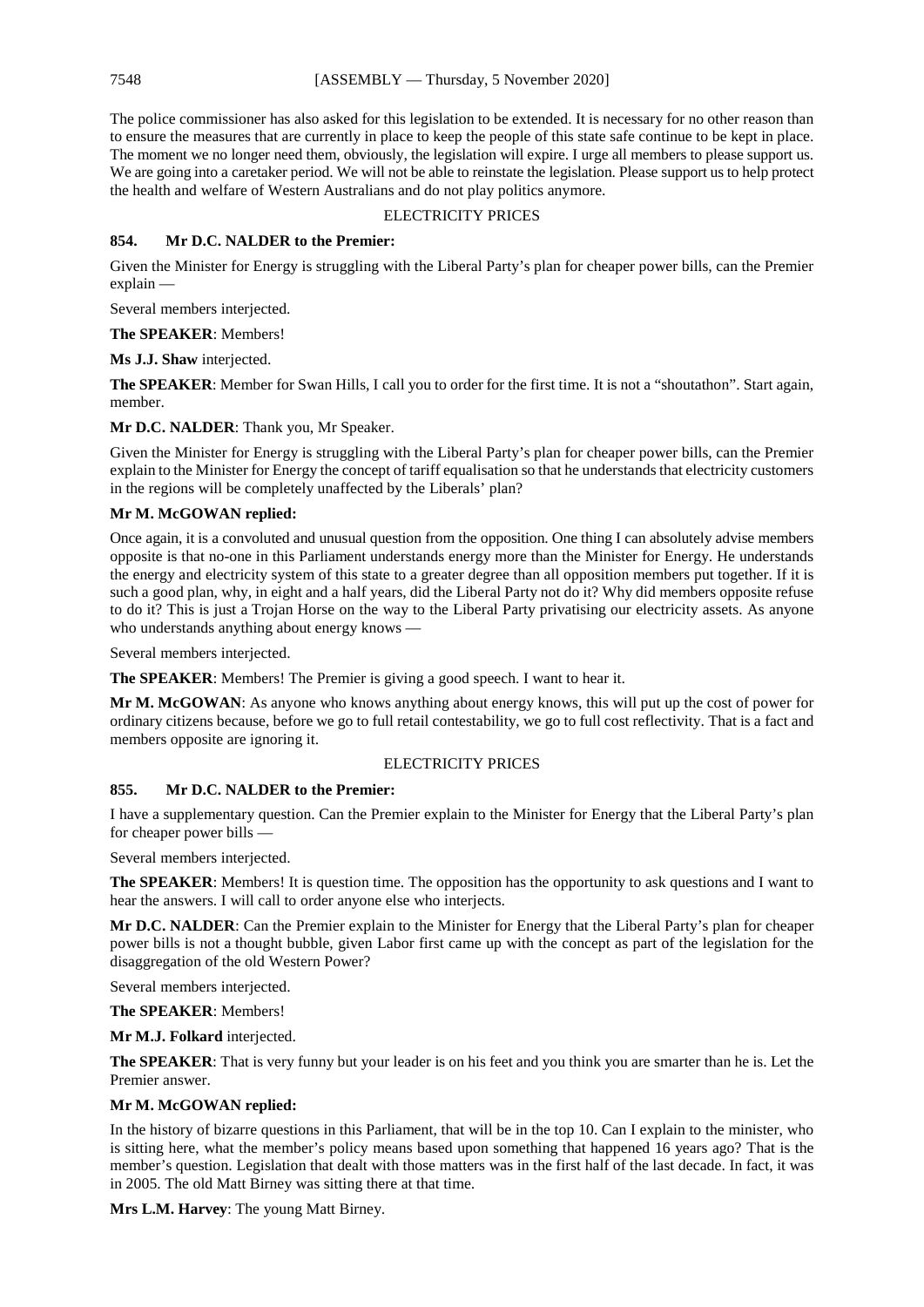**Mr M. McGOWAN**: He is not so young anymore. He was right there. I remember it well, back in that era. The member asked me about something that happened 15 years ago when the current Minister for Energy was not here, the member for Bateman was not here—in fact, none of the opposition members, bar the member for South Perth, were here —

#### **Mr D.C. Nalder**: You were.

**Mr M. McGOWAN**: Yes, I was here and I remember it well. The premise of the member's question, considering I am the only one who remembers it, at least amongst the opposition, is false. I will explain it. To get to full retail contestability, we must get to full cost reflectivity first. Full cost reflectivity means a big increase in prices for households all over Western Australia. That is a fact. The member's policy will mean a big increase in prices across the state and enormous losses that the taxpayer will have to endure via Synergy. It is a Trojan Horse for the Liberal Party to sell Synergy and Western Power. Do not worry; we will let the people of the state know about it the whole way between now and the state election. The thing about the opposition leader is that she should not listen to the shadow Treasurer; he does not know what he is talking about.

#### CORONAVIRUS — BUILDING BONUS PROGRAM

#### **856. Ms L.L. BAKER to the Treasurer:**

I refer to the McGowan Labor government's commitment to driving Western Australia's economic recovery from COVID and ensuring that the state remains safe and strong. Can the Treasurer update the house on the government's decision to extend the construction period for the building bonus program and also tell us how the building bonus is driving more activity in our building construction industry and supporting jobs and business?

#### **Mr B.S. WYATT replied:**

I had a go at this yesterday and I will have another one today! It is such a successful policy that I want to ensure that the people of this house know about the success it is having. As people are aware, the government announced a building bonus policy to try to create activity in the residential construction space. As we found out when we were entering into the restrictions to fight the coronavirus, bearing in mind population growth is expected to be very low over the next couple of years, the pipeline of work was very small. We wanted to ensure that tradies tens of thousands of Western Australians—had a sure pipeline of activity.

Therefore, we implemented the building bonus program. It is a \$20 000 grant for really anyone building a home. We did not cap it by value or say it had to be owner occupied. We are allowing investors to take advantage of this particular grant as well. The commonwealth complemented the grant with its \$25 000 HomeBuilder grant, which is much more limited. Both programs have had success. The number of applications so far for the building bonus is 1 256. As a result, we are seeing a very strong increase in activity. Building approvals continue to lift in Western Australia—in fact, not just lift, but surge. The Minister for Housing will be familiar with this. It was up 43 per cent in September and up 74 per cent relative to September last year. This is the strongest outcome in the entire country.

As a result, we now have a very strong pipeline of activity. Even earlier than that, with the housing finance commitments, the number of loans taken out by owner–occupiers increased by 26 per cent, underpinned by a 41 per cent increase in loans for construction. Of course, we are seeing this flow on to not just the new builds, but also the established market is undergoing an incredible increase in activity, and transaction data is the strongest it has been in nearly a decade. We are seeing the property market come in very strongly and, as a result, CoreLogic is now expecting an increase in the value of homes in Western Australia.

We have had to tweak the policy a couple of times to ensure that we smooth the pipeline of activity. As I discussed yesterday, the most recent decision was to allow a longer period to commence construction through to the end of the 2021 calendar year, which means that we expect this pipeline of activity to continue well into 2022. Of course, as we all know, hopefully by then we will have managed to secure a more normal environment of migration and movement around the globe. There is no doubt, in terms of a stimulus program, that the building bonus has been the most successful in the country. It is delivering exactly what we wanted it to do—that is, create a pipeline of jobs for Western Australians. All up, the McGowan Labor government has put around \$1.6 billion or \$1.7 billion into the property sector by way of supports, tax rebates et cetera over the last three budgets. It is delivering in spades for Western Australia. We are very proud of the policy.

#### DONGARA–GERALDTON BYPASS ROUTE ALIGNMENT SELECTION STUDY

#### **857. Mr I.C. BLAYNEY to the Minister for Transport:**

I refer to the Dongara–Geraldton bypass route alignment selection study.

- (1) Is the minister aware of a large amount of community concern in the Allanooka and Walkaway areas about the proposed route due to its impact on the community, the environment at the Allanooka reserve and valuable farmland?
- (2) Why was upgrading the existing Brand Highway as far as Rudds Gully not considered as an option?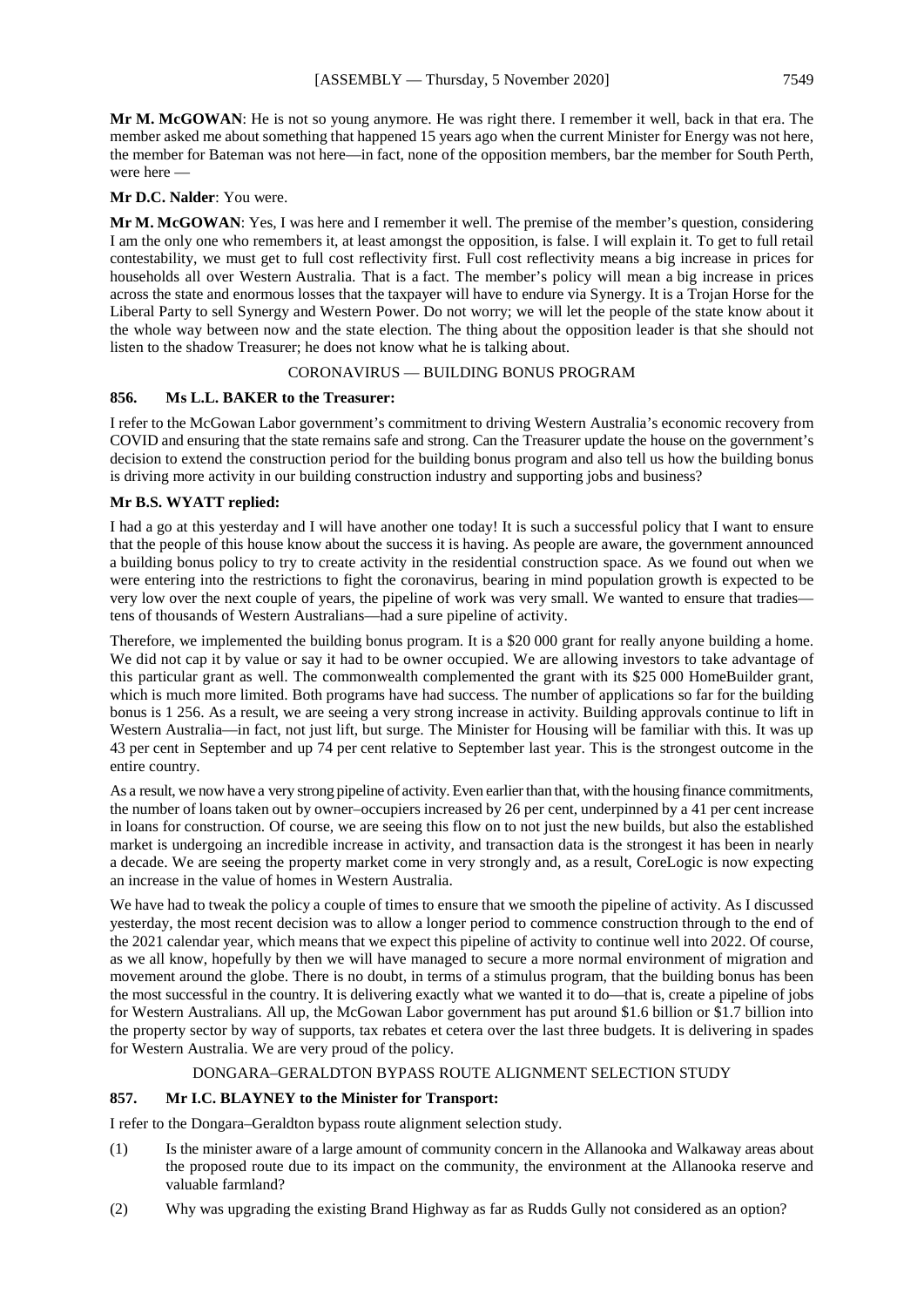#### **Ms R. SAFFIOTI replied:**

(1)–(2) I thank the member for Geraldton for that question. A number of options were considered as part of the process of determining the preferred corridor. The preferred corridor was announced about three weeks ago. Last week, I visited Geraldton to meet with the Shires of Irwin and Chapman Valley and the City of Greater Geraldton. We discussed the fact that we have the preferred route and now we are consulting with individual landowners and groups. In respect of the member's comments about the Brand Highway, there are a number of difficulties with expanding the Brand Highway through that area; for example, it would pretty much cut off access to many landowners. Secondary access points would have to be built and there would be an enormous disruption to landowners along that way as well. A number of options were considered, but this is the preferred option. At the moment, consultation is happening on the details of the route. As I said in that meeting, where we can avoid private landownership and structures we will do that. We are working now through the fine detail to create a detailed route. We continue to consult with all the landowners in that area; that consultation is happening right now.

I went to Geraldton to meet with the relevant shires. The Shire of Northampton was not there, but the Shire of Irwin spoke on its behalf. We sat and talked through all their issues. I am not sure where the City of Geraldton is at with the project; sometimes it supports the project and sometimes it does not. But I know that many of the residents want this project to go ahead because they want Geraldton to grow. They want to see increased tourism possibilities and they want to separate, where possible, heavy traffic from tourist traffic in particular. That is what we are working on. AsI said, we are working with individual landowners to ensure that the final route minimises disruption and impact. As always, a lot of work has to happen around local access and making sure in particular that businesses can continue to operate.

The key thing that I have heard, in particular from those shires and the landowners north of Geraldton, is that they want certainty. This route has been discussed and on the table for about 15 to 20 years. As I said, the easy option was to do nothing, particularly north of Geraldton, and to leave the lines on the map. But I am committed to giving landowners certainty. It is tough and challenging, but that is why we are working with individual landowners and groups and we have dedicated Main Roads Western Australia consultation happening to provide people with certainty as soon as possible.

DONGARA–GERALDTON BYPASS ROUTE ALIGNMENT SELECTION STUDY

#### **858. Mr I.C. BLAYNEY to the Minister for Transport:**

I have a supplementary question. Given the importance of getting the Dongara–Geraldton bypass route right, will the minister listen to the concerns of the community and rethink the proposed route, including reconsidering an upgrade to the existing Brand Highway?

#### **Ms R. SAFFIOTI replied:**

As I said, we are consulting with landowners at the moment. The reality is that when we build a new road or expand a road, there are impacts. With Brand Highway, as I said, the amount of work required to build up the road would basically cut off access and involve the building of secondary roads, which would change the entire dynamics of that road. If that is the Nationals WA plan, that is fine. At the election, people can decide what they prefer, but we are currently in consultation. We have a preferred route. We are talking to landowners about that route and making sure that their concerns are heard. I have instructed my department, as I said at that meeting, that we will do all we can to minimise the impacts on businesses, farms and also landowners. That is what we will strive to do and that is what the current consultation is all about.

#### RENEWABLE ENERGY — COLLIE

#### **859. Mr D.R. MICHAEL to the Minister for Energy:**

I refer to the McGowan Labor government's commitment to support the town of Collie as demand for coal and coal-fired electricity generation declines. Can the minister outline to the house how the government is supporting a just transition for Collie and if he is aware of any threats to this transition that will hurt local workers and local businesses and drive up higher electricity costs?

#### **Mr W.J. JOHNSTON replied:**

I thank the member for the question. I know of his deep interest in the people of Collie. This is very interesting because the government has gone through a very careful process to deal with the Collie transition. There is no question that the rise of renewable energy is having a direct impact on the need for the coal-fired power stations. That means that we need to respect those people. I am very proud to have worked with the member for Collie–Preston and representatives of the workforce—the various unions—to manage those transitions. Indeed, the Premier and I went in person to meet with the Synergy workers at the Muja power station who had been impacted immediately by the decisions of government to move towards the closure of Muja stage C. But the good news for the people of Collie and those workforces in the coal industry and the power industry is that because the government owns Synergy, it can manage that transition in a careful way so that their interests are properly looked after.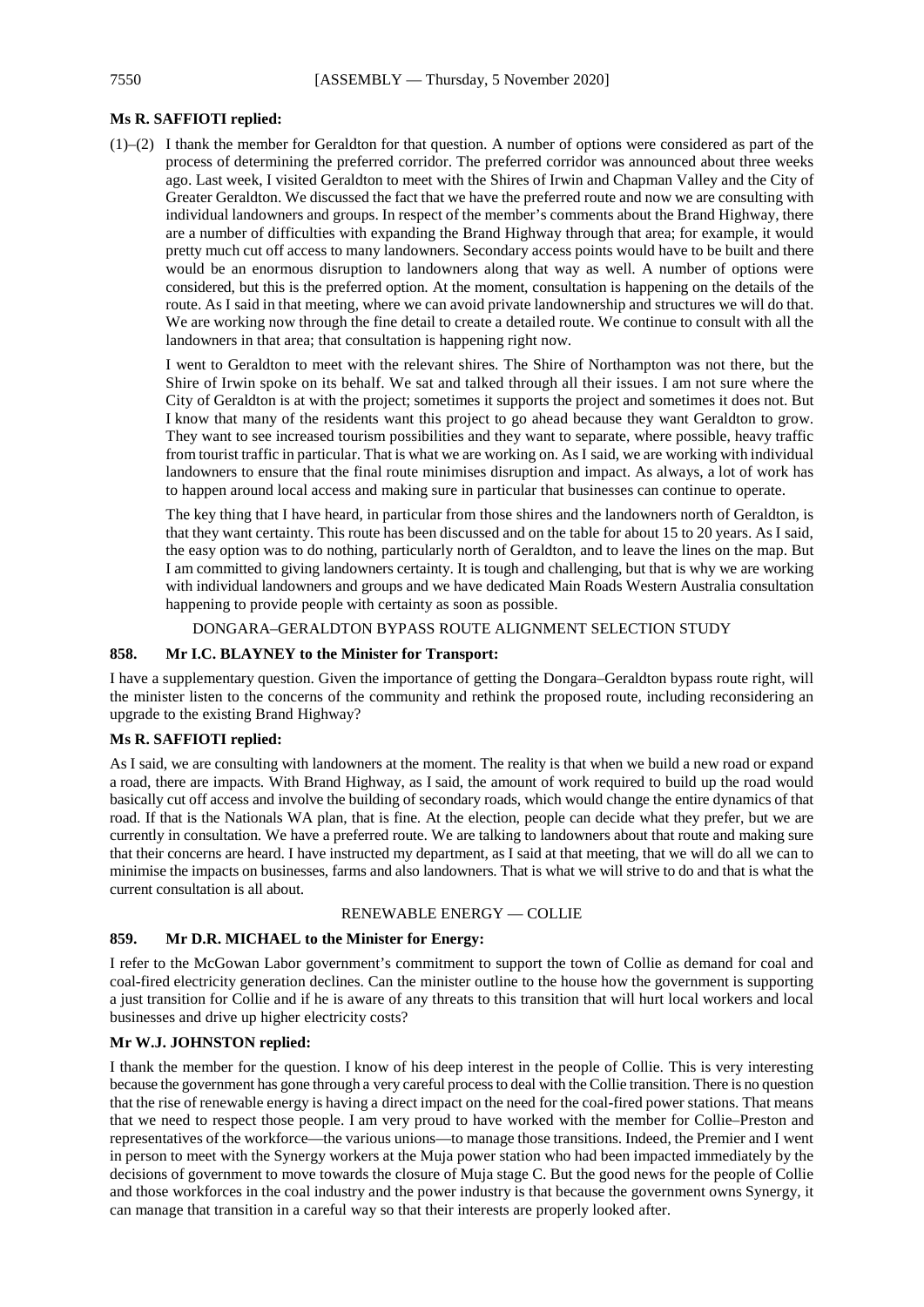Interestingly, the member asked whether I am aware of anybody who would get in the way of that careful management. Of course, I can let the member know that the Liberal Party would get in the way of that transition because it wants to transfer demand for electricity from Synergy to businesses that do not own coal-fired power stations. Every kilowatt hour of power that is moved from Synergy undermines the continued operation of coal-fired power stations in Collie. It undermines the jobs of coal workers in Collie.

Before the coming election, the long-term member for Collie–Preston will be retiring. The Labor Party was concerned that the Liberal Party might make a pitch for the coal workers in Collie. But the Leader of the Opposition has completely abandoned the people of Collie because the policy announced on Sunday totally and utterly undermines the careful transition plan that is being done in conjunction with and led by Synergy.

Several members interjected.

**The SPEAKER**: Members!

**Mr W.J. JOHNSTON**: Synergy is the key business that manages the transition.

**Dr M.D. Nahan** interjected.

**The SPEAKER**: Member for Riverton! I call you to order for the first time.

**Mr W.J. JOHNSTON**: The Leader of the Opposition wants to throw that out the window and give it away. She wants to transfer electricity demand from Synergy to other electricity companies —

**Dr M.D. Nahan** interjected.

**The SPEAKER:** Member for Riverton! This is becoming another habit. I call you to order for the second time.

**Mr W.J. JOHNSTON**: — that are owned by people on the east coast and by Chinese interests as well. Is that not interesting?

**Mr D.C. Nalder** interjected.

**The SPEAKER**: Member for Bateman!

**Mr W.J. JOHNSTON**: They are supporting the interest of foreign-owned companies and east coast–based companies against the interests of workers in Collie.

**Mr D.C. Nalder** interjected.

**The SPEAKER**: Member for Bateman! I call you to order for the first time.

**Mr W.J. JOHNSTON**: That shows members what is behind this policy. This is not acceptable and, let me make it clear, it also undermines the uniform tariff policy. I will explain the uniform tariff policy, which was supported by the Liberal Party the last time it was in government. The member for Bateman spoke a moment ago about things that happened 15 years ago. Let me remind members what happened when he was a member of the cabinet before he was sacked. Colin Barnett rejected this proposal in the same way that it was rejected by Eric Ripper, Geoff Gallop, Alan Carpenter and this government as well. Just because a person can do something, does not mean that they should do something. Abandoning Synergy and throwing the people of Collie is not the way forward. The opposition is abandoning the policy that says regardless of whether a person lives in Perth, Kununurra, Esperance or Albany, they will pay the same price for electricity. The member is saying that some people who live in Perth and the surrounding areas will be able to get cheaper electricity, which means that everybody else who does not get on that privatisation agenda will have to pay more.

#### AMBULANCE RAMPING

#### **860. Mr Z.R.F. KIRKUP to the Premier:**

**The SPEAKER**: Member for—member for Dawesville. Sorry, member. Only two weeks to go.

**Mr Z.R.F. KIRKUP**: That is right. Thank you very much, Mr Speaker. Before I commence, I would like to recognise Mr Kenny and the students from Falcon Primary School who are here in the Speaker's gallery today.

I refer to the Premier's previous claim that record levels of ambulance ramping in WA were due to COVID ambulance cleaning, and his recent claim that they were due to the respiratory illness streaming process, claims that have since been rubbished by the Australian Medical Association and were today labelled a disgrace.

**Mr B.S. Wyatt** interjected.

**The SPEAKER**: Treasurer!

**Mr Z.R.F. KIRKUP**: When will the Premier stop this theme and actually provide a plan for the people of Western Australia to respond to this very real crisis?

**Mr B.S. Wyatt** interjected.

**The SPEAKER**: Treasurer, I heard you the first four times. I call you to order.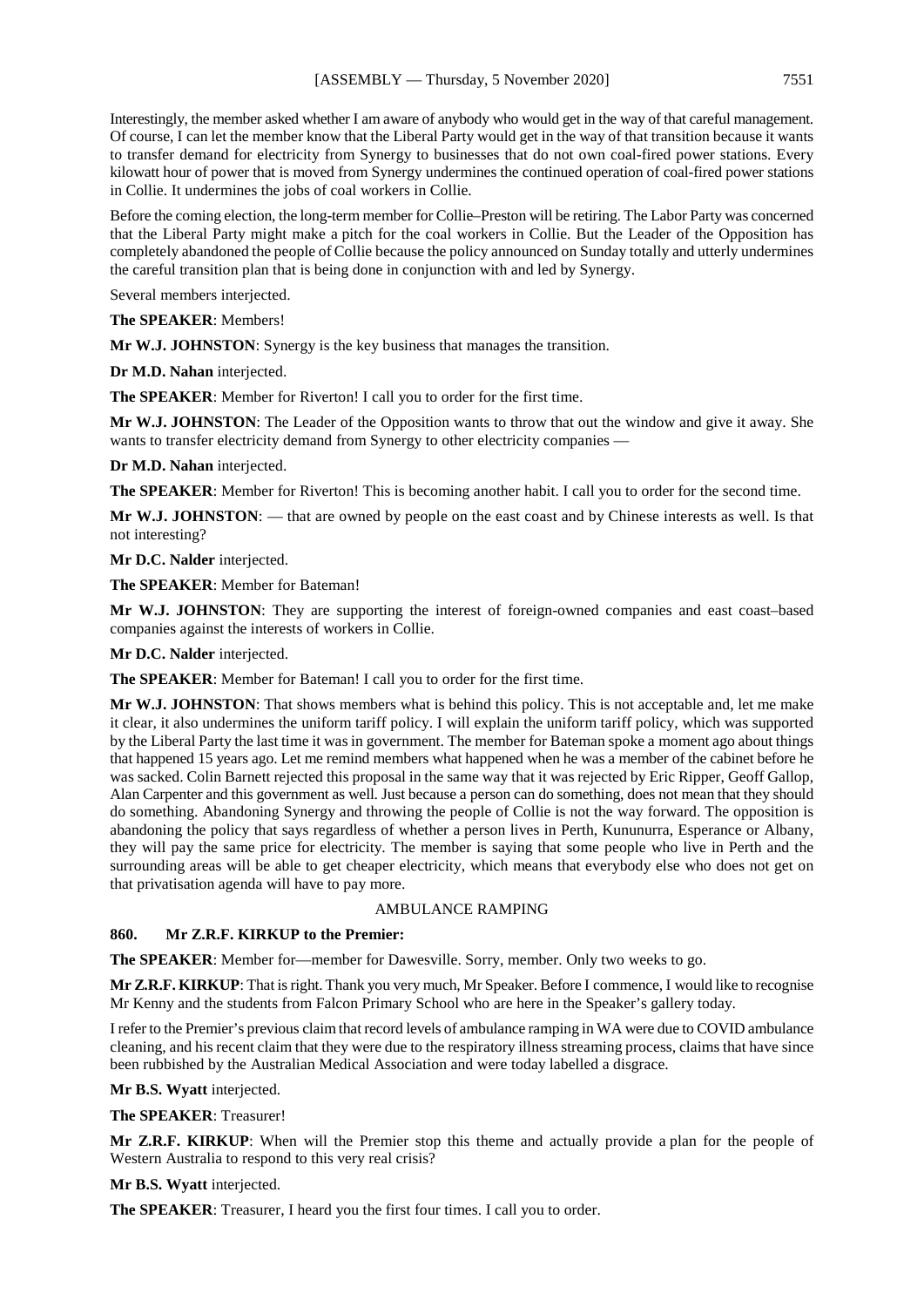#### **Mr M. McGOWAN replied:**

I have not heard the Australian Medical Association's latest commentary on this issue.

#### **Mr B.S. Wyatt** interjected.

**Mr M. McGOWAN**: The AMA does have many views and it has obviously been in communication with the Liberal Party. Our position has been very clear. Over the course of this year, we have been dealing with a worldwide pandemic, the likes of which have not been seen for a hundred years. We have had to do some very, very difficult things in all sorts of areas. We had to suspend most elective surgery for months and months. That freed up positions in hospitals, but also created a big backlog of activity. That activity is now being caught up, and it will take a long time to get through it. That means beds are occupied at very, very high levels in our hospitals. Our hospitals are very full with people recovering from elective surgery, which is logically understandable, if members think about what we are currently having to cope with.

Secondly, as I said the other day, hospitals, which are vulnerable environments, with many vulnerable people in them, have to be extremely careful about how they deal with people who may be, as unlikely as it is, COVID positive. Therefore, they have streaming measures within the emergency departments. We have put in place hospital liaison officers with St John Ambulance to ensure that we try to manage those issues in our major hospitals as much as possible. Thirdly, there is an enhanced cleaning regime in ambulances. Enhanced cleaning obviously slows down the operation of the system. Like we are doing everywhere, it slows things down. Those three things are totally understandable.

The fourth bit of advice I have had from the Department of Health is that there appears to be a spike in mental health presentations in our emergency departments. It is difficult to know why that is, but there appears to be a significantly increased number of presentations. Over the very, very dire period of COVID, earlier this year, there was a decline in the number of mental health presentations. As difficult as it seems, perhaps there is some catch-up going on with people attending emergency departments who did not attend earlier. That is the advice I have received from the director general of the Department of Health.

All those things have been happening in our emergency departments in this difficult year, but I tell you what, if you got sick, you would want to be here rather than anywhere else in the world. We have the best hospitals, the best-trained staff and the best system; you would want to be here. If we look at hospitals around the world, we see that they are overflowing. Once hospitals overflow, people die in large numbers. That is what is happening all over the world, but it is not happening here. We are prepared and we are ready as best we can be for whatever may come in this environment. I once again urge the Liberal Party—although it does not seem to matter how many times I say it—to be a little bit constructive in the midst of a worldwide pandemic.

#### AMBULANCE RAMPING

#### **861. Mr Z.R.F. KIRKUP to the Premier:**

I have a supplementary question. Compared with the same time last year, there are 3 000 fewer admissions but 900 more hours of ambulance ramping —

#### **Mr R.H. Cook**: That's not true.

**Mr Z.R.F. KIRKUP**: It is true. When will the Premier come clean with the people of Western Australia that the real reason for the ambulance ramping crisis is because of his government's lack of a plan to deal with this very real issue?

#### **Mr M. McGOWAN replied:**

Mr Speaker, it never stops. I will be happy when Parliament ends this year because the undermining of our efforts to deal with COVID by members of the Liberal Party is shocking They never stop and have done that the whole way along.

Several members interjected.

#### **The SPEAKER**: Members!

**Mr M. McGOWAN**: Do not worry; the public knows the way Liberal Party members have acted. If we look at other states, we see that the opposition parties have not acted in the same way as the Liberal Party in Western Australia. The Liberal Party has been disgraceful and undermined our efforts to deal with a worldwide pandemic at every turn. This state has been extraordinarily successful. If Liberal members had their way, the virus would have come back.

#### CAPEL POLICE STATION

#### **862. Ms C.M. ROWE to the Minister for Police:**

I refer to the McGowan Labor government's commitment to keeping Western Australia safe and strong through its unprecedented investment in police resources across the state. Can the minister update the house on this government's investment in police stations across WA and outline how this investment is not only supporting hardworking police officers, but also local jobs in the WA economy as we recover from COVID-19?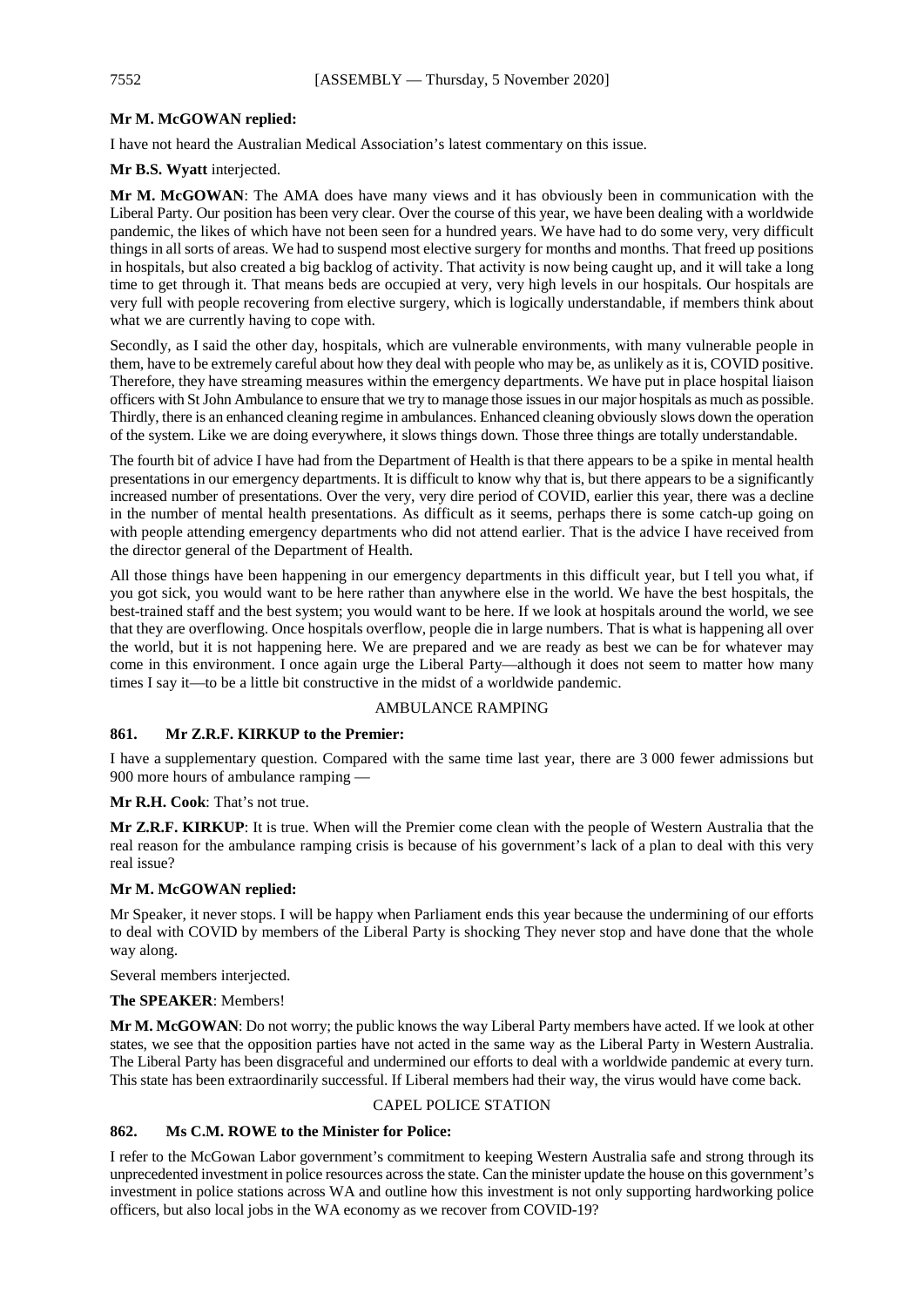#### **Mrs M.H. ROBERTS replied:**

I thank the member for Belmont for the question and for her very strong commitment to supporting our Western Australia Police Force. The member for Belmont is quite right; the McGowan Labor government has put unprecedented investment into supporting Western Australia's police officers. We have taken our total commitment up to 1 100 police officers. We are in the process of delivering them. In addition, we have provided them with new personal-issue vests, body cameras and mobile phones, and provided additional support for meth enforcement in particular.

More recently, we announced \$90 million to build, renovate and upgrade police stations across the state. The new Armadale complex is already under construction. Only last week, I was in Collie with the Premier—the member for Collie–Preston is waving to me—to open Capel Police Station. We are very proud of that station. It was an election commitment by the McGowan Labor opposition. The member for Collie–Preston had lobbied very strongly on behalf of his community for the project. These projects support and deliver for our police, making our communities safer, and also provide jobs locally. Many of the refurbishment projects we do will provide some very local jobs. For example, the Capel station was constructed by Bunbury based builder Devlyn Australia Pty Ltd. That station project alone created jobs for about 18 local businesses and employed about 200 workers during construction. It is a particularly good station. It is fit for purpose and the most environmentally friendly station we have ever built. I understand that it is expected to achieve net zero power use status, which means it will produce as much power as it uses over the course of a year. We have a specialist operations room there. Capel is a strategic location where all kinds of strategic operations and multiagency operations can take place—be that a missing person or child, or a bush fire or other natural emergency. This will mean a significantly increased police presence.

I know from the start that people did not want to see a police station in Capel; at the last two elections the Leader of the Opposition said it was not needed. Unfortunately, it appears that that is still the Liberal Party's position. I was pretty incredulous, on Tuesday, 27 October, to hear comments from Liberal upper house member for the area Hon Dr Steve Thomas on ABC radio. It was said on ABC radio —

A new police station has opened in Western Australia's South West region, but despite being located near a notorious stretch of highway there is debate about whether it is needed at all.

…

South West Liberal MP Steve Thomas said he did not think a police station was needed in Capel …

He went on to say —

"Capel is not a high-crime location—it's actually a pretty safe little town.

I do not know who else has been down to the south west in recent times, but it is a rapidly growing region. There is a lot of residential development throughout the region. The Liberal Party tried to suggest that there would not be additional officers, but they would be borrowed from Bunbury or another area. We have promised extra officers and we have delivered them to Capel. We put additional officers into that south west district to cater for that. One of the key tasks of those officers based in Capel will be to do traffic patrols of those roads. Tragically, only recently, we saw again how dangerous Bussell Highway and other roads in that region are. This police station is set near a 17-kilometre stretch of Bussell Highway. It will be an ideal position for our traffic police to police from. This will keep the community safer. It adds to our commitment to keeping our communities safe and strong.

#### STANDING COMMITTEE ON PUBLIC ADMINISTRATION —

#### "PRIVATE PROPERTY RIGHTS: THE NEED FOR DISCLOSURE AND FAIR COMPENSATION"

#### **863. Mr R.S. LOVE to the Minister for Transport:**

I refer to recommendation 27 of the Standing Committee on Public Administration's thirty-third report titled "Private Property Rights: The Need for Disclosure and Fair Compensation", which recommends compensation on just terms. When a decision on the Dongara–Geraldton–Northampton route is finalised, will the government take heed of this recommendation and compensate landowners on just terms for land that is sterilised or otherwise impacted by the choice of route?

#### **Ms R. SAFFIOTI replied:**

Provisions in the Land Administration Act 1997 and other acts deal with the valuation process in the acquisition of properties for public works. A valuation is being undertaken just as valuations for projects around the state have been done for decades. We are very fortunate in Western Australia to have a strong system that has not led to situations such as the one in New South Wales in which a property that was valued at \$3 million was bought by the New South Wales government for \$30 million. I do not think anyone has discovered those types of situations. I have never seen a situation like that in WA and I do not want to see a situation like that in WA. There is a fair process. The issues involved when properties are affected by public works are challenging. Many people whose homes are along train lines have experienced it. People in the suburbs and the regions have experienced these issues for decades. People get valuations and become involved in negotiations with the Western Australian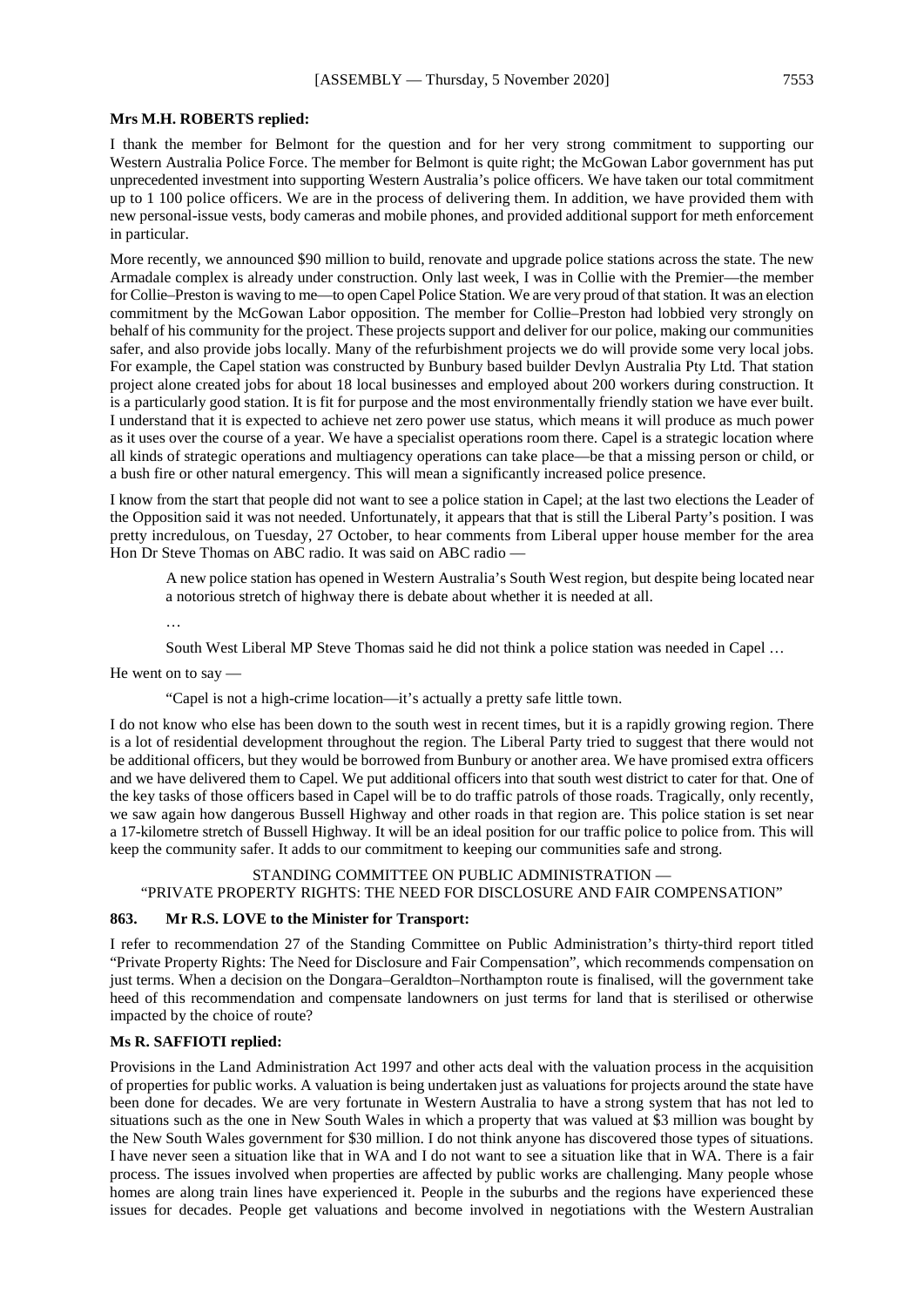Planning Commission, Main Roads WA and the Department of Lands. In many instances, private landowners have an opportunity to get their own valuation to crosscheck the government's valuation. There are processes underway. As I said, we have been very fortunate in WA to have strong systems to ensure that the example of a \$3 million property being purchased for \$30 million does not happen in WA, and nor should it.

STANDING COMMITTEE ON PUBLIC ADMINISTRATION — "PRIVATE PROPERTY RIGHTS: THE NEED FOR DISCLOSURE AND FAIR COMPENSATION"

#### **864. Mr R.S. LOVE to the Minister for Transport:**

I have a supplementary question. For many years, some of my constituents in Chapman Valley have been disadvantaged by the Oakajee Narngulu infrastructure corridor, which most likely will now form part of the Dongara–Northampton route. Will the minister ensure that addressing their plight is prioritised so that they receive just compensation as soon as possible to put an end to the many, many years of waiting?

#### **Ms R. SAFFIOTI replied:**

Member for Moore, as I said in my answer to the member for Geraldton's question, the years of uncertainty are years that I want to end, and this is the issue. Under the previous government, there were liens on that for many, many years. When we won government, I met with some individual landowners and representatives from the shire and they said, "We just want certainty and we want the ability to move on", and that is why we went through this process. As I said, the easiest thing for me to have done would have been to not do anything for another year. But my view is that we want to provide certainty and that is what we are working through. Once we finalise routes, there are processes in place. I feel for those people who live in Chapman Valley because they are the ones who, for over a decade—because the previous government never finalised the route—have had uncertainty. I particularly feel for those people. One of the driving forces in doing this route alignment, having a preferred route and now trying to finalise it through individual negotiations with landowners, is to give people certainty so that they can get on with their lives. That has always been a big challenge for us. It is something that I have prioritised because I do not like it when people cannot get on with their lives. They need certainty and we are striving to give people certainty, particularly those in Chapman Valley who have had 15 years of uncertainty.

#### CORRECTIVE SERVICES — PRISONS

#### **865. Ms J. FARRER to the Minister for Corrective Services:**

I refer to the McGowan Labor government's commitment to keeping Western Australia safe and strong by addressing the pressures placed on our prison system due to the eight and a half years of mismanagement by the previous Liberal–National government. Can the minister outline to the house how this government's efforts have not only improved community safety, but also supported local Western Australian businesses and created more local jobs as the economy recovers from the impacts of COVID-19?

#### **Mr F.M. LOGAN replied:**

I thank the member for Kimberley for the question, and I congratulate her for spending her time in this house fighting for the people of the Kimberley in trying to address some of the injustices that have occurred in that part of our state.

I have said this in the house a few times before: after three years and nine months as the Minister for Corrective Services, what I inherited from the previous government in the area of corrections was a dysfunctional department and a dysfunctional prison estate that had no plan, no money, no spare beds, and security that was left to deteriorate. Having given a commitment to this house to fix those things, over the last three years and nine months I have gone ahead and fixed them on behalf of the people of WA and on behalf of the prisoners to keep our state safe and strong.

In the area that the member for Kimberley comes from, members will remember that in this house I referred to the absolutely disgraceful state in which Broome Regional Prison was left after the time of the previous government. It did not know whether to keep it open or close it. It kept moving from one position to another, spending no money on Broome Regional Prison. If members look at the coroner's inquiry into Mr Jackamarra's death in Broome prison, it points directly to the fact that the hanging points were not taken out of the prison because the government did not know whether or not to keep it open. It was a disgrace that Mr Jackamarra ended up losing his life because of a failure to remove those hanging points from the ablutions in Broome prison. We fixed it. As soon as I became the Minister for Corrective Services, I immediately moved on Broome prison and allocated \$2.7 million to upgrade the security facilities and reception area, remove the hanging points and fix up the women's cells. Those works created 160 jobs and 39 apprenticeships, all of which was local content because the work was done by companies in Broome.

We are now moving on to replace Broome prison because, at the end of the day, it is more than 100 years old and it needs to be replaced. We are in the process of planning a new Broome Regional Prison. In fact, the member for Kimberley joined me recently in a meeting with traditional owners to identify the right location for a new Broome prison. We have allocated \$1.4 million in this year's budget to do the planning and design work and to start doing the contractual work for the replacement of Broome prison. I hope we can make some announcements in the near future about the location and design of the new Broome Regional Prison.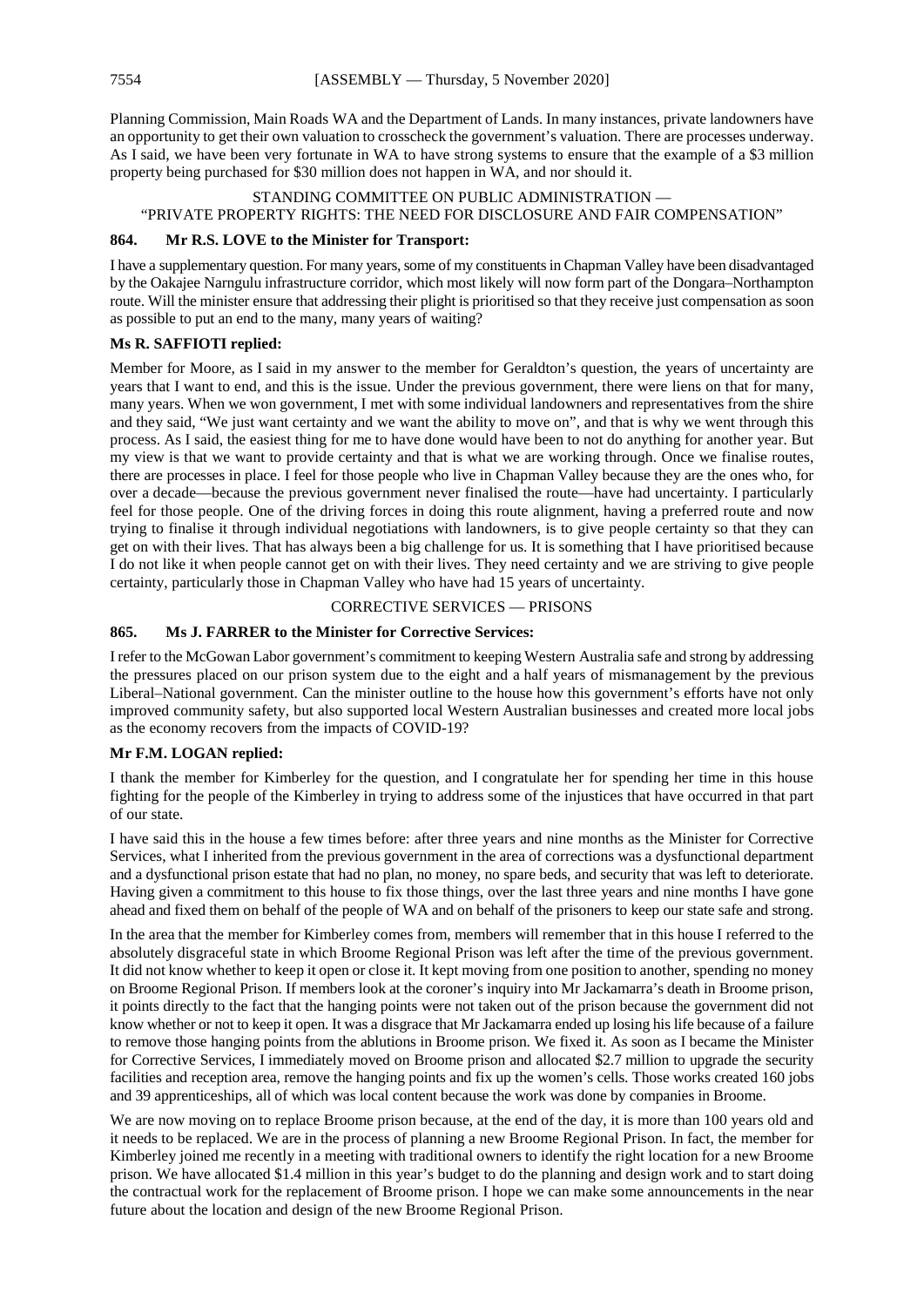Those are two examples of massive changes that have occurred within the Department of Corrective Services in Western Australia; so much so that for the first time in more than a decade, the prison estate is at only 82 per cent capacity. When I took responsibility for this portfolio, there were more prisoners than beds. We now have more than 8 500 beds in the Western Australian prison estate, and we are running at 82 per cent capacity. That means that we can cope with any surge that may happen as a result of the great work that has been done by the Minister for Police in having more police on the beat. For any surge that may result in extra people either on remand or sentenced to prison, we have the beds to put them in. That was not the case in March 2017. The people who work in corrections are in a much better space. Their heads are in a much better space and they enjoy going to work. As I said, that means that we have created a stronger and safer state.

#### DEVELOPMENTWA PROJECT — MIDDLETON BEACH

#### **866. Mr A. KRSTICEVIC to the Premier:**

Can the Premier advise the house why DevelopmentWA is involved in building a mixed-use residential and commercial development on Middleton Beach when more than 9 000 people in Western Australia experience homelessness every night?

#### **Mr M. McGOWAN replied:**

The member obviously does not understand, at all, how DevelopmentWA works. DevelopmentWA is the old LandCorp and Metropolitan Redevelopment Authority, which were merged—a long-awaited project that we put in place. It is a state government land development agency. It develops land. It is called DevelopmentWA. It does both commercial and residential developments and is doing some marvellous developments all over the state—for instance, the redevelopment of the old Subiaco Oval and Princess Margaret Hospital for Children sites. It does industrial estates all over the state, regional and metro, such as Meridian Park.

#### **Mr B.S. Wyatt**: Ocean Reef Marina.

**Mr M. McGOWAN**: It is doing the Ocean Reef Marina. It particularly does projects in regional WA. Sometimes those projects are much needed in regional Western Australia and have been awaited for years. Clearly, the private sector does not get on and do them, or does not reach the hurdle rate or the rate of return that a private sector developer might wish to achieve. The state has had this model going back basically 180 years. We have had this model in various forms for 180 years. We have done all sorts of wonderful developments around the state through this model. From the tone of the member's question, it appears that the Liberal Party does not support this model anymore. Is that true? Does it not support this agency, DevelopmentWA, actually getting out and doing these innovative and exciting developments that create jobs for Western Australians? Do members opposite not support that now?

I do not think there is any vetting of the questions, because whenever one of these dumb questions is asked, suddenly everyone over there looks at their phone! One or two members over there—perhaps one who is about to retire—do not have a poker face. I can always rate the question based upon the look on the face of one of the members opposite. I will not say which one, but he gives it away, Mr Speaker!

Frankly, this question shows how unfit for office the Liberal Party is. That is what it shows. The member does not even understand the way the land development model works in Western Australia. Just so the member knows, back before the 2013 election, the Liberal Party policy was to compulsorily acquire the land at Middleton Beach so that it could be developed. That was the policy it took forward—compulsory acquisition so that the state could get on and develop the land. That was the policy that Colin Barnett put in place.

#### **Mr B.S. Wyatt**: Bought it but didn't develop it.

**Mr M. McGOWAN**: Yes. It was a compulsory acquisition process because the old hotel that was on the site had been demolished and the land was sitting there unused. This government has ensured that Middleton Beach is being redeveloped. There is a new shark safety net going in, development of the foreshore and boardwalk, and a seawall being built because of the sea level issues that are increasingly occurring. There is a marvellous development going on there that will create jobs for people in Albany. I am going to make sure that the people of Albany understand that Rebecca Stephens, Peter Watson and this government are committed to important commercial, residential and job opportunities for the people of Albany, and the Liberal Party is not.

#### DEVELOPMENTWA PROJECT — MIDDLETON BEACH

#### **867. Mr A. KRSTICEVIC to the Premier:**

I have a supplementary question.

Several members interjected.

**The SPEAKER**: Members! I want to hear this.

**Mr A. KRSTICEVIC**: Given that the development will be available on the open market, can the Premier confirm whether any of the residential properties will be available for social housing?

**Dr A.D. Buti**: Why? Do you want to buy them?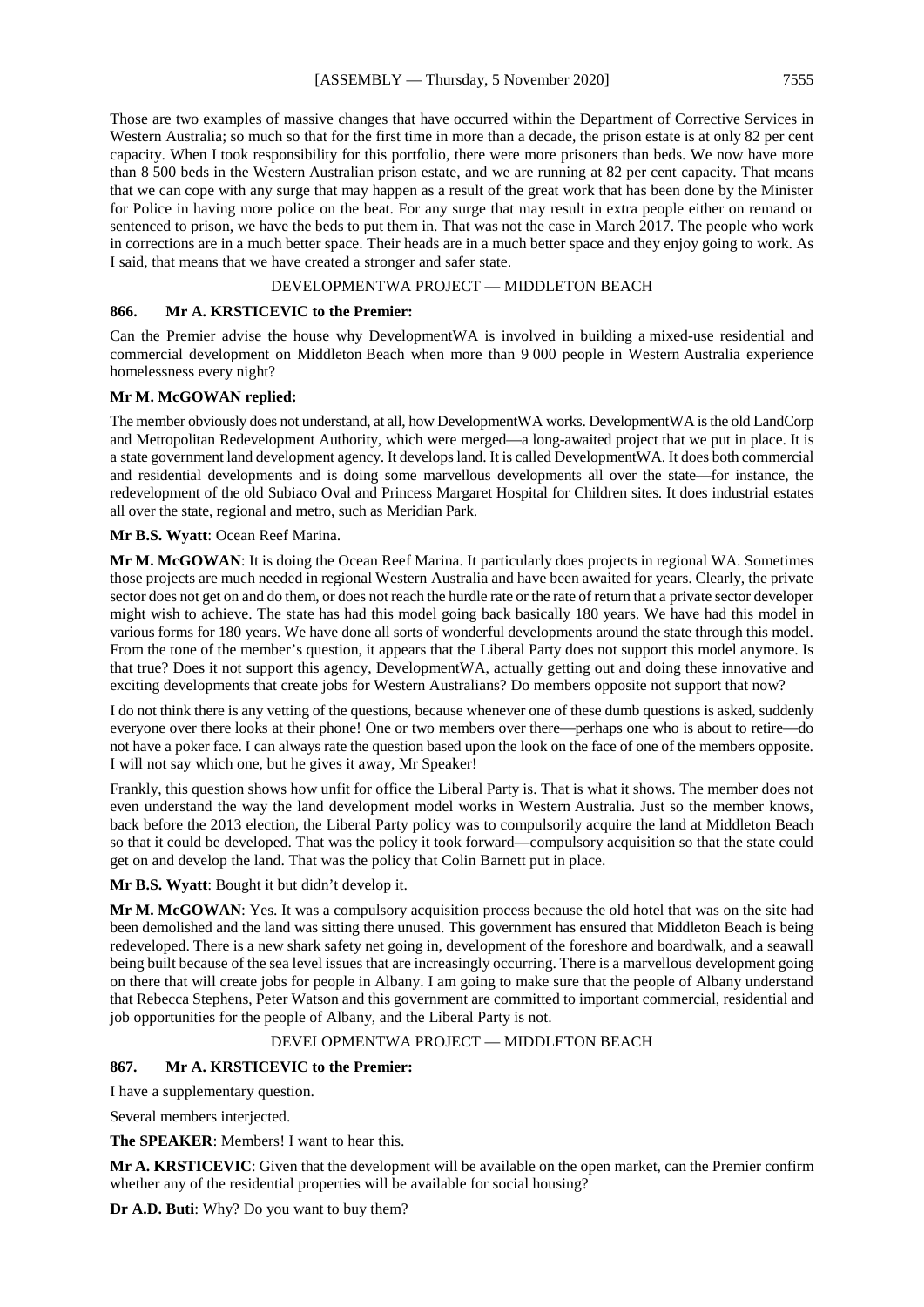#### **The SPEAKER**: Member!

Several members interjected.

**The SPEAKER**: Members, as funny as it was, I call the member for Armadale to order for the first time.

#### **Mr M. McGOWAN replied:**

The member for Carine knows a bloke! He has a friend who wants to buy the Homeswest properties. We have seen that before with the member for Carine.

When the member for Carine asks supplementary questions, I am reminded of that great scene in *Rocky* when Burgess Meredith, who plays Mickey, is telling Rocky, "Don't get up; stay down!" My advice to the member on asking supplementary questions is, "Stay down; don't get up", because your supplementary is even worse than your original question!

We are providing social housing all over Western Australia. We have announced the best part of a billion dollars' worth of packages for repairs and new housing initiatives for lower income people, and new social housing all over Western Australia. The member for Carine confuses those two issues. The role of DevelopmentWA is to put in place great job-generating projects. That the member does not even understand that the role of this organisation is to fix longstanding issues like Middleton Beach once again shows how inept and unfit for office the Liberal Party in this state is.

**The SPEAKER**: That is the end of question time.

#### **BUILDING AND CONSTRUCTION INDUSTRY (SECURITY OF PAYMENT) BILL 2020**

*Second Reading*

Resumed from an earlier stage of the sitting.

**The SPEAKER**: Attorney General, you may speak. Are you getting up to talk or are you putting your tie on?

**MR J.R. QUIGLEY (Butler — Minister for Commerce)** [2.56 pm] — in reply: I was picking up where I was in my notes! As I was saying before the speech was interrupted for members' short statements prior to the luncheon adjournment, the McGowan Labor opposition made a promise, going into the election, that it would introduce statutory trusts for retention moneys in construction contracts, and the Building and Construction Industry (Security of Payment) Bill 2020 delivers in full on that promise. I think it is worth saying that at the outset of my reply to the second reading debate, because some members seemed to suggest in their contributions yesterday that the promise was to provide cascading trusts for every payment made under a construction contract. That was never the promise, but I concede it was a recommendation of the Fiocco report, which was considered by all stakeholders and, indeed, by the government. I will come back to that issue in a moment.

Since the election in 2017, the Labor government has introduced a number of separate, complementary reform initiatives in line with our election commitment to protect subcontractors in the construction industry and to ensure, as far as possible, that contractors in the building and construction industry are paid properly, on time and every time, for work performed. One of the changes to construction industry payments included the extended rollout of project bank accounts on government-funded projects. Project bank accounts are now being used on the majority of government projects worth over \$1.5 million. Previously, these were used only on projects managed by the Department of Finance. I am sure members will appreciate that this threshold of over \$1.5 million is a low floor and captures a lot of projects in Western Australia, as the government does fund many projects in the construction industry in Western Australia. The government is one of the largest clients of the construction industry in this state, if not the largest, when we take into account all the civil works, such as Metronet, hospitals and the like.

At the same time, we have been expanding the powers and responsibilities of the Small Business Commissioner under the Small Business Development Corporation Act 1983 to investigate complaints by small business contractors of unfair market practices so that subcontractors in the construction space can take their concerns and complaints to the Small Business Commissioner. We have also created a supplier debarment scheme under the Procurement Act 2020.

The bill before the house will deliver the remainder of the McGowan government's election commitments to introduce industry-wide laws to protect payments to subcontractors working on both government and private projects. Something has been made—I mentioned this just before the luncheon adjournment—of the timing of this bill's introduction to Parliament. Comment has been made that it may not pass through the other place in the current parliamentary session. Nonetheless, it was important to introduce the bill. One cannot predict what will happen in the other place; that is up to members there. However, it is my responsibility, as the minister, to have the legislation drafted as soon asI can following stakeholder consultation, and then to take an exposure draft back to the stakeholders prior to taking it to cabinet for approval to print.

I acknowledge the comment made by the manager of opposition business in the house when speaking on this topic at the time of the introduction of the bill that no criticism was being levelled at me as minister for getting the bill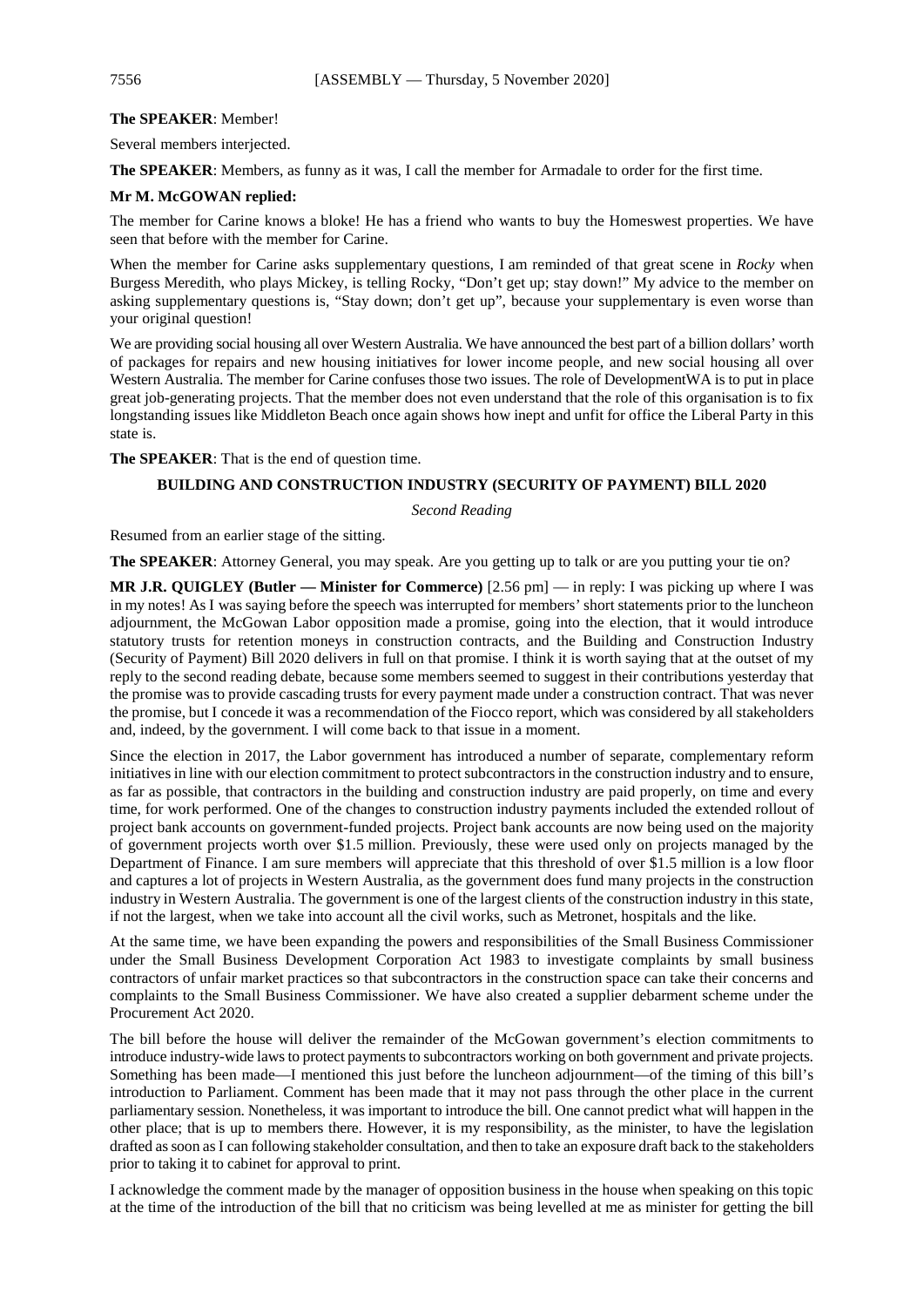here. Indeed, my staff tell me that it is the fifty-eighth bill I have presented to the chamber in the four years that I have been Attorney General and the two years that I have been Minister for Commerce. We have been very active in our law reform agenda.

**Mr P.A. Katsambanis**: How many bills did you say?

**Mr J.R. QUIGLEY**: I was told 58.

**Mr P.A. Katsambanis**: And I have been here for every single one of them!

**Mr J.R. QUIGLEY**: That is right, and the member has participated in the debate on every single one of them, so he can bear witness to the fact that I have had a busy agenda. With this particular bill, there has been so much pressure. There had been inertia in the law reform space before we came to government, and there has been so much pressure to deliver on so many fronts, supported by my friend from Hillarys on most of those bills. For example, there was a bill to lift the statute of limitations. There was also a bill to introduce fines reforms, which was very complicated, to ease the burden especially on the vulnerable and the Indigenous from incarceration for non-payment of fines. A lot of bills needed attending to and this was a complicated one. This bill has been the subject of reports on reform, as the member for Hillarys noted, dating back to the Law Reform Commission's report of some 21 years ago, when Hon Wayne Martin, QC, was the chairperson. Of course, members have noted that in the ensuing years, there was, first of all, the report of Mr Collins, QC, to the New South Wales Parliament, and then the Murray report to the federal government, prior to my cabinet colleague and the former minister, and now the Minister for Energy and other matters, commissioning the Fiocco report. The government was determined that the Fiocco report would not become just another learned paper on the construction industry from which no legislation was actually produced. We were determined to study the Fiocco report, get it out to stakeholders and take action. As I said earlier, together with those other three areas—introducing project bank accounts, expanding the powers of the Small Business Commissioner and creating the supplier debarment scheme under the Procurement Act—what is before the chamber delivers on our suite of promises to all those who work in the construction industry, especially subcontractors.

One of the significant parts of this bill is the introduction of statutory trusts for retention moneys. This is money that has been earned by the contractor or subcontractor but has been retained as a surety against the need for remediation on the works during a 12-month period. As some members have noted, that can amount to between five and 10 per cent and can constitute the profit margin of the contractor or subcontractor on the contract. If the principal or head contractor goes into administration, as we have seen time and again, the subcontractors can lose all their profit on the job because the liquidator has responsibilities under the Corporations Act to pay the Australian Taxation Office as a first priority, and then to pay secured creditors, and the person who put the asset together does not get paid. It was just untenable. Now these moneys will go into a statutory trust.

The member for Hillarys raised the issue of education about the statutory trusts. These trusts are not complicated. They are not as complicated as a solicitor's trust account. A solicitor might have 1 000, 2 000 or 3 000 clients all paying money into a single trust account. The accounting and tracing of the moneys that go into these trust accounts can be quite complex and the auditing of the accounts expensive and required on an annual basis so that the solicitor can renew their practising certificate. However, in this case, if we were building a college at Alkimos, it could involve simply opening up an Alkimos retention trust account at the local bank and paying into it the retention scheme money. It could be an isolated account to hold that money, and if it is marked "Alkimos retention trust account", it would satisfy the requirements of the legislation. The administration on it would be absolutely minimal. The same will apply to a subcontractor who employs a sub-subcontractor and holds back 10 per cent retention money.

**Mr P.A. Katsambanis**: It's not the technical operation of the trust; it's the respective obligations of the parties that do not seem to be very well understood and, in particular, that apparent convenience that many builders have used—using retention money as working capital. That's what we're trying to avoid.

**Mr J.R. QUIGLEY**: They will not be able to because it will be against the law. It will be deemed to be trust money. If they do not pay it into a trust account, it will be like stealing from a trust account. Although this will be a huge change and a shift away from the way that the construction industry has operated in the past, it is not that complex. I have had the pleasure of sitting down with the main stakeholders: the Master Builders Association, which covers many hundreds of builders and subcontractors; the Australian Subcontractors Association; and the Housing Industry Association. I have sat down with them all. They can see that this is not that complex and will not introduce the complexity of cascading trusts for every payment made under a construction contract. This will fulfil our promise of statutory trusts for retention money. It is not that complex.

The member for Hillarys asked about education. The department will send out information about statutory trusts for retention funds to all registered builders, as will the associations, such as the Master Builders Association et al. The member raised concerns about the government not implementing all the recommendations of Mr John Fiocco; the Murray report; the report of Mr Collins, QC, to the New South Wales government; or the recommendations of Mr Wayne Martin, QC, to the Law Reform Commission. The recommendation I speak of is for cascading trusts for every payment in the industry, which would be an epoch change for the industry. At this stage, that is not off the table for a future stage, but complexities are involved, especially for Western Australia. We have the west coast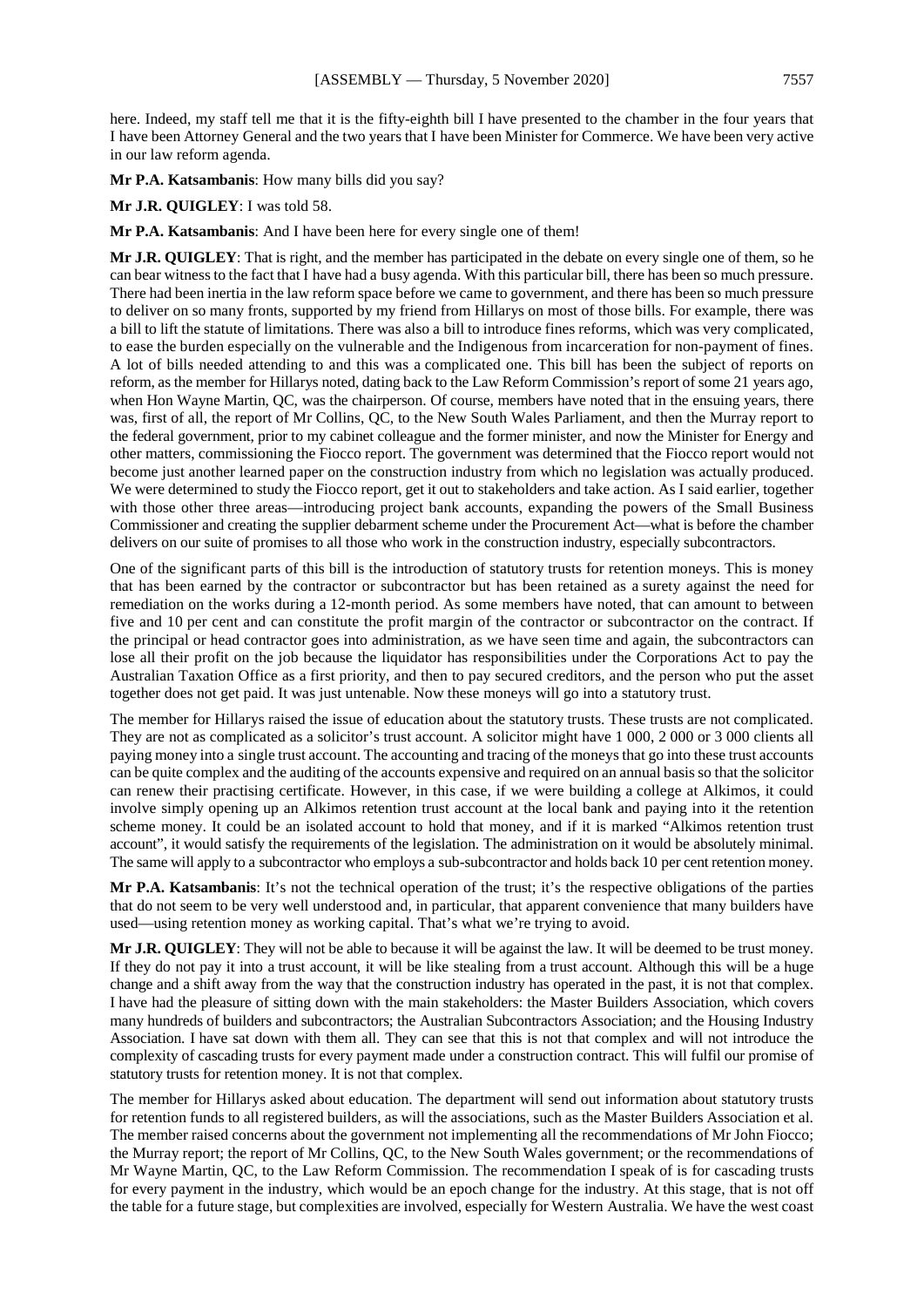model of payment of construction contracts, which gives primacy to the terms of the contract between the builder and the principal, or the subcontractor and the head contractor. There is a primacy of contract in terms of resolution of disputes. I think the west coast model was also used in the Northern Territory, but that is the only other jurisdiction that I believe adopted this arcane system of giving primacy to the common law contract. Under that model, payment could be dragged out for 90 days or 120 days and disputes were expensive to resolve. Introducing cascading trusts for every payment under a construction contract in such an environment would mean a hold-up in the payment of moneys. One thing that we all know is critical in the construction industry is keeping money flowing through the contract chain; otherwise, people further down the chain will suffer immeasurable damage.

The first thing that had to be addressed was the security of payment and bringing in payment demands under the security of payment legislation that is now before the chamber. Under this system, demands can be made and there will be a statutory time frame within which the principal or head contractor will have to respond to those demands. Once that demand is made, the head contractor will have 10 days to serve a payment schedule to the subcontractor. Once it gets the payment schedule, the subcontractor will be able to ask, by sending another 10-day notice, that the matter go to adjudication. Importantly, and this has never been the case under the west coast model, once the payment schedule has been delivered to the subcontractor, the head contractor will not be able to add new items to that payment schedule as disputed items when going to adjudication. Within 10 days of a subcontractor serving a payment demand upon the head contractor, when the payment schedule comes back, the subbie will know where it stands within 10 days. In Western Australia, that will be revolutionary. Previously, people could keep disputing for months what would be paid under the demand for payment, so it became really expensive and lawyers had to be engaged.

Under this system, the payment demand will be put in and a payment schedule will come back. Within 10 days, people will know where they stand. They will have another 10 days to ask for the matter to be sent to an adjudicator. Very importantly, the member for Hillarys said that there was some concern about who will be the adjudicator and that because there is inequity or a power imbalance between a big company and a smaller subcontractor about who the adjudicator would be, the head contractor could lean towards an adjudicator who is biased towards the contractor. Firstly, I do not think it pays proper respect to the adjudicators who are recognised by the department as adjudicators to suggest that they would act in a biased way. Under our current system, there has not been a great problem with the independence of adjudicators. In any event, there are associations that can be nominated as appointers of adjudicators. One firm, Adjudicate Today, was angling to become the appointer for all adjudicators, but we did not want to do that because it is a private enterprise. I do not criticise Adjudicate Today in any way, but nor would we want it to have a monopoly in the field to appoint adjudicators. I could be corrected, but I understand that its fee is up to 30 per cent of the adjudicators fee, but it supplies secretarial and administrative services to the adjudicators. Parties can say they will appoint the Master Builders Association as the appointer of an adjudicator. That regularly happens under contracts that have been alive in Western Australia over many years. I understand that the MBA charges a flat fee on the appointment of an adjudicator of some \$250, but it does not supply secretarial services to the adjudicator. The adjudicator has to supply those himself or herself and add that as a disbursement to the adjudication fee. A person will get an answer back within 21 days. Through this process, there will be an acceleration of the payment of funds under construction contracts, which will be to the benefit of suppliers and builders right down the chain. That is why, no doubt, all these important stakeholders have come out in support of this bill. When I read the second reading speech to the Parliament last month, the Master Builders Association and other stakeholders came out in support of this bill.

**Mr P.J. Rundle**: What about the subcontractors?

**Mr J.R. QUIGLEY**: Subcontractors support this bill, but they are looking for more. They are looking for cascading trusts for every payment. I have already explained that until we introduce this legislation and work out a swift, efficient and stable method of sorting out disputes, subcontractors will be disappointed with cascading trusts because all a contractor would have to do is dispute the demand for payment. Then money would get locked up in the trust and could not be released. Then there would be a problem for the contractor because when money is locked up in the trust, the contractor cannot get his money out either. There would be problems. We had to step this out. It had to be reformed by evolution, not revolution. This industry is too important to the jobs market in Western Australia to subject it to a revolution, which could destabilise the industry. As I said, they are all getting behind this bill, although some want more. Interestingly enough, we have gone further than, say, the conservative government of New South Wales with the report of Mr Collins, QC. It did not even introduce statutory trusts for retention moneys. We have gone further than the commonwealth government did with the Murray report because it did not introduce a trust for retention moneys. The McGowan government has gone further than any other jurisdiction in Australia with the evolution of reform in the construction industry.

I think I have addressed the concerns of the member for Hillarys about section 29(a) of the Construction Industry Portable Paid Long Service Leave Act 1985. Parties are free to appoint their own adjudicator or appoint a nominator in the contract, such as the Master Builders Association of WA or the Housing Industry Association or, if they want, Adjudicate Today, which charges a higher fee but provides administrative and secretarial services. We are giving services complete freedom to nominate an adjudicator. As I said, the adjudicators have a good reputation. We do not hear complaints from the industry that the adjudicators are so biased that it is causing a significant problem.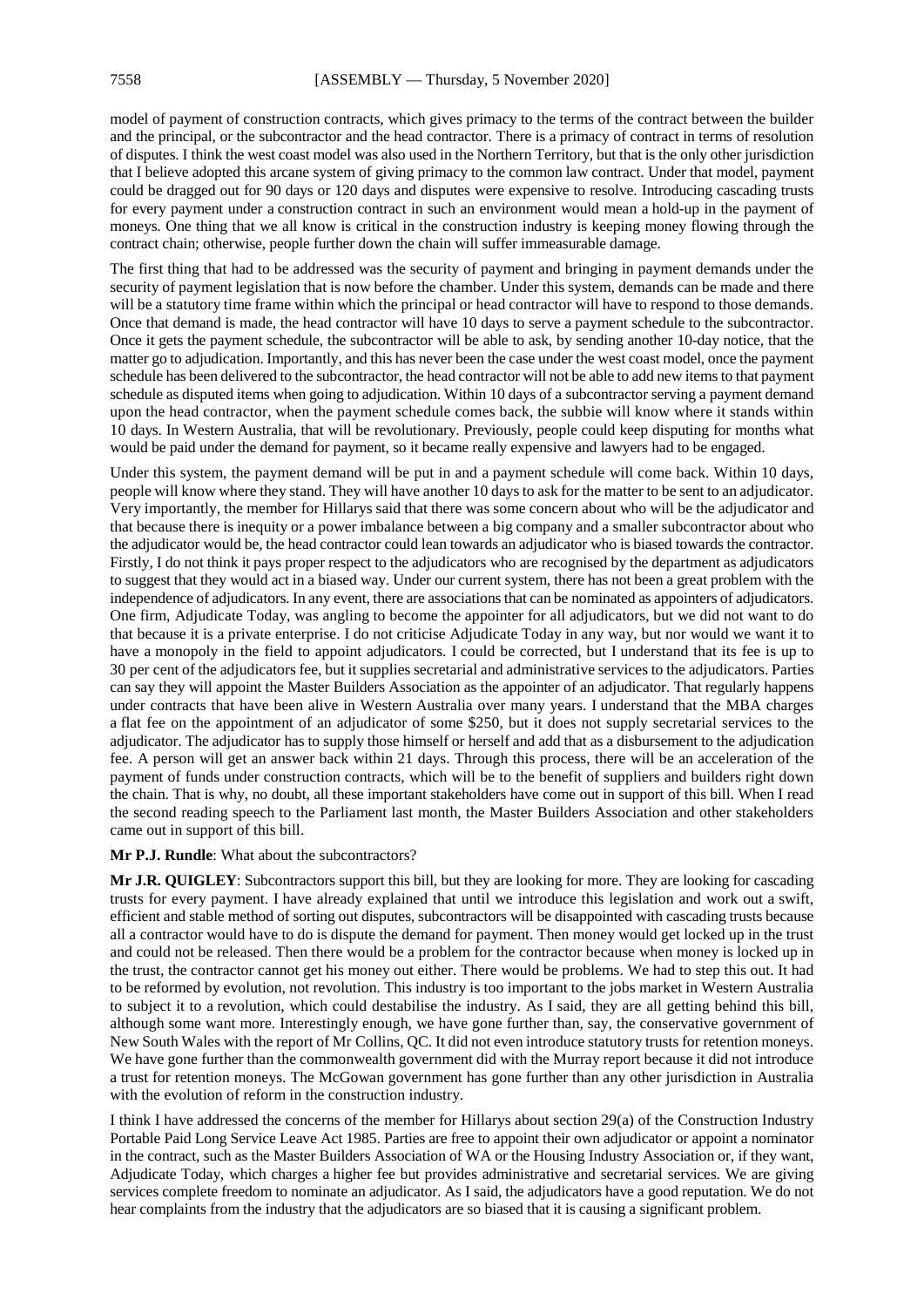The member for Hillarys, on the other hand, wholeheartedly endorses the scheme of statutory trusts for retention moneys. We think that no reasonable opposition could take any other step. The opposition also recognises that the government has gone that extra distance in introducing statutory trusts for retention moneys.

In his opening comments, the member for Roe addressed the other scourge of the building industry—that is, the practice of phoenixing. To address that in a longhand method for the chamber, that is where a company puts itself into voluntary liquidation and is wound up whilst owing subcontractors or suppliers money for services or goods supplied. The Australian Taxation Office comes in and get its whack because it gets priority under the Taxation Administration Act. The banks, the secured creditors, come in and get their money and then the unsecured subcontractors or suppliers are left whistling *Dixie*, only to see the officers of that company then reconstitute a new company, obtain a building licence for the new company and start all over again, having left behind a swathe of deprived and bankrupt subcontractors and suppliers—all the damaged people in businesses from the first company. It galls them to see the same officers running a new company. As explained in the second reading speech and as other members have recognised, this bill contains provisions that will prohibit this. The Building Commissioner will have the power not to issue a licence to officers or managers of a company that has defaulted on payments to the building industry and seeks to phoenix. They just will not get a licence. For the first time, we will have a fit and proper person test and the Building Commissioner, using his or her powers, will be able to keep these people out of the industry.

#### **Dr D.J. Honey**: A good move.

**Mr J.R. QUIGLEY**: That is right. When I was at the Master Builders Association awards last Saturday night, I think, there was a little round of applause in the room when I explained that was coming because most of the builders present realised that the reputation of the industry is generally damaged—they read about this in the paper—when a company has started up as a phoenix company and it identifies all the people who have been left behind as the damaged persons of the other company. Part 7 of the bill addresses this issue. It is very important that this occur. The member for Cottesloe said that it was a good move, which it is.

I want to make sure that I have covered most of the issues raised by the member for Hillarys, who was the lead speaker for the opposition on this bill. He raised the question of consultation with stakeholders. This bill has taken a little while to bring forward because we discussed the Fiocco report with the stakeholders, and when we did our first draft of the bill and I had to make calls about cascading trusts and the like, we went back to the stakeholders and eventually got a bill in a form that I could consult with until there was unanimity and support amongst stakeholders for the bill that is now before the chamber.

The member for Mount Lawley raised the issue of the decreasing time and cost for the resolution of disputes, which this bill will facilitate. I addressed that earlier by saying that once the demand for payment is made, businesses will have only 10 days within which to respond to the demand for payment. This will put pressure on everyone. If they are not going to pay subcontractors, they will need a reason not to pay the subcontractor. They do not need three or four weeks to sit down and dream up reasons. They know why they are not going to pay them. They know what they are arguing about so let us give them the payment schedule properly. If the payment claim was for \$1 million and \$500 000 is in dispute, businesses should identify those items that constitute the items of dispute and pay the other \$500 000 immediately. If they do not, it is a debt due and recoverable in the courts. AsI said earlier, then the subcontractor is not left for months wondering what the detail is going to be. Once they get the details in the payment schedule of what the dispute is about, they can take it to adjudication and the principal contractor cannot add new items of dispute, so everyone knows where they are early in the proceedings. It is important to remember that this is an adjudication to keep the money flowing. It does not extinguish the head contractor's right to subsequently seek arbitration or litigation on matters. It does not wipe out the rights of the principal or head contractor to subsequently seek arbitration or remedy at law. It is a process for quick resolution of disputes whilst the project is afoot.

One of the other important matters, which was raised during the second reading debate, is that of progress payments. At the moment, it is unclear when a progress payment is due. It can be stipulated in the terms of a common law contract, but under the provisions of the bill, at the end of each month, a subcontractor will have the right to submit a claim for a progress payment. Once again, when a claim for a progress payment is submitted at the end of the month, the contractor can, in the payment schedule, dispute some of the jobs that were done during the month. That can go to arbitration; it will happen quickly. The subcontractor will not be left swinging in the breeze, month after month, arguing about when he can get a progress payment. He will have a statutory right to do so. That is important for subcontractors.

We have subcontractors that are bigger than building companies. The oil and gas and mining industries have massive subcontractors. Equally, throughout the construction industry, there are small, mum-and-dad subcontractors. Once upon a time, they were employees of bigger companies. They now have a Hilux ute, a cement mixer and all the equipment. These small subcontractors support families, meet mortgage payments et cetera. They need regular payment for the work being done. They cannot be expected to capitalise on their work by letting the tier above them hold back the moneys for payment and thereby capitalising their own business by holding up payments to their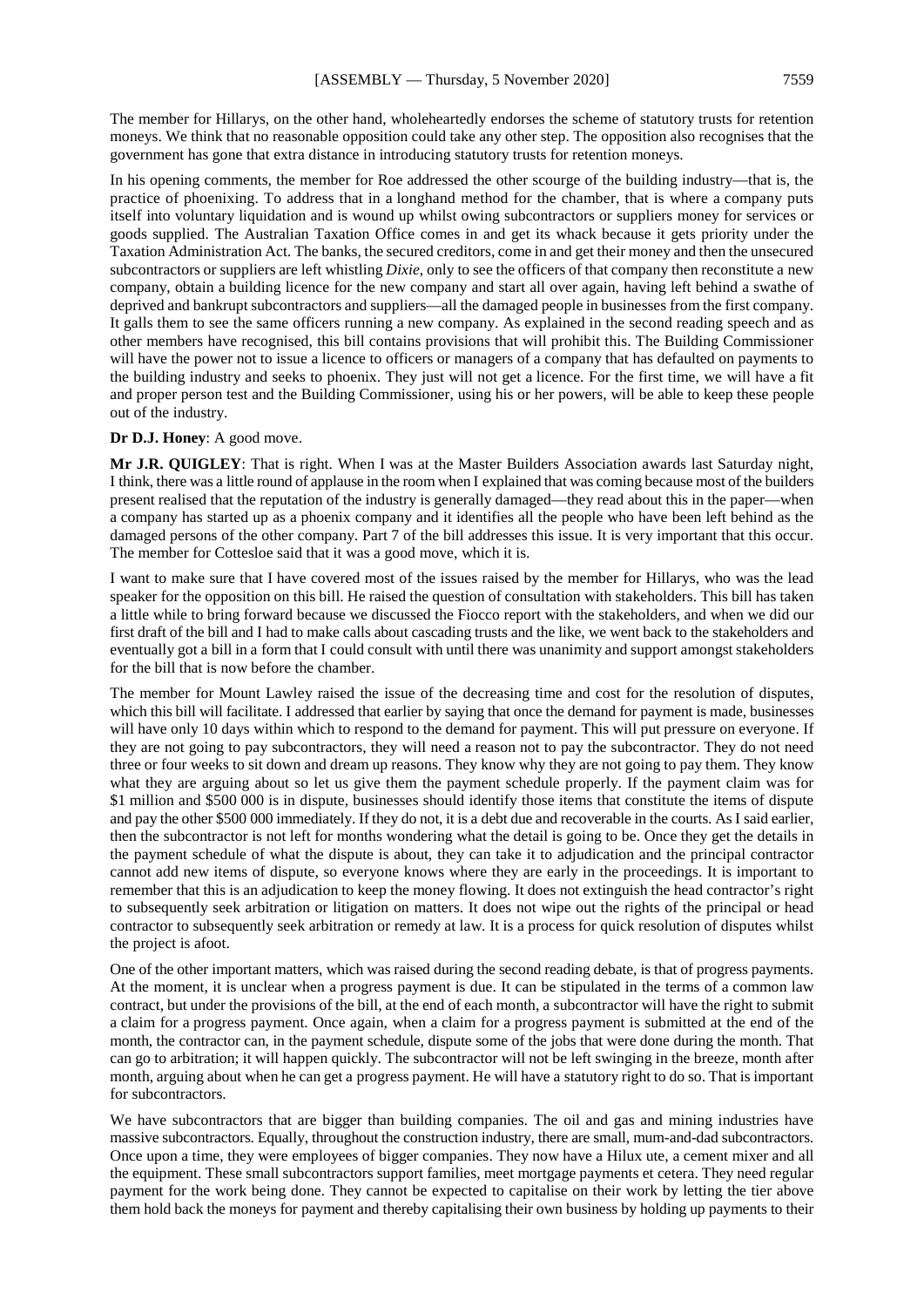#### 7560 [ASSEMBLY — Thursday, 5 November 2020]

subcontractor. We have to keep the money flowing down through the contract chain. The right for subcontractors to put in their claims is a statutory right. Until now, there has never been a right to suspend works for non-payment. There are now statutory provisions concerning the suspension of work, which came out of the "Security of Payment Reform in the WA Building and Construction Industry" report by John Fiocco. Before, if a subcontractor suspended works because there had been an adjudication and he was not being paid, the adjudicated money was recoverable through the courts under the statutory scheme in this bill. We have seen what happens. There have been lockouts, but the principal contractor then has brought in another subbie to do the work. There was not the ability to suspend the works until there had been payment for the work that had been done. That is a very important evolution in the construction contracts space.

In my reply to the second reading debate, I see that I have gone on and have only four minutes left, but I do not want to go on and on. In the last four minutes, I do not know whether members have any particular queries or otherwise, we can go into consideration in detail.

**Mr P.A. Katsambanis**: We can go into consideration in detail.

**Mr J.R. QUIGLEY**: In that case, I thank members for their contributions. I particularly thank the honourable minister, the member for Cannington, for his efforts in commissioning the Fiocco report and instigating this process of reform in Western Australia. Of course, I would like to acknowledge Mr Fiocco and Mr Matthew Swinbourn, who assisted Mr Fiocco. I also acknowledge the contributions made by the authors of previous reports in the personages of the Honourable Wayne Martin, QC, Bob Collins, QC, and Mr Murray. I thank members for their contributions to the second reading debate.

Question put and passed.

Bill read a second time.

Leave denied to proceed forthwith to third reading.

*Consideration in Detail*

**Clauses 1 to 33 put and passed.** 

**Clause 34: Adjudication response —**

**Mr J.R. QUIGLEY**: I move —

Page 37, line  $16 - To$  delete "Division 1," and substitute —

this Part,

**Amendment put and passed.**

**Clause, as amended, put and passed.**

**Clauses 35 to 38 put and passed.**

#### **Clause 39: When claimant or respondent may apply for review of adjudication —**

**Mr J.R. QUIGLEY**: I move —

Page 44, line 21 — To delete "Division 1; and" and substitute —

this Part; and

**Amendment put and passed.**

**Clause, as amended, put and passed.**

**Clauses 40 to 52 put and passed.**

#### **Clause 53: Certification of determination if adjudicated amount not paid or excess amount not repaid —**

**Mr J.R. QUIGLEY**: I move —

Page 59, after line 7 — To insert —

(1A) The Building Commissioner cannot provide the claimant with a certified copy of the determination of an adjudicator if an adjudication review application in relation to the determination has been made but not determined.

**Amendment put and passed.**

**Clause, as amended, put and passed.**

**Clauses 54 to 138 put and passed.**

**Title put and passed.**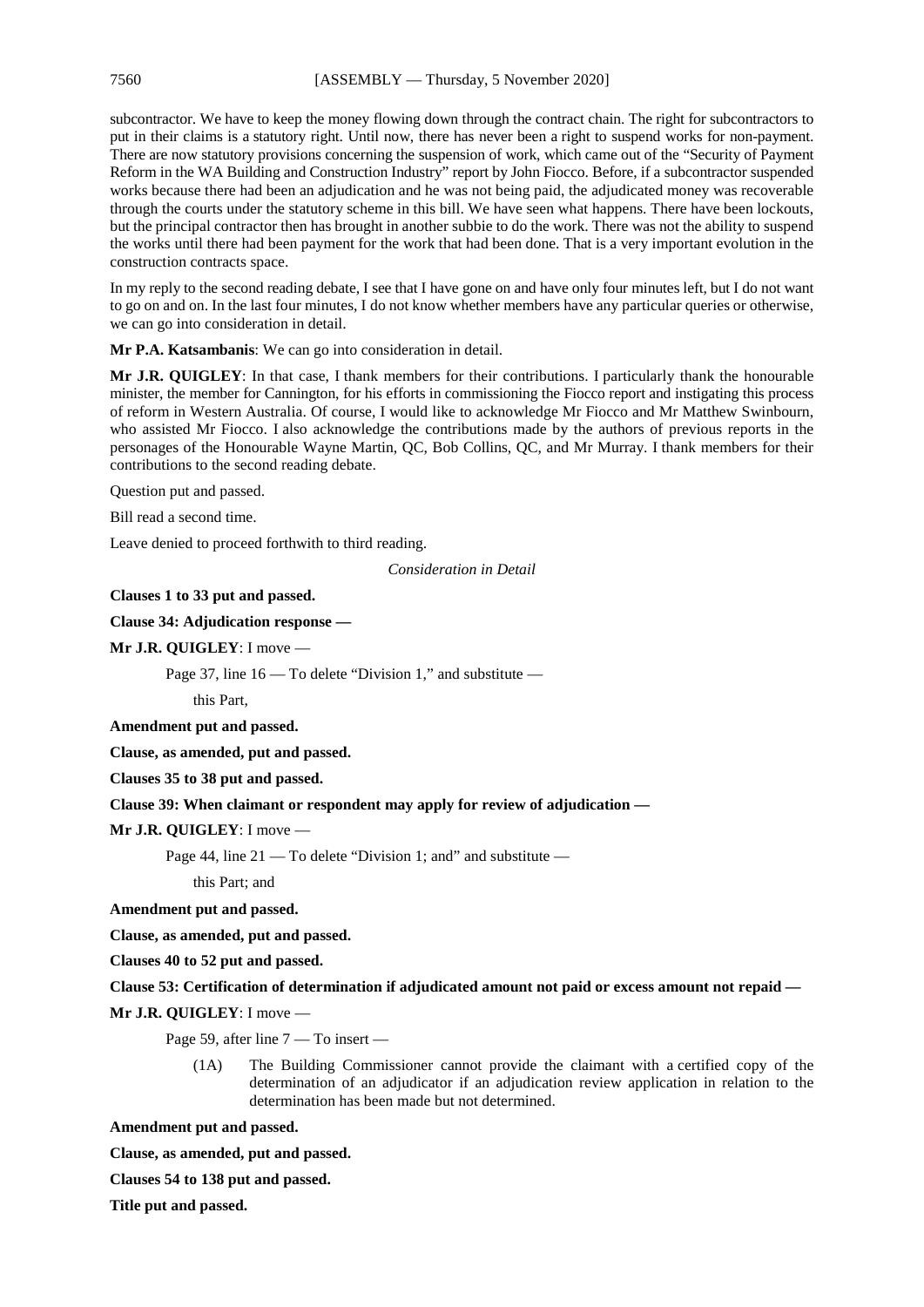#### **PAY-ROLL TAX RELIEF (COVID-19 RESPONSE) AMENDMENT BILL 2020**

*Assent*

Message from the Governor received and read notifying assent to the bill.

#### **SAFETY LEVIES AMENDMENT BILL 2019**

*Returned*

Bill returned from the Council without amendment.

*House adjourned at 3.45 pm \_\_\_\_\_\_\_\_\_\_*